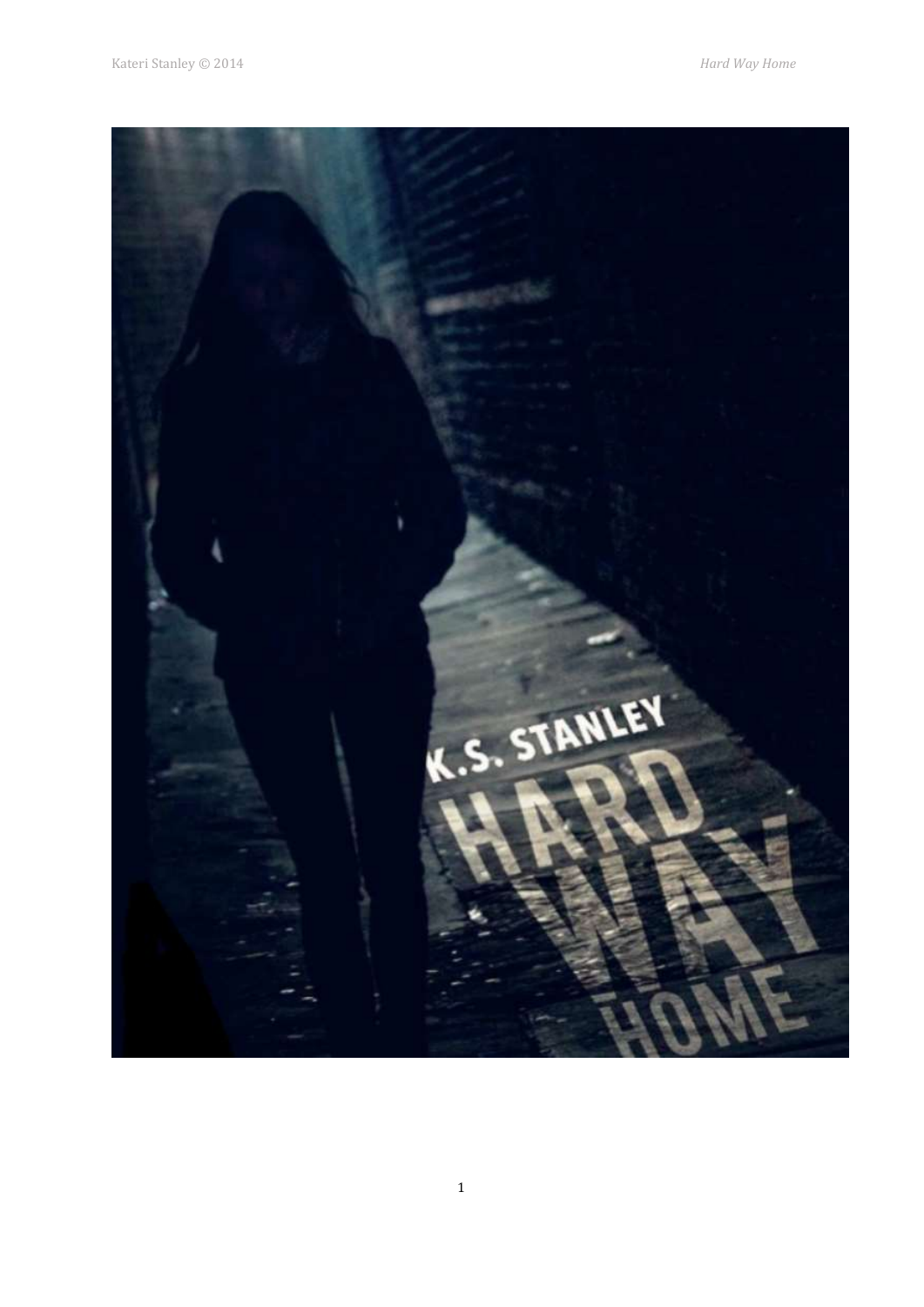# **HARD WAY HOME**

By K.S. Stanley

*Can we be saved from ourselves?*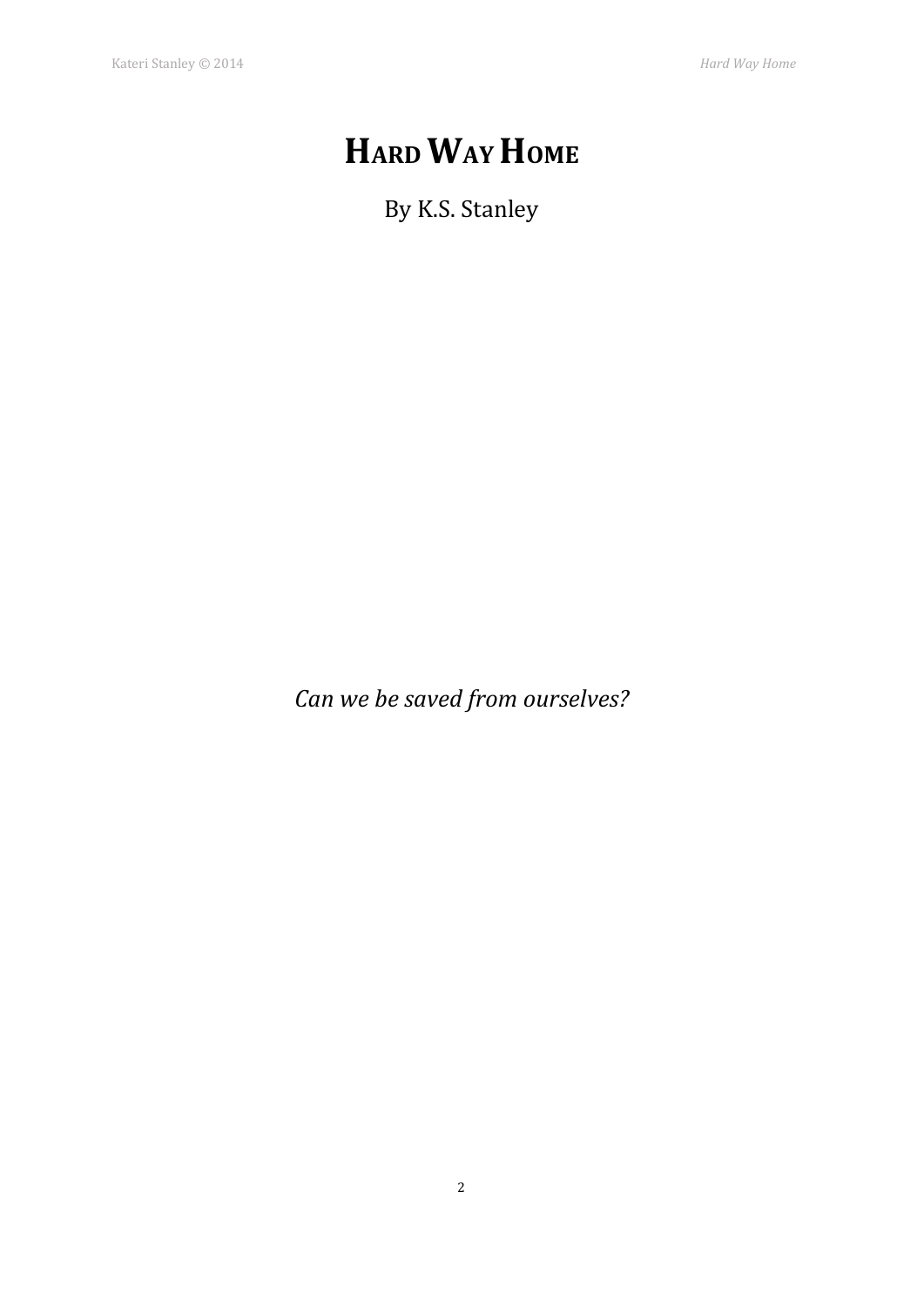## TABLE OF CONTENTS

TITLE

[COPYRIGHT](#page-3-0)

[DEDICATION](#page-4-0)

QUOTE

[PROLOGUE](#page-5-0)

[CHAPTER ONE](#page-8-0)

[CHAPTER TWO](#page-14-0)

[CHAPTER THREE](#page-26-0)

[CHAPTER FOUR](#page-36-0)

[EPILOGUE](#page-43-0)

A NOTE FROM THE WRITER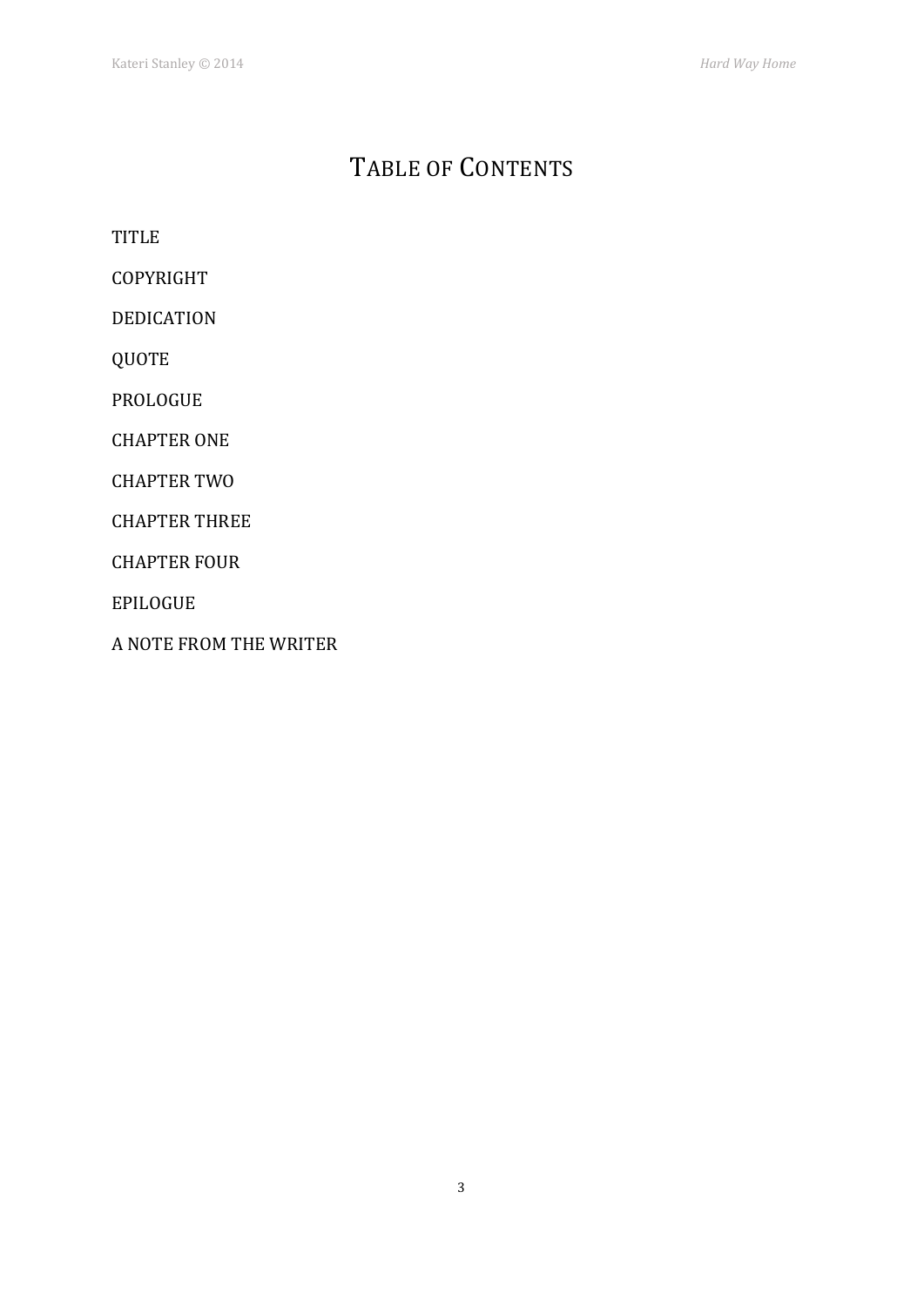# COPYRIGHT

<span id="page-3-0"></span>Hard Way Home

Copyright © 2014 by K.S. Stanley

All rights reserved.

This is a work of fiction.

Names, characters, businesses, places, events and incidents are the products of the author's imagination. Any resemblance to actual persons, living or dead, or actual events is purely coincidental.

This e-book is licensed for your personal enjoyment only. This e-book cannot be sold or re-published on any other platform.

Thank you for respecting and supporting the hard work of this writer.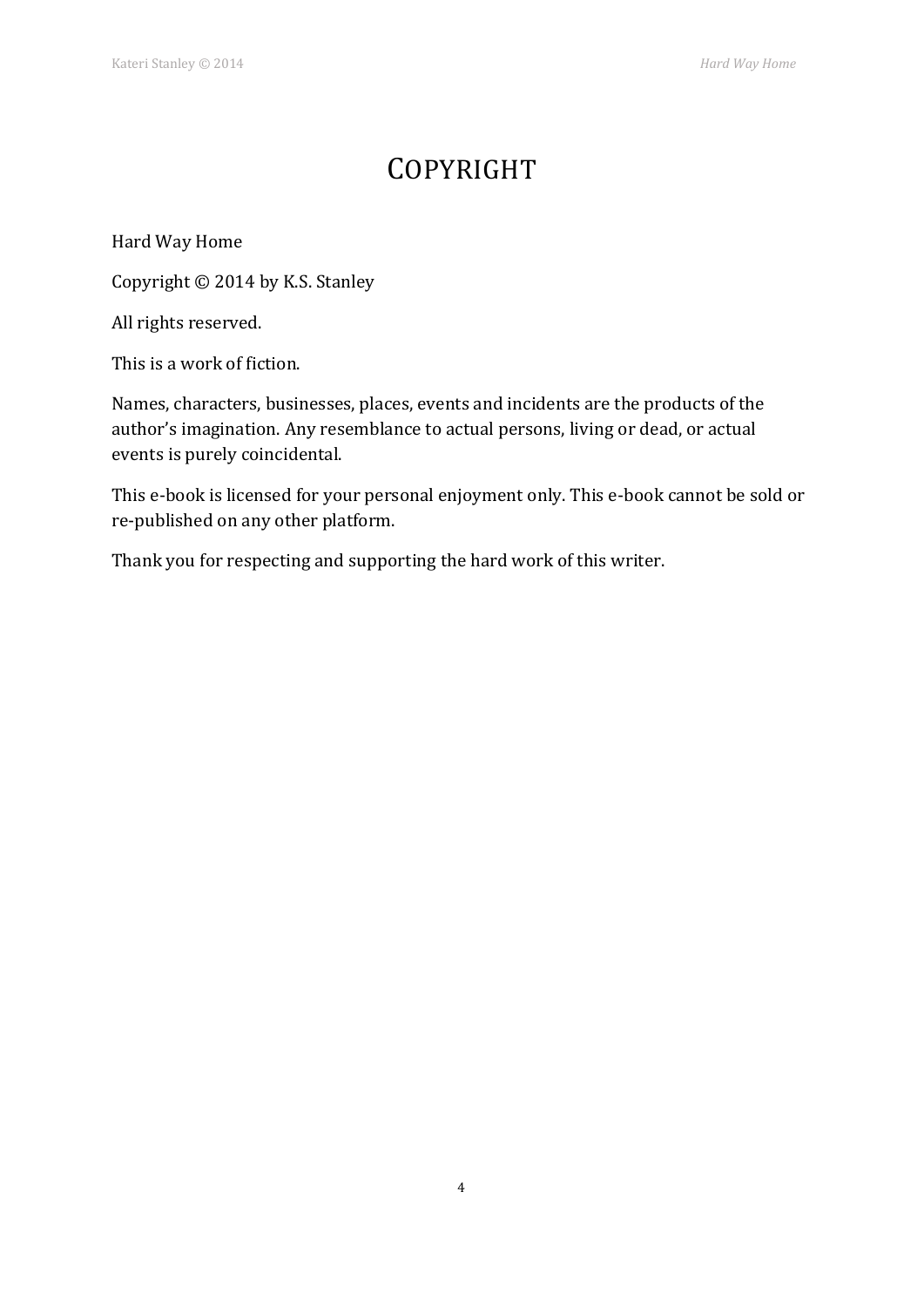# DEDICATION

#### For Jenny Manley and Julie King

<span id="page-4-0"></span>Thanks for all of your encouragement, enthusiasm, support and advice.

With all my love and admiration.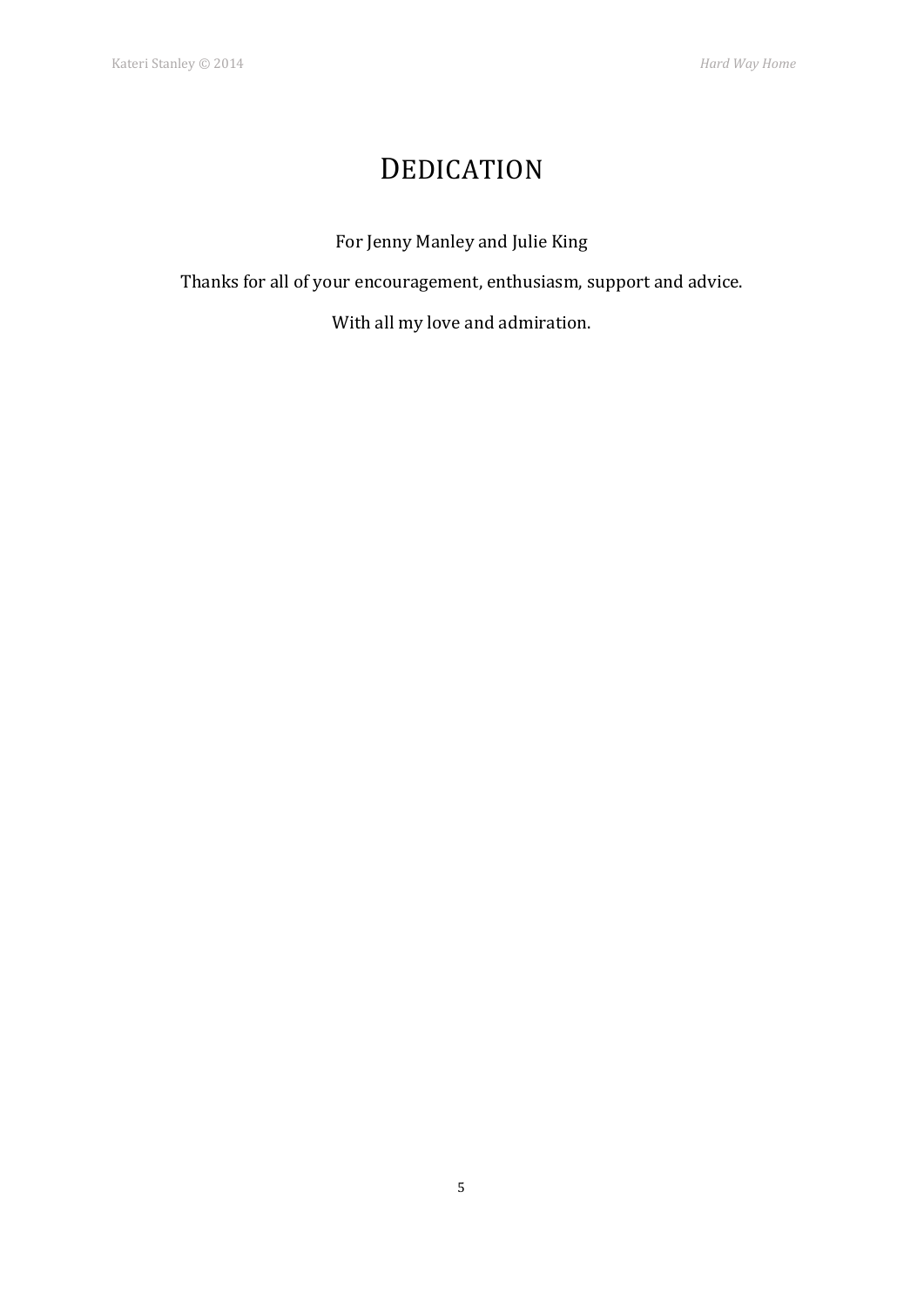# QUOTE

<span id="page-5-0"></span>*Come as you are, as you were*

*As I want you to be*

*As a friend, as a friend,*

*As an old enemy.*

*-Come as You Are (lyrics)*

Kurt Cobain, 1991

Nirvana (band) © BMG Rights Management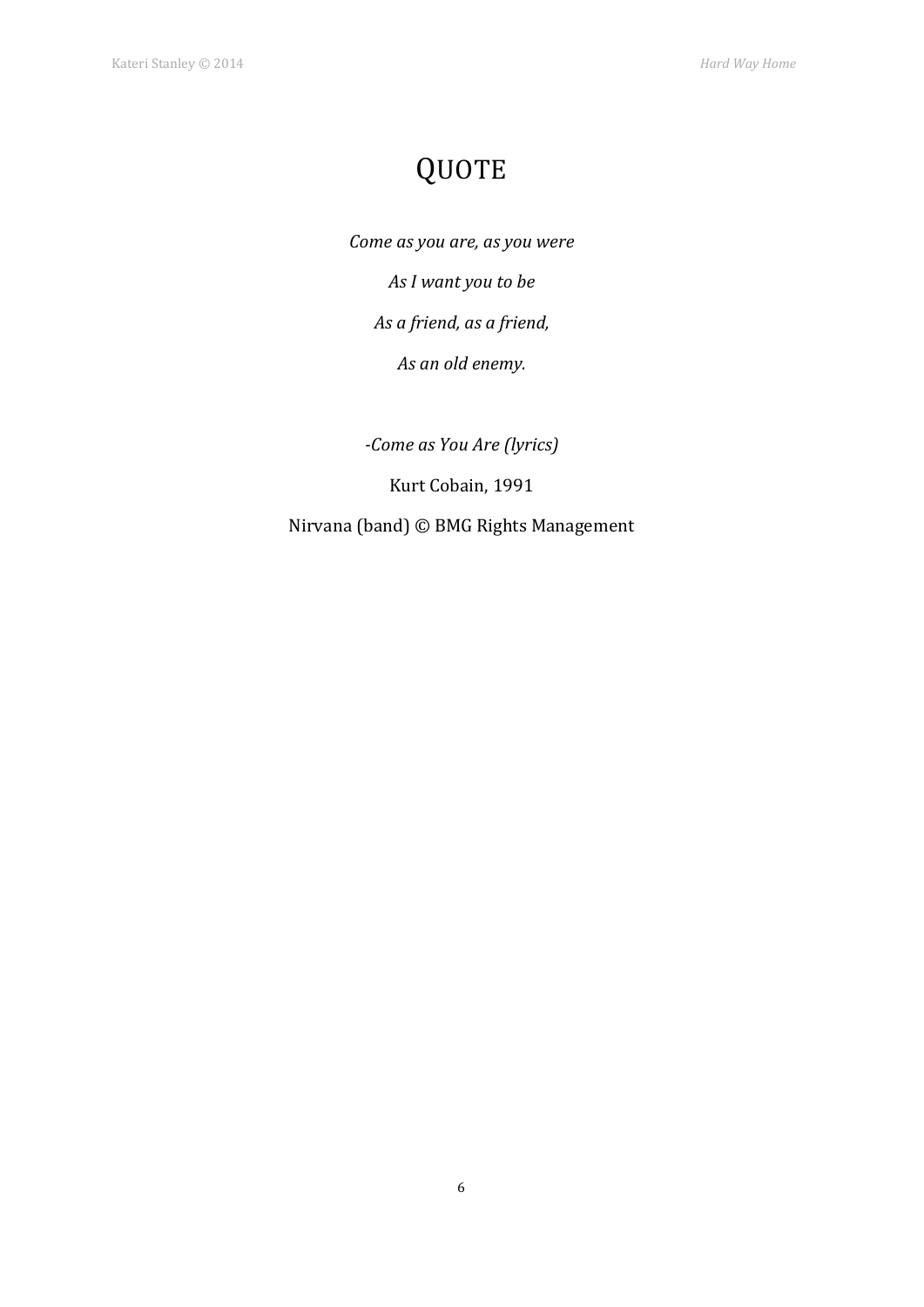### **PROLOGUE**

Hector Starks awoke with a splitting headache. For the moment, he regretted taking things as far as they had gone. The realisation of his wife's affair, their fiery argument and the resort of his physical actions.

All of this had been "his fault" when he questioned his wife's betrayal. She'd thrown the "I was right there" and "you never noticed me" japes. Hector then pointed out that his hard work resulted in their four-bedroomed home and her sparkling diamond wedding ring. She of course ignored it and began to scream and scream about all of those fertility tests. Eventually, Hector stormed out and got into his car.

He'd never felt such anger in his life, but it wasn't just that, he was heartbroken, betrayed, in mourning. A mixture of emotions, one person couldn't manifest all at one time and it led to his downfall. He remembered his mind feeling like a whirlwind when he'd lost control of his car. He'd crashed into a wall and hit his head against the steering wheel. Next thing he knew, he was flat on his back in Holy Cross Hospital, his life attached to a drip and his head bandaged from ear to ear.

#### *Beep. Beep. Beep. Beep.*

Hector looked up from his bed and saw a figure on the other side of the ward. The figure pulled out the plugs of his heart monitor which had caused the noise and Hector's rude awakening.

"What are you doing?" Hector asked alarmingly.

The culprit ignored him; Hector knew the hairstyle from a mile away. His mane of hair was long and straggly and he caught sight of the tattoo on his neck.

It was nobody other than Brandon Rivers, the damaged rock singer. He'd gotten himself into the same predicament as Hector, except Brandon Rivers's car accident was a result of a hedonistic lifestyle.

The media had gone wild with the rock singer's story. The photographers were packed around the hospital, camping outside day and night. One of them had even climbed a tree outside Brandon's window, clicking away hungry to get a shot of him. But as time drifted, so did the media and there hadn't been a single camera or television van in sight for days.

Hector watched as Brandon pulled the IV from his arm and the motion made his stomach lurch. "That can't be good for you."

"Shut up," Brandon barked.

"Hey don't talk to me like that," Hector retorted. "You'll get caught sneaking out."

"I have to leave," Brandon whispered and he walked over to Hector's bed. The musician scanned his bedside table and unhooked the coat from his chair; the one Hector had worn when he'd crashed his car.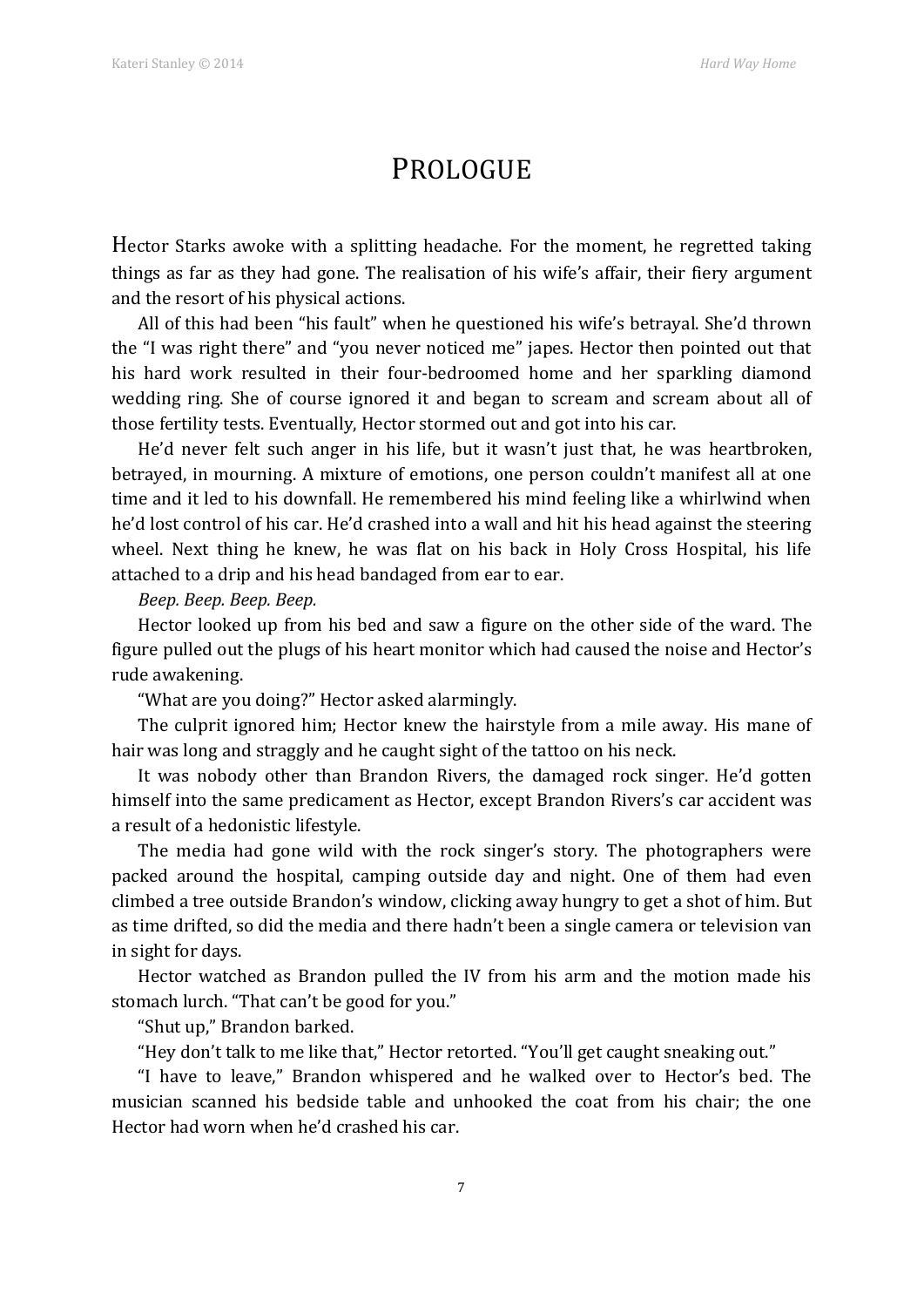"Wait!" Hector said. "Stop that, give it back to me." The pain in his head intensified and it hit his stomach. "Give it back to me." Brandon watched him as he yanked on the coat. "P-Please, j-just give it to me..."

"I'm just borrowing it Hector, you'll get it back."

"Mr Rivers?" a kind yet stern voice broke out from the darkness and a shadow filled the doorway. "People are trying to sleep, I know you're not well, but you have to go back to bed this instant."

Brandon turned to the nurse. "Leave me alone, I have to get out of here."

"We will let you go when you are well," the nurse replied.

Hector pointed at Brandon. "He's got my c-coat!"

"Mr Rivers, give it back to him."

"I can't," Brandon said. "I need to get out of here." The air turned suddenly cool. "You don't understand what I need to do, I don't have much time left."

The nurse crossed her arms over her chest and she stood boldly as if she was made out of iron and steel. "You're in here because you're not well, I'm not moving until you get back into bed."

"If you don't move, then I'll have to do something I may regret, please don't make me do it," Brandon urged.

"He's crazy!" Hector shouted.

The nurse wasn't moving. "I will count to three and if you do not co-operate, I will call security and they will deal with you. Do you understand, Mr Rivers?"

No reply came.

"Okay, one…two..."

Brandon dashed forwards and swung his body weight into the nurse, she fell and her forehead cracked on the shiny floor. Her body crashed into a heap and she moved no longer.

"What have you done to her?!" Hector cried.

"I'm sorry but I warned her," Brandon whispered.

With those words, he fled down the corridor and disappeared.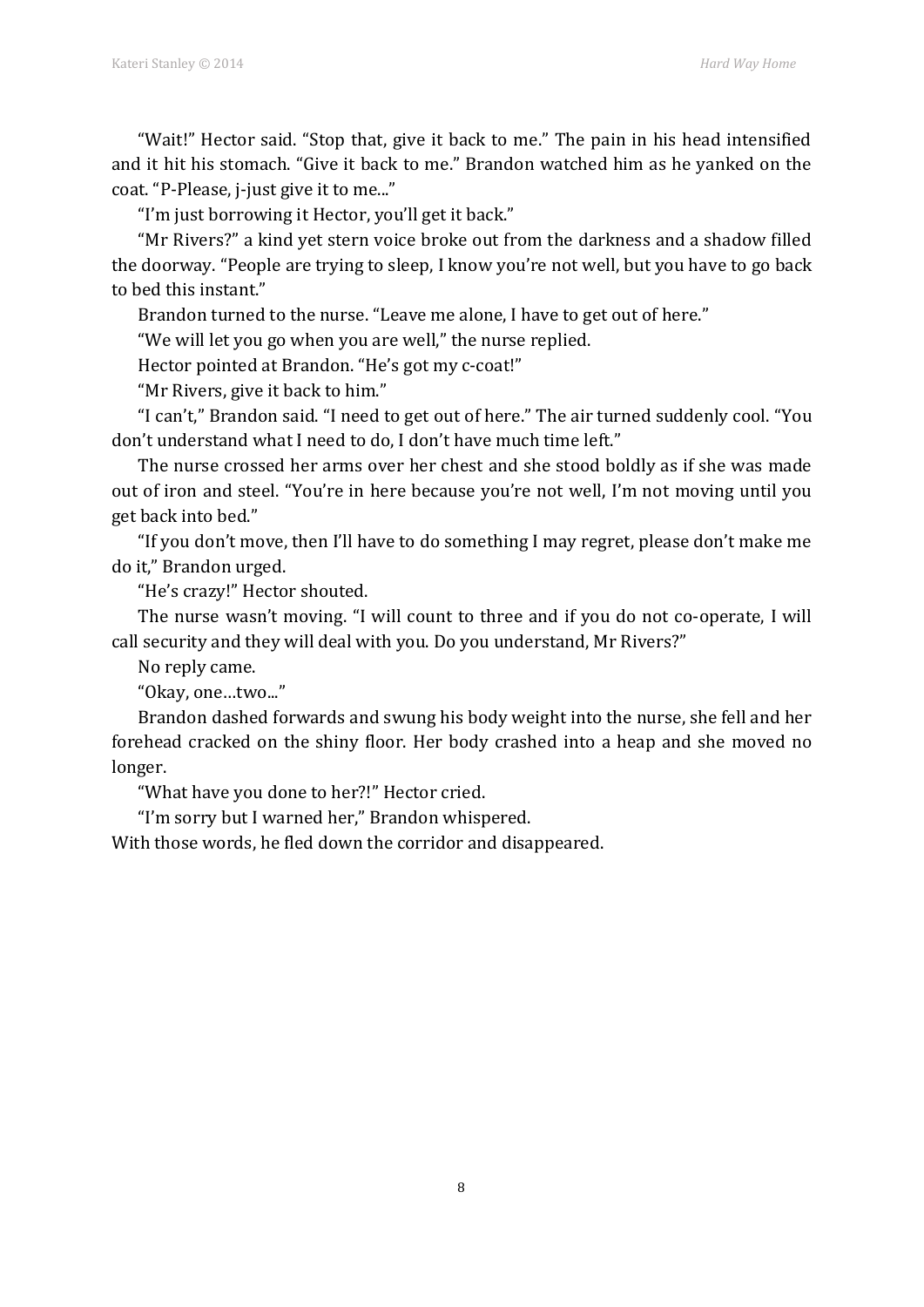### CHAPTER ONE

<span id="page-8-0"></span>A child once nestled her fingertips along the edge of a grassy pond, staring with fascination at the gold fish and watching their mouths droop open.

*"Jacqueline come away from there,"* her father had said and he heaved her into his arms.

She remembered being tumbled into her grandmother's lap. She propped her tiny hands against her soft crinkly skin and listened to her harmonious mutterings. The child turned and noticed that her mother and father conversed in a very odd manner she was not used to seeing. Through the window, their lips contorted into seething hurtful words. After a moment, her father stepped back and struck her mother's cheek. The child winced and began to cry. Her grandmother noticed and shielded her eyes with her hands. She reared back and forth on her chair and started to hum sweet songs, willing for the child to fall asleep.

"Jackie…Jackie!" a loud crackling voice rang out and the surroundings of the supermarket seeped back into view. "*Bzzt!* Need you at till pronto!"

The woman stopped tagging bean tins, dropped her things into her basket and scurried to the front of the store. She retrieved her till key from her apron and moved into her booth.

"Next customers please," Jackie said listlessly.

A woman with a basket full of fruit barged to her aisle and plonked her things on the conveyer belt. Jackie scanned them in, helped bag and retrieved the money and soon enough automatic pilot took hold.

"What's up with you?" a woman asked on the opposite till.

"Nothing," Jackie said.

"Something's up with you."

The next customer came and the next and the next one until the timer jingled for her break. Jackie stalked out of her booth and then she watched Renee reposition the loose pieces of her dyed black hair. She reapplied her pink glitter lip gloss and popped her bubble gum simultaneously. Her eyes twitched up to Jackie's. "What is it?" she asked, clicking her hand mirror shut with a tight snap.

"You don't need to make yourself up to walk into this hole every day," Jackie said.

"That's shocking from someone that doesn't even bother to put on a tad of cover-up every now and then."

Jackie smirked and stuck her middle finger at her.

"Where are you going?" Renee's distant voice called.

"For a smoke!" Jackie called over her shoulder and she headed outside.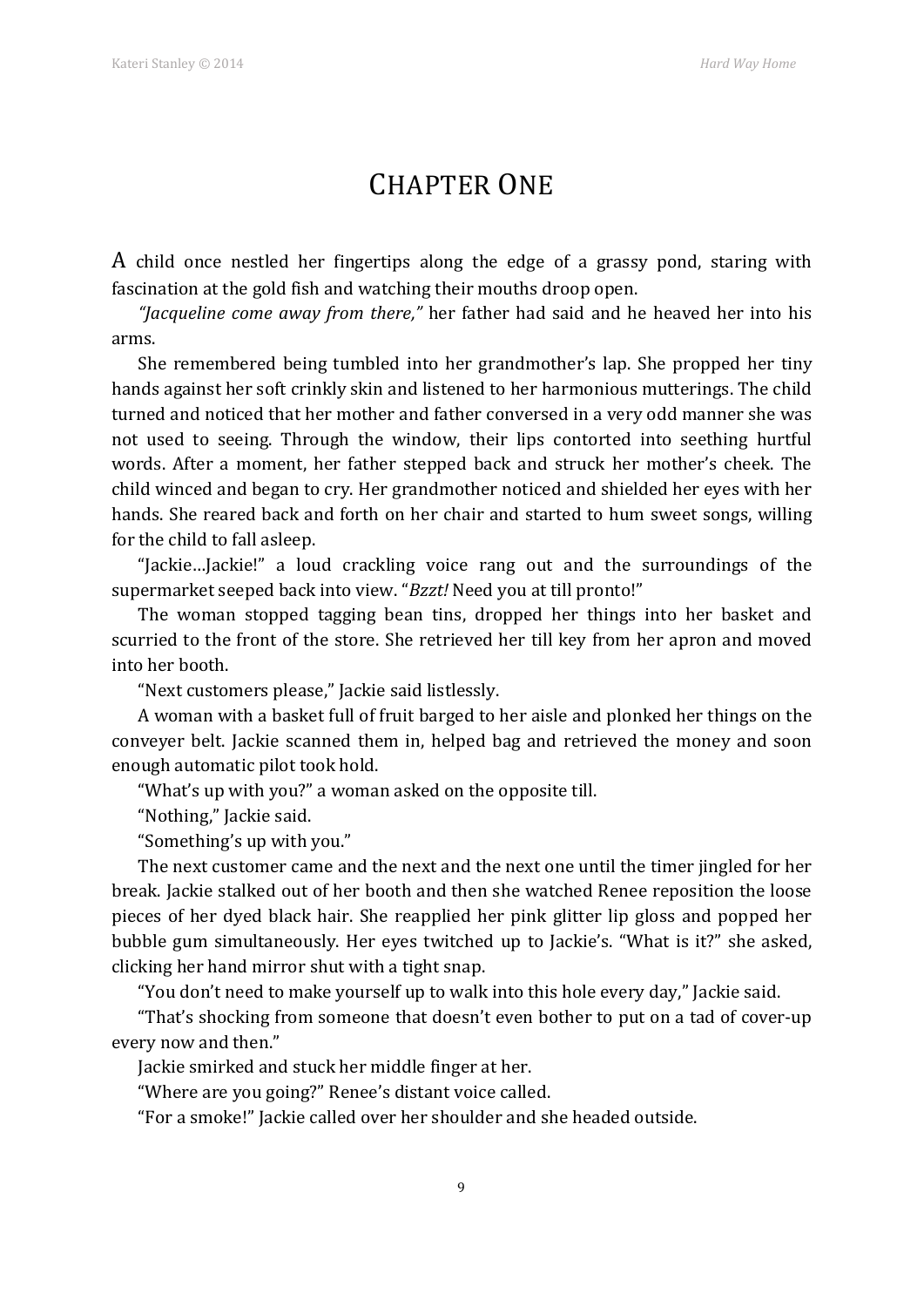She found her usual spot. It was the passage way that ran from the gallery of stores to the apartment buildings where she lived and down into the heart of the city. Jackie leant up against the wall and lit up her cigarette. She liked it there especially when the wind blew through her hair.

The smoke swept out through her nose and mouth. She took another drag, raising the nicotine boost in her blood before she had to go back and do another unpleasant shift in the Shop and Drop.

She gazed up at the night sky which was dotted with grey clouds but gleamed with pretty stars. "Where did it all go wrong?" she whispered to herself and blew out another ring of smoke. Ash fell to the ground and she breathed in a retched cough.

From her apron pocket, she pulled out a scrawny piece of paper and examined it.

*Dear to whoever finds me,* it read and she knew it wasn't a great opening. She needed to work on the rest, but planning a suicide wasn't easy. She didn't know which method to choose from, she imagined the authorities finding her body on the kitchen floor with her head in the oven and she imagined overdosing on sleeping pills and a bottle of cheap wine from the Shop and Drop. That would be an easier relaxing death, falling into her dreams and never waking up.

She ran her thumb along the note, should she have mentioned anyone in it? She had no family; they were all six feet under. How would people react to her death? Would Renee be upset? Would the ambulance get to her in time?

\*\*\*

The stranger was finally coming to terms with his new body and he had finally managed to stop the scratch in his arm from seeping. The rain dripped down the alleyway walls and he was soaking right through to his new skin. The voices around him were calming once he'd confronted them. The alleyway was full of them when he'd arrived. Unemployed fathers, stark raving mad junkies and the cries of a mugger's victim. These were all past voices and they'd all played out in that particular spot.

When he'd arrived, the alleyway was crowded and he had to fight his way in. He'd hissed at the sadistic ones to leave and negotiated with the reasonable. They'd allowed him to take refuge there, as long as he didn't cause trouble. The stranger informed them that he was on business and he wouldn't be around for long. So they kept their distance and hid away, giving him time to sort himself and come to terms with his new form.

The stranger staggered to his new feet and he moved away from the alleyway. He'd heard one particular sound, a faint heartbeat as clear as day. He recognised it and followed its trail.

A woman with long fair hair wrapped herself in a thin green army jacket left the Shop and Drop on a mission. He knew she couldn't stand working at the superstore. She moved into the passageway and he saw the glow of the cigarette bloom in her cupped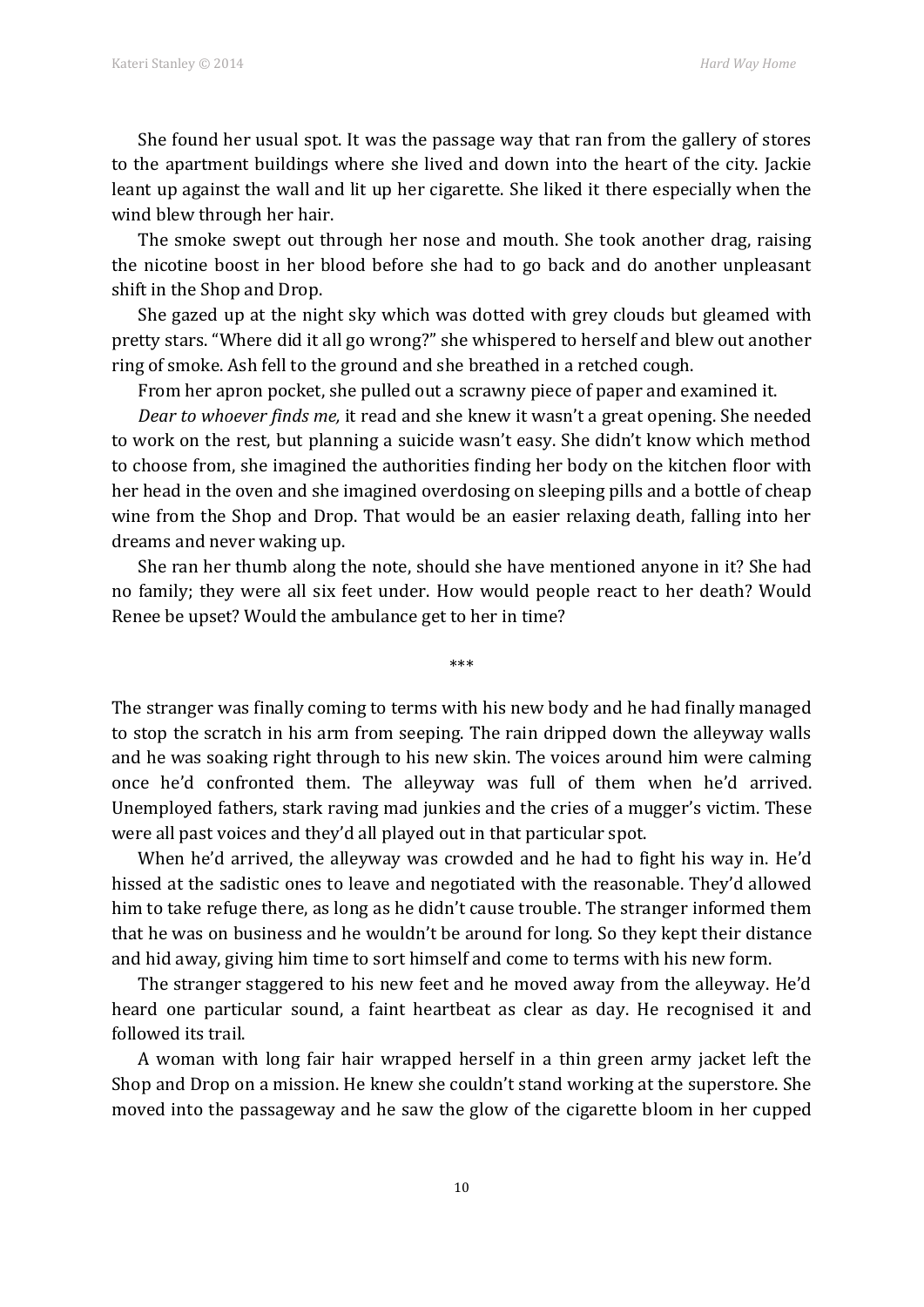hands. The smoke curled from her lips and she blew it out through her nose. If smoking could have been a profession, she'd be an expert.

The stranger kept himself hidden as much as he could but the voices flying around her hit him in waves. They were sad, angry and lonely and they clung to her for life. She couldn't see them biting into her arms and knees, not like he could. He listened to them; each and every one had their own story. There was so much emotion clouding her that he could sense their stories infecting him and he had to knock his head back to stop himself from crying.

A woman exited the Shop and Drop and she looked frantic. "Jackie!"

The woman with the voices stepped away from the wall and the stranger saw how she stamped out her cigarette and stuffed the note she held back into her apron pocket.

"What's up with you?" she asked her friend.

"You've got to come quick," the friend squealed.

"What? What's going on?" the woman asked.

"Quit the questions and come with me!" her friend grabbed her wrist and hauled her back into the store.

The stranger watched their figures fade in between the shelves and soon the voices faded away. For the moment, the stranger was glad of it. He heard the crackle of the thunder across the night sky as the rain intensified. He decided to return to his hideaway and with the sudden silence, the stranger wrapped his arms about himself and retreated.

\*\*\*

Jackie was attacked by a cloud of cigarette smoke as she entered the staff room. It wasn't a remarkable looking room; it was more of a gigantic storage area with a couple of moth eaten couches, a drinks machine and a beaten old television set. Of course, the boss of the Shop and Drop made it quite clear that he was too high in the salary bracket to socialise with them and he always conducted his affairs in his office. Supposedly, he had his own mini bar installed a couple of months ago but that was something the employees had to keep on the down low.

Jackie turned to Renee. "Why won't you tell me what's going on?"

"Just sit down and shut up," Renee replied.

Jackie did as she was told and her friend Randall approached her.

"Want a coffee?" he asked.

"Yeah, thanks Randall, could you tell me what's going on?"

He grinned, sweeping a curl of his long stringy brown hair from his face. "Just wait it out, you'll see." He went to the coffee machine and slotted the money in. He was a nice guy, he'd been working at the Shop and Drop longer than she had and he'd been the one who'd trained her up when she started.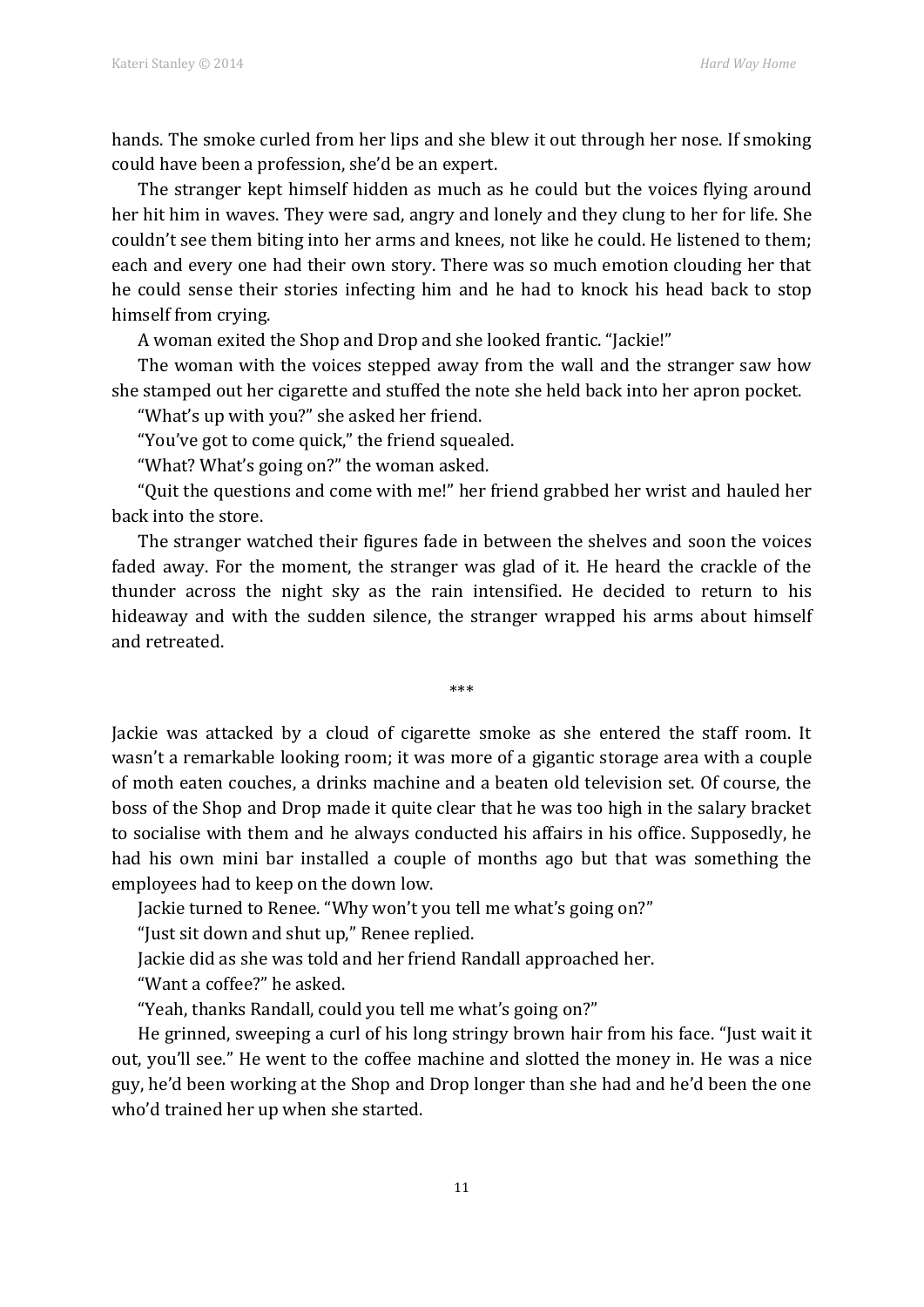Renee bashed the head of the television and Jackie saw the face of Lorraine Thurman flash onto the screen. The newsreader's hair was perfectly sugar spun and she consistently wore red every single night. She always wore a hoop of pearls around her neck and her ruby lips always glistened against the light of the camera.

"Here," Randall whispered, holding the plastic cup in front of her.

"Thanks. Have one of my cigarettes," Jackie said and she laid the packet on the table. Renee bashed the television again.

"You'll break it Ren if you keep doing that," Randall said.

She ignored him, hammering her bunched fist on the head of it again and again. The white specks on Lorraine Thurman's face faded and the static silenced. The newsreader slotted her papers together and she started her evening routine with her million dollar smile.

"Good evening I'm your news presenter, Lorraine Thurman," she said eloquently. "Famous musician Brandon Rivers (lead singer and rhythm guitarist of hit band Fall Into Place) escaped from Holy Cross Hospital this evening, seriously injuring a nurse who tried to stop him from leaving. A patient on the same ward as Brandon Rivers witnessed the attack and informed the authorities that his behaviour was peculiar and different to the days before he escaped. Brandon Rivers who has played music to audiences all over the world was brought into hospital a month ago due to an injury he suffered from a car accident caused by alcohol and narcotics consumption. The patient told the police that Brandon Rivers allegedly attacked the nurse on duty with threats and seemed belligerent to her orders. During the time throughout their argument, the nurse told him to calm down and to go back to his bed, he then knocked her unconscious, fleeing the scene. If anybody sees Brandon Rivers, the police have informed the public to keep a safe distance and to call them immediately. Now, onto the sex scandal that is making headlines everywhere…"

Renee turned the volume down on the television and she turned to Jackie. "See what I mean?"

Jackie stared at the television and she replayed the newsreader's story in her mind.

"Jacks your mouth is open," Randall said, pressing his fingers under her chin.

She blinked. "Sorry."

He laughed. "I told you it would be a shock."

"So what do you think?" Renee asked, perching like a bird in front of her. "I thought I'd let you know, as you are completely obsessed with him."

"If you made a bet on me Randall you'd be a rich man," Jackie uttered.

He grinned and flicked the ash from his cigarette into the ashtray.

Jackie had seen Fall Into Place a few years ago; they were amazing then and had gone global since. Sold out concerts in five minutes, always adding new show dates, people queuing around the blocks to try and get in. Some fans would even climb the walls to get into the arena. It was truly "fandamania" when it came to Fall Into Place. If she could've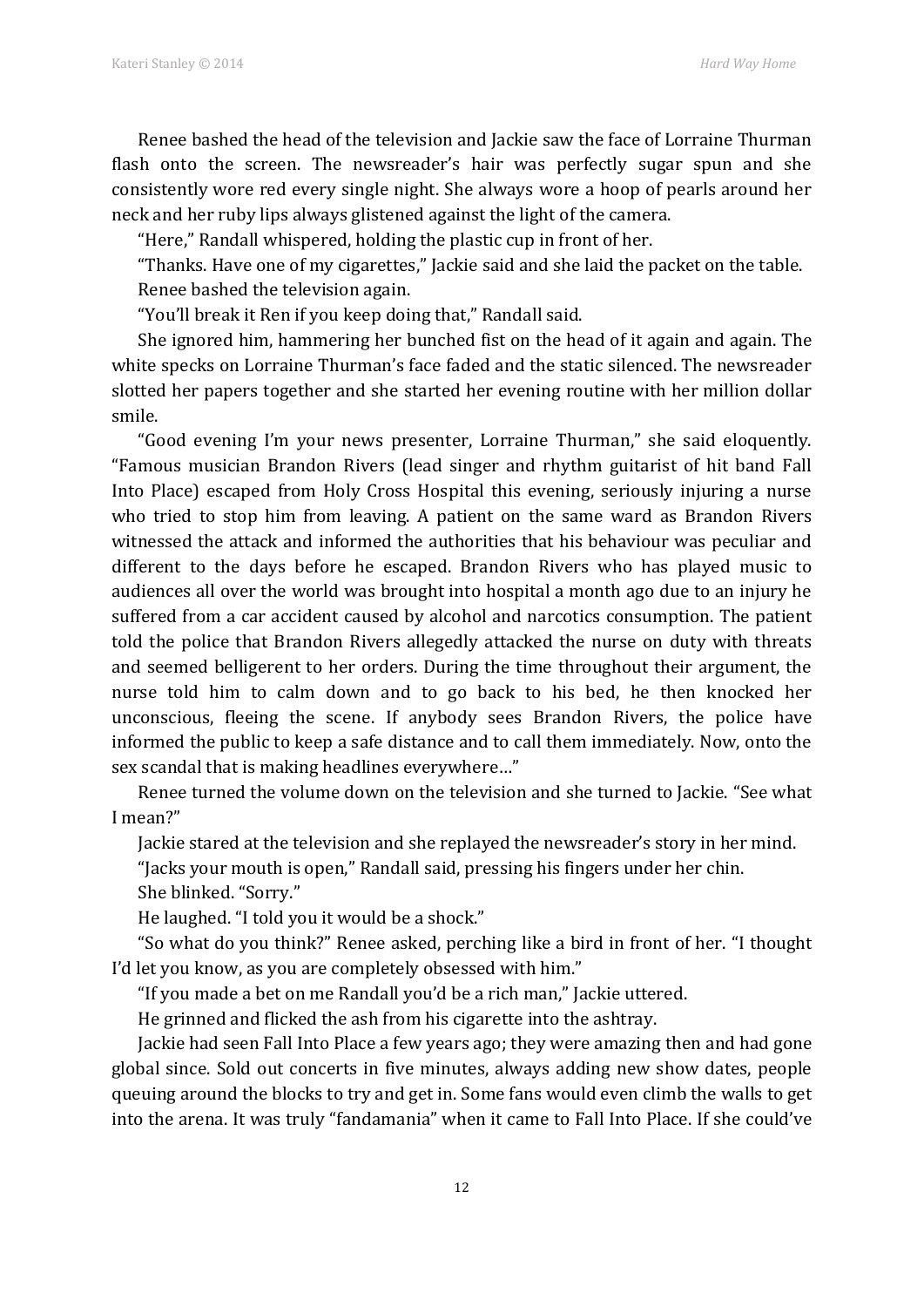afforded it, Jackie would've loved being right at the front for one of their performances, but those seats were always sold out in seconds. She remembered the magical spell the band had over the audience. To her, she was just a floating soul lost in the sea of people. Certainly one thing she knew about standing up at a concert, everyone wants to be at the front, and they will do anything to get there. They'll push, they'll punch and they'll trample over you. Not out of cruelty, but because of their love and awe for the heroes they wanted to see.

An image flashed across Jackie's mind of an old news reel and she remembered seeing fans camping outside the movie theater to see this upcoming science fiction film. She never understood how people could be so enraptured by someone or something they didn't even know...then along came Brandon Rivers, his powerful voice, evocative lyrics and she didn't look back.

"I know there was the drink and drug problem," Jackie replied, scratching her head. "But in an interview he said he was happy that he'd been admitted to hospital to get help and now *this* happens."

Randall cleared his throat. "Maybe he didn't like being there, hospitals are horrible places."

"He could be claustrophobic?" Renee added.

"Or perhaps going cold turkey isn't working out for him," Randall said. "Druggies snap, remember."

Jackie knew he was right and she knew about the *snap* all too well.

The stranger had been waiting for her as he watched the doors of the Shop and Drop swish open and the woman with the voices vanished down the passage way. The trail of sweet cigarette smoke drifted and he followed her almost like a dog picking up a scent.

\*\*\*

*Why don't you just tell her now?* a sinister voice whispered. *Remember what you have to do.*

"I can't it wouldn't be right," the stranger responded, keeping his tread soft so he wouldn't draw any attention to himself.

*Just tell her! It'll be easier, just like ripping off a band aid.*

The woman with the voices chucked her cigarette to the wall and she hunched her shoulders as the rain caught her.

"I told you the timing isn't right," he replied.

She hurried up the steps to the apartment block and he watched her move into the lobby.

*What are you doing?*

The stranger rolled his eyes; he hated it when the voice got into his head. "Making sure she's safe."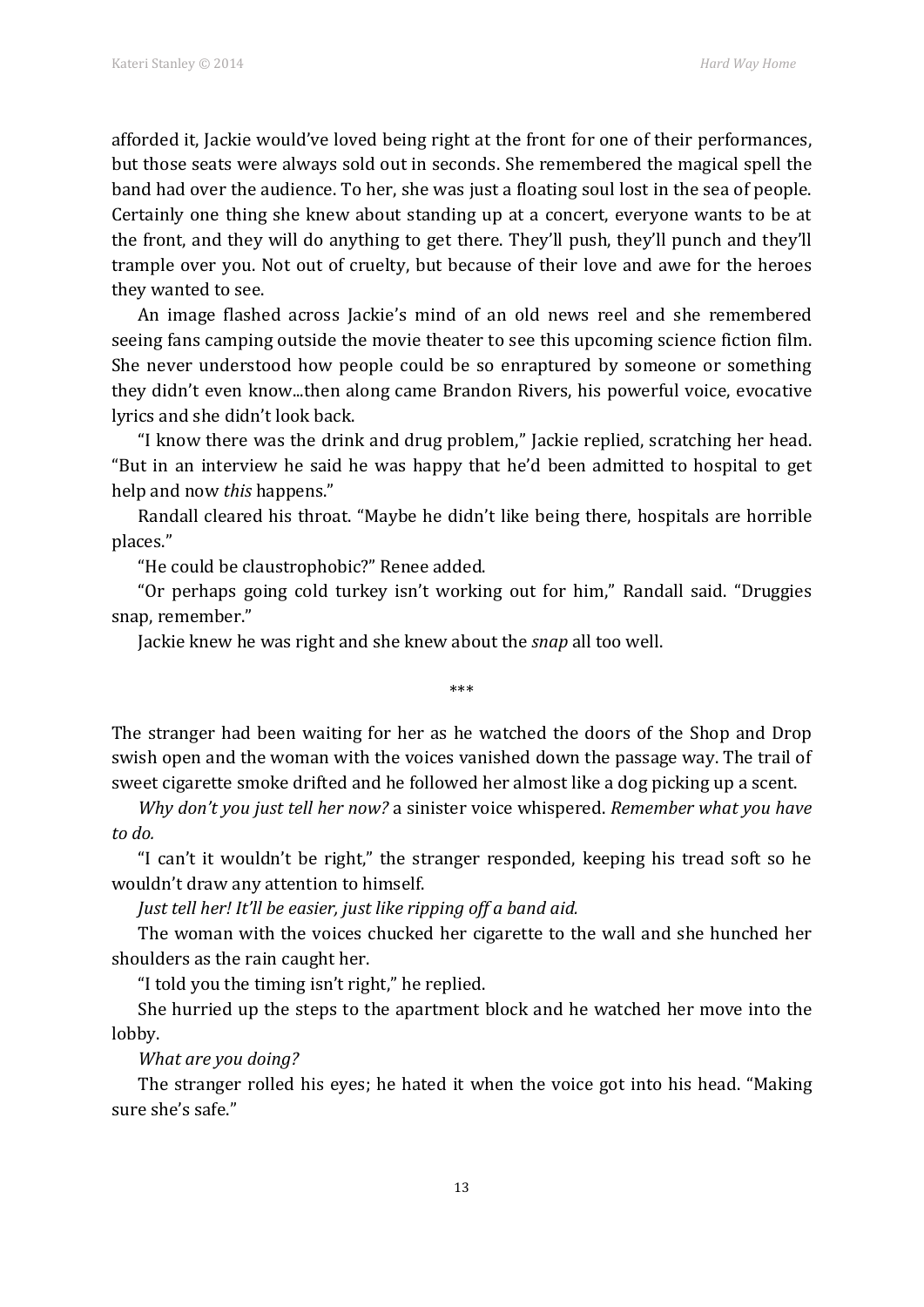### *So when are you going to tell her?*

"Tomorrow, I'll tell her tomorrow okay? Now, leave me alone."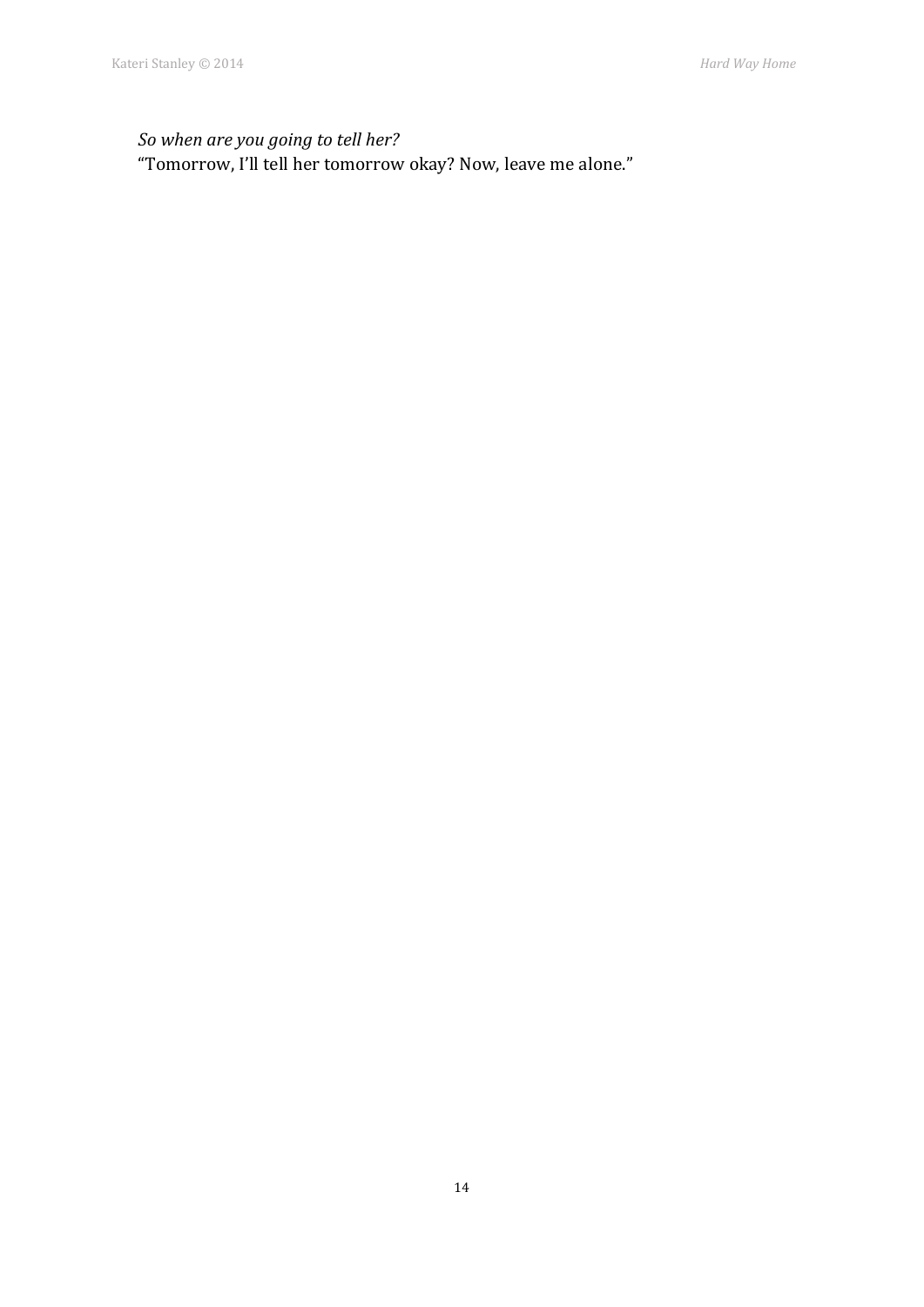### CHAPTER TWO

<span id="page-14-0"></span>The musician wrenched at the cords wrapped around his arms as he pulled and dragged the amplifier from behind him and the guitar hung off his shoulder like a heavy weight. He was soaking wet from the rain and the area was deserted, not a single soul was around. He tried screaming for help but nobody responded.

He was lost in a jungle of concrete, acres and acres of buildings and skyscrapers – there wasn't a single tree in sight. The musician came to a gallery of windows as he dragged the amplifier behind him. Words and slogans had been written across the windows in white paint.

*Junkie. Fuck-up. Asshole. Momma's boy. Failure.*

The phrases were cruel and they made him angry. Who was writing this? He wanted to kick the shit out of them and smash their skulls in with his guitar. Who had the right to scrawl those slanders about him? Who thought it was their God damn right?

He wasn't a drug addict, not anymore. That's why he went to get help and pull himself away from it, but he was on the straight and narrow, wasn't he? How the hell could he be a momma's boy if he never had one? He couldn't remember his mother; she fell off the face of the earth before he could even piece words together. He wouldn't call his life a failure, his father and his past lovers used to call him that all the time. But would you call sold out tours and number one singles a *failure*?

The musician didn't think so.

He came to a set of steps leading up to what appeared to be a parking lot. From what he could see it was dry up there and he needed to find shelter urgently. He didn't know how he was going to do it, so he held onto his guitar and stepped up and dragged the amplifier up the first step.

\*\*\*

Jackie lay across the moth-eaten couch in the staff room, a cigarette perched between her fingers and she studied the image on the television. The news station had been broadcasting nonstop with the disappearance of Brandon Rivers.

The rest of the band members were being interviewed at a press conference and the camera tracked along the table. Bobby, the lead guitarist was the most optimistic, he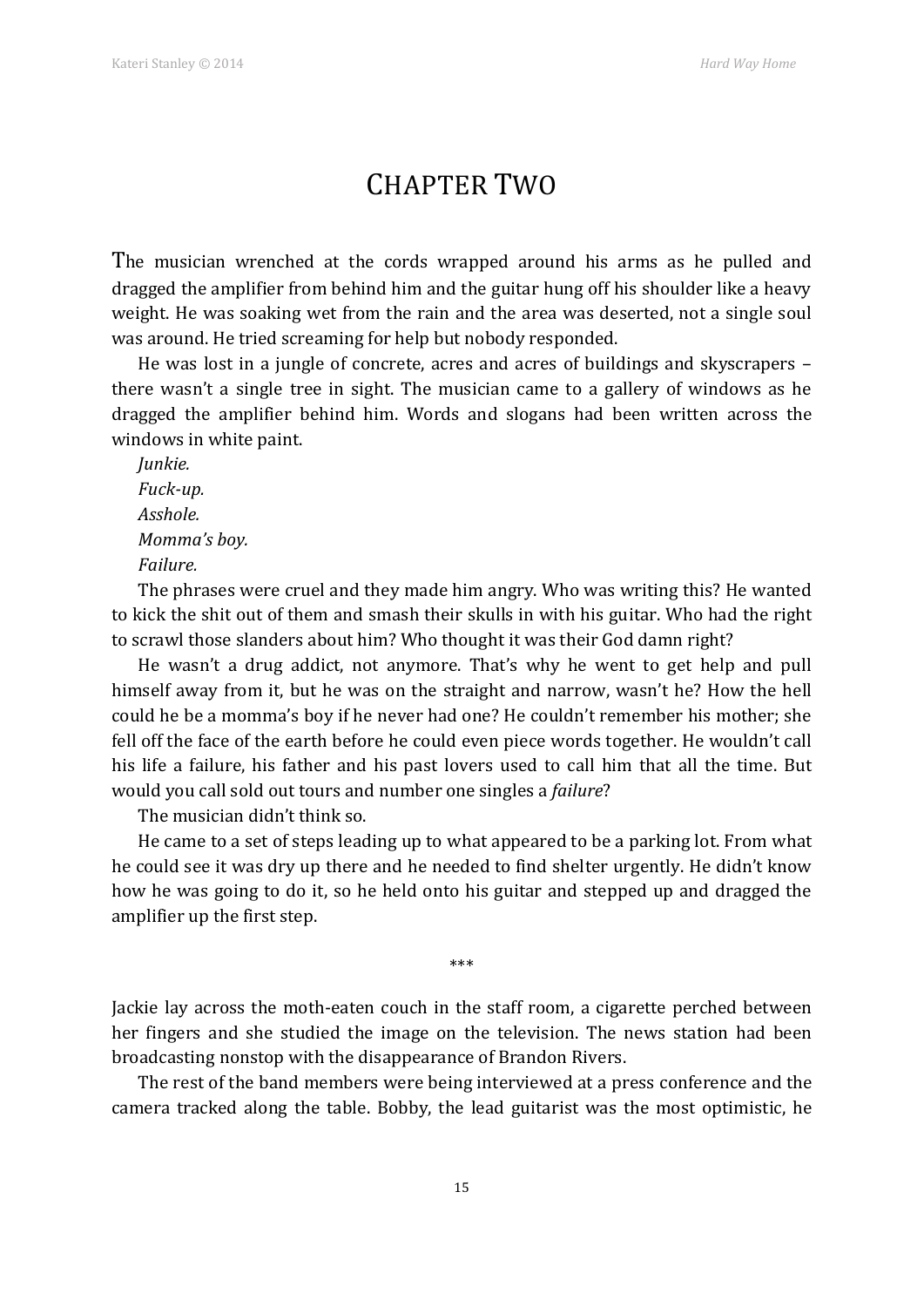seemed to lean over and answer questions even when they weren't directed at him. He was the leader, whenever there were problems; he always seemed to have a plan. Jackie had read an interview with Brandon some years ago where he mentioned Bobby.

He'd said, "Bobby's like the brother I never had, whenever all of us are at each other's throats, he's always the one to break the arguments up and tell us to shut the fuck up. We need someone like that in our band, especially when some of us are hot headed assholes."

Tyler, the bassist covered his face with his hand and he traced his finger along the table cloth. He hid his eyes under thick black rimmed glasses and a green army cap. He was the shy one of the band.

Phoenix, the drummer appeared to not mind being asked questions. He sat back in his seat with his lovely long, sandy hair draped down his shoulders. He was notorious for having a laid-back sense of humour. Nothing fazed him, he always seemed relaxed. Probably the best way to be if you were in a band as globally known as Fall Into Place.

The newsreader finally paused to take a breath and Jackie leaned forwards to listen in.

"Have you anything to say to Brandon if he's watching this?" one eager journalist shouted from the crowd.

"Come back buddy," Phoenix said.

"We need you with us," Tyler uttered, the words seemed to tumble out of his mouth.

"We're here for you no matter what," Bobby said, his voice was calm and reserved. "Always remember that."

The news station ended the interview and switched to a clip of the band in a live concert. Jackie locked eyes with Brandon as he screamed his lungs out into the microphone. She noticed how manic his eyes were as he grabbed the guitar from Tyler and smashed it into the floor. Then he hurled the shattered remains of the instrument into the speaker. There was a moment of silence until the speaker exploded, sparks flew and it lit up the back stage. The camera focused on Brandon, ignoring the sight he had created and then he picked up a second guitar and tossed it into the crowd. The live feed fuzzed and Jackie switched off the television.

"They still haven't found him, he's probably gagging and retching under some bridge I expect," Renee muttered.

Jackie shot cold glances towards her.

"Well, it's true," Renee said honestly. "He got into all those hardcore things and he must have known it was going to end in disaster."

"Hey, the guy has had a hard life," Randall replied.

Jackie raised an eyebrow and she grinned at Renee's reaction who blanched. "So have a million other people but some of them don't go shooting up drugs when things get tough." She crossed her arms over her chest in a huff. "Everything has it's expiry date."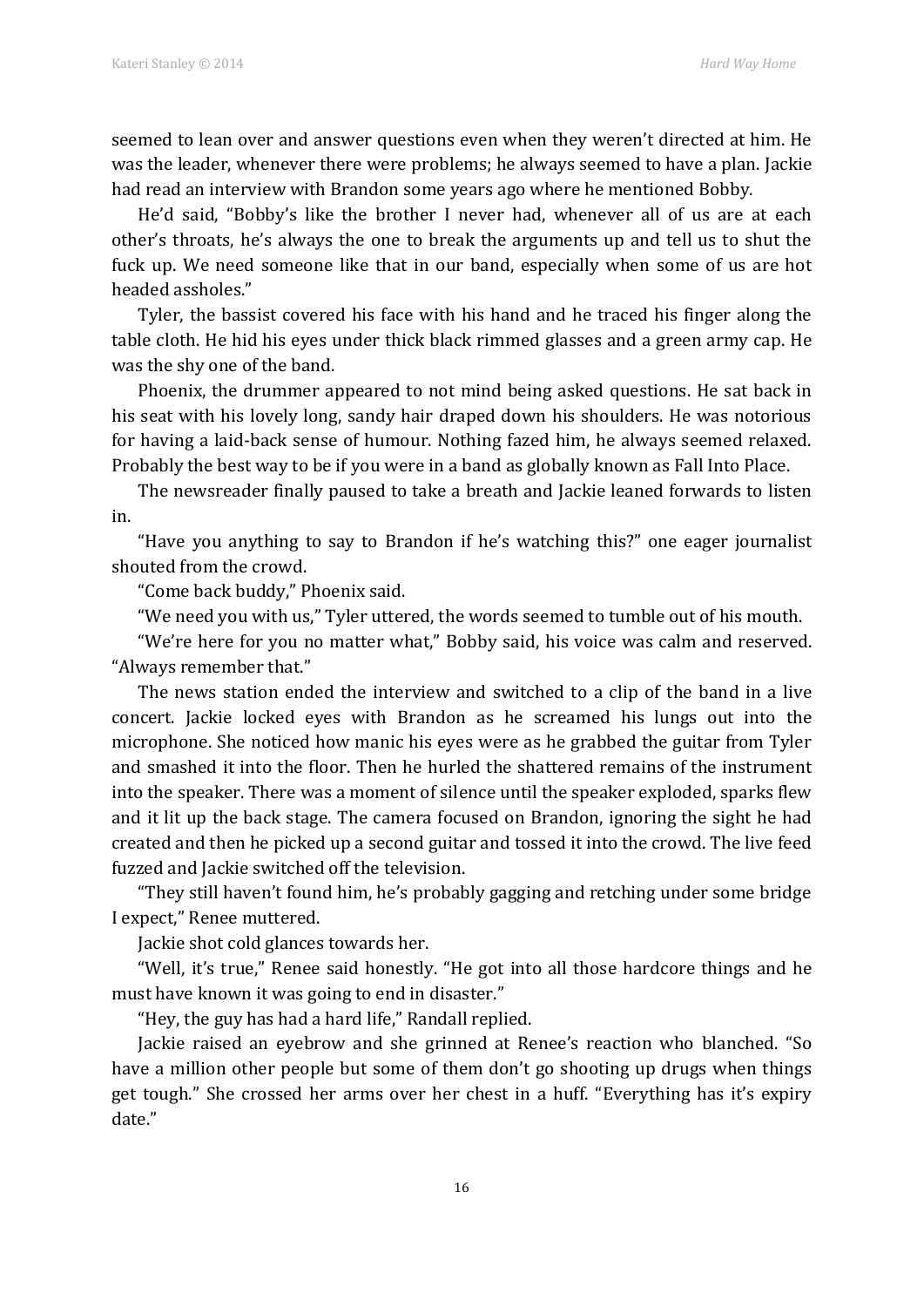Randall laughed. "Tasteful, Ren."

"Thanks for putting the mood down and making it more depressing," Jackie murmured.

Renee pulled a silly face. "Huh *you* should know *all* about, Jackie." She cocked her head and stared at her wrist watch. "We better go, our shift is starting."

Jackie hated it when Renee blew the whistle on their breaks. Most of the shopping aisles would be deserted yet the soft drink and alcohol section would be jammed with customers signalling their trolleys like cars held up in traffic. Lucky enough, Jackie and Renee weren't in charge of that mania.

"Hey, you two?" Randall asked as they got up from the couch. "Would you two be free to have a drink with me after your shift? Maybe a bite to eat too? I'll pay…"

"Sorry, I'm busy," Renee lied, admiring her polished fingernails.

"I'll come," Jackie said.

A smile broke across his face. "That's great, I mean, good, cool. I'll wait for you after your shift."

They said their goodbyes and moved out into store then Jackie felt the silence.

"Why did you agree to go on a date with him?" Renee asked, looking at her with a curious eye.

"It's not a date, it's a safe friendly drink with a *friend*."

Renee pressed her lips together and scoffed. "Yeah right, in your mind that's what you think. But Randall, he's a dark horse at heart…"

"Well, so am I."

"Are you actually suggesting you'd date him?"

"No…"

"Liar."

"I'm not lying! You're just frustrated because I've got the weekend off from this hole and you'll have no one to talk to."

Renee grimaced. "That's not true, there's always Lonely Leo..."

She grinned, playing with Renee was amusing. Her mood swings could easily flip from one extreme to another like a light switch. "Then Lonely Leo will be asking *you* on a date."

She watched Renee's lower lip droop, that shut her up, good and proper.

\*\*\*

It was a small bar, quiet with not many customers and it was just round the corner from the Shop and Drop. They found a booth positioned perfectly by the front window that gazed out onto the street, people walked past and rain trickled down the window pane. As soon as she sat down, Jackie sparked up a cigarette.

Randall returned with the drinks. "You sure you don't want something stronger?"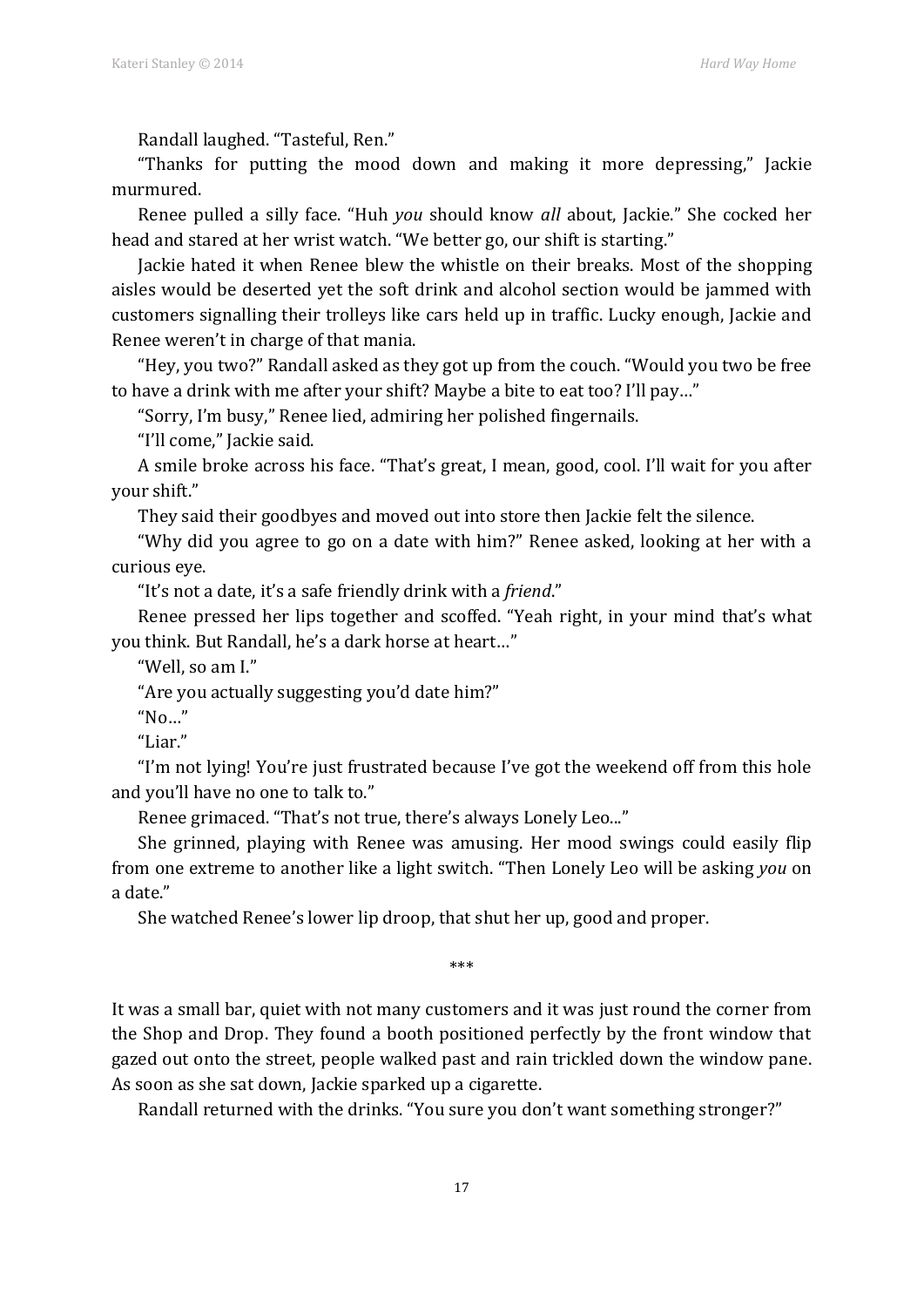Jackie shrugged, messing with her sleeve. "Not in the mood for it."

"So what are you going to do with your time off?"

She smiled, the one thing she was looking forward to, though she'd been planning to be dead by the end of it. "I don't know yet, probably catch up on sleep, rent some movies or something."

His hand reached to hers and she froze. "You can always come and see me..."

Jackie stared down at his fingers stroking her skin. She found it comforting and then that slow dread seeped into her mind and the pit of her belly. "I'm sorry," she whispered, snatching her hand away. "I'm just not in that place right now..."

"Place? Place for what?"

"A relationship," she replied.

He laughed, obviously embarrassed. "I wasn't going to ask you out, Jacks." He took a swig of his beer. "Renee was right about you."

Her eyes widened. "Has she been gossiping?"

"When does she not? Besides I don't care whatever comes out of her mouth."

She stared at him. "Do you have a crush on her?"

"No, she's an alright sort of woman, but she's not my type." He clicked his tongue and watched her. "Why do you want to know anyway?"

"It's nothing," she said "I just had this idea that you did but it doesn't matter now ignore it. But Renee has said *something* about me to you?"

Randall shrugged. "On occasion."

"I'm gonna kill her." She folded her hands on the table like she meant business. "What *exactly* has she told you?"

"Just that you're not happy."

She stared at him and her eyes gleamed with a wary glare. "That's it? You can see that by looking at me."

"I just... don't understand what you've got to be unhappy about, that's all."

"Look at me," she whispered, propping her elbow on the table and beginning to count the reasons. "I'm living in a place I hate, stuck in a job I can't stand, I'm tired all the time, I feel I have no energy and that my life is slowly...slowly fading away." Her thumb stroked the edge of the bottle and she downed a swig of the bitter liquid. "I have plenty of reasons to be unhappy."

Randall leaned back into the booth. "If you're feeling that way, then *do* something about it."

She sighed. "I don't know where to start."

"Right, well you said you hate where you live, so you could look in the local paper for any listings and see what's available," Randall said. "And the second part, we *all* hate working at the Shop and Drop, it sucks so I know how you're feeling and I've been there longer than you have. Seriously Jacks, you shouldn't keep this all in, it'll drive you crazy."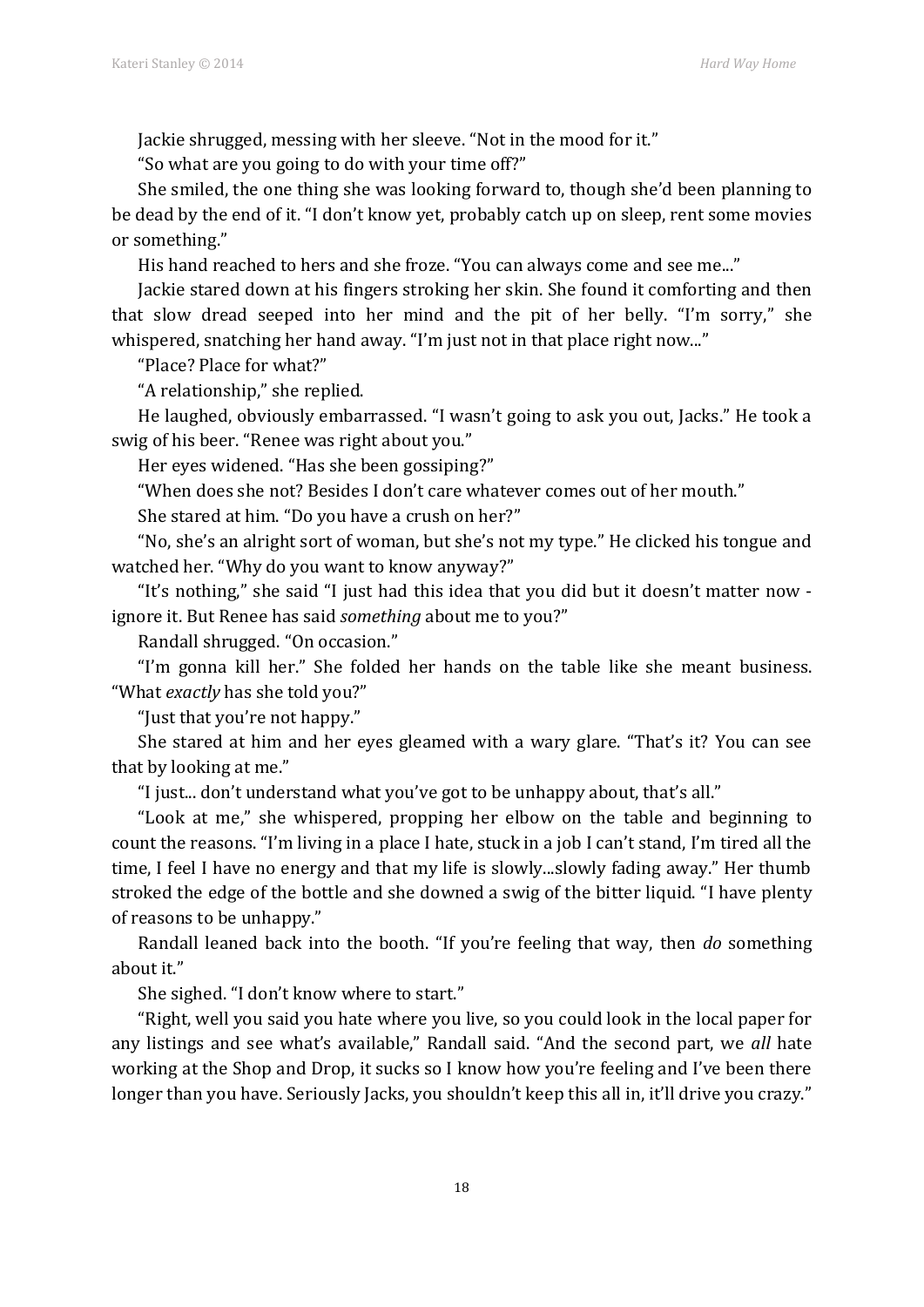Jackie felt a smile break out onto her face and Randall watched her. "See, you've needed this evening with me." He passed her the menu. "I'll pay for this."

"No Randall," Jackie said. "I'll pay."

"I'm putting my foot down, so no."

They ordered with Randall passing over the cash against Jackie's protests and he bought another round of drinks.

"Don't you ever feel like that though?" Jackie asked, stabbing her fork into her burger.

"Like what?"

"Just giving up everything," she replied.

Randall spun the beer in his hand and shook his head. "I don't let things like that bother me, I mean I have done in the past, I've had my moments but I don't wallow in it anymore."

"Wow, I wish I had your mentality."

"I think there are loads of things you forget to focus on."

"Oh," she said and rolling her eyes. "And what are they?"

"Us, me and Renee. All you have to do is speak up and we'll listen."

\*\*\*

The stranger was hunched over, grabbing and chomping at a discarded Chinese meal. He munched the chicken and sucked the tangy flavours from his fingers. The alleyway wasn't as bad as it appeared, even though it looked like a grubby hole. But sleeping there hadn't broken his top ten of 'worst places to sleep.' The stranger had slept in all sorts, on silk sheets in one of the most luxurious hotels, on a beach with the warm sun caressing his cheek, even under a bridge with nothing but the cold cement to cushion his head.

He finished his dinner for the evening and he made sure he'd eaten everything as he wasn't sure of the next time he'd find something. The stranger liked to go for walks before he went to bed, so he pulled his hood over his head and headed out of the alleyway.

The second he started his walk, he felt two heartbeats, both upbeat and erratic. Two voices, both vile and one was more twisted than the other. The stranger had met and heard these sounds before and he knew they were nothing but trouble.

He saw the source of the voices. Two complete losers stumbled out of a nearby club, retching and coughing from their tank up. He felt the pain they'd caused to others, he heard their victims' screams and the hate welled up within him. The stranger kept out of sight as he watched one of them urinate against the wall, while the other swallowed the last dregs of his beer can.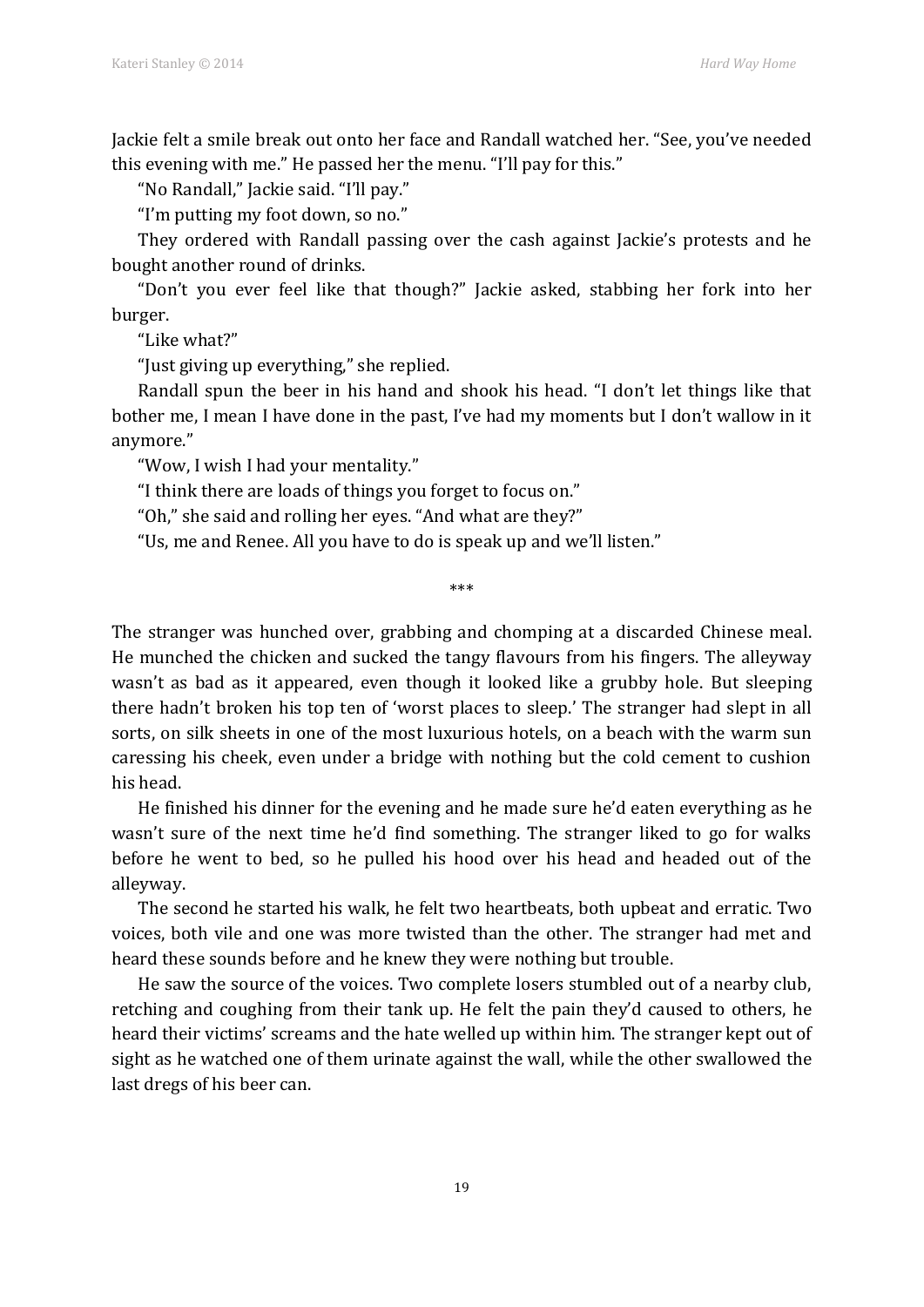After they were finished, they staggered off together. The stranger was on their trail and he felt their longing, wanting to cause pain. He drank it up as they had drunk their liquor. It had been a long time since the stranger had witnessed blood spill and he wanted to witness it again.

The rain didn't cease and it had brought along the cold. Jackie pulled her jacket about herself and Randall pulled his beanie hat over his head, smoothing out his long brown curls.

\*\*\*

"Are you sure you don't want me to walk you home?" Randall asked.

"Don't worry, I've made this journey a thousand times, you head back."

"I don't like it, Jacks."

"I'll be fine," she said.

"Well come and see me tomorrow," he replied. "Promise me."

"I promise," she said. "Now go home."

He waved her off and she began her unusually uneventful walk to her apartment. No matter what Renee had been thinking, an evening out with a friend was what she desperately needed. They had stayed in there for a few hours; she couldn't help but steal glances at the television whenever Brandon Rivers had been mentioned.

The news stations had been going crazy over his story. They'd interviewed the band again, his management and even pulled on some psychiatrists to fill time slots and over analyse the situation. She distinctively remembered a clip they had played of Fall Into Place performing at an acoustic session on some chat show.

The music had always been amazing but it was something about Brandon's eyes. He'd tipped his head, strummed his guitar and sang so sweetly. It was raw and painful, as if he was suffering right then and there. His face was fresh but as he finished the song, he opened his eyes and looked straight at the camera; his eyes seemed red and tired. Almost like he was going through some sort of turmoil or inner torment.

The odd thing was back when their first album had just been released, Jackie was positive that he hadn't boarded the drink and drugs train till later on. Supposedly at the time of that recording (before he got seduced by heroin), he was addicted to taking valium, but again it was fan talk and Jackie wasn't sure if it was true.

This guy certainly was a code she couldn't even try to crack.

Her thoughts were suddenly broken by a loud hiss; she looked up to see two men stumbling towards her. They were as drunk as Hell and they stank like a pair of dead skunks. She tried to keep her composure; acting like she hadn't seen them as she walked into the passageway.

"Hey lady," one of them jeered. "You got a light?"

"No," she said sternly, half wishing she hadn't said anything.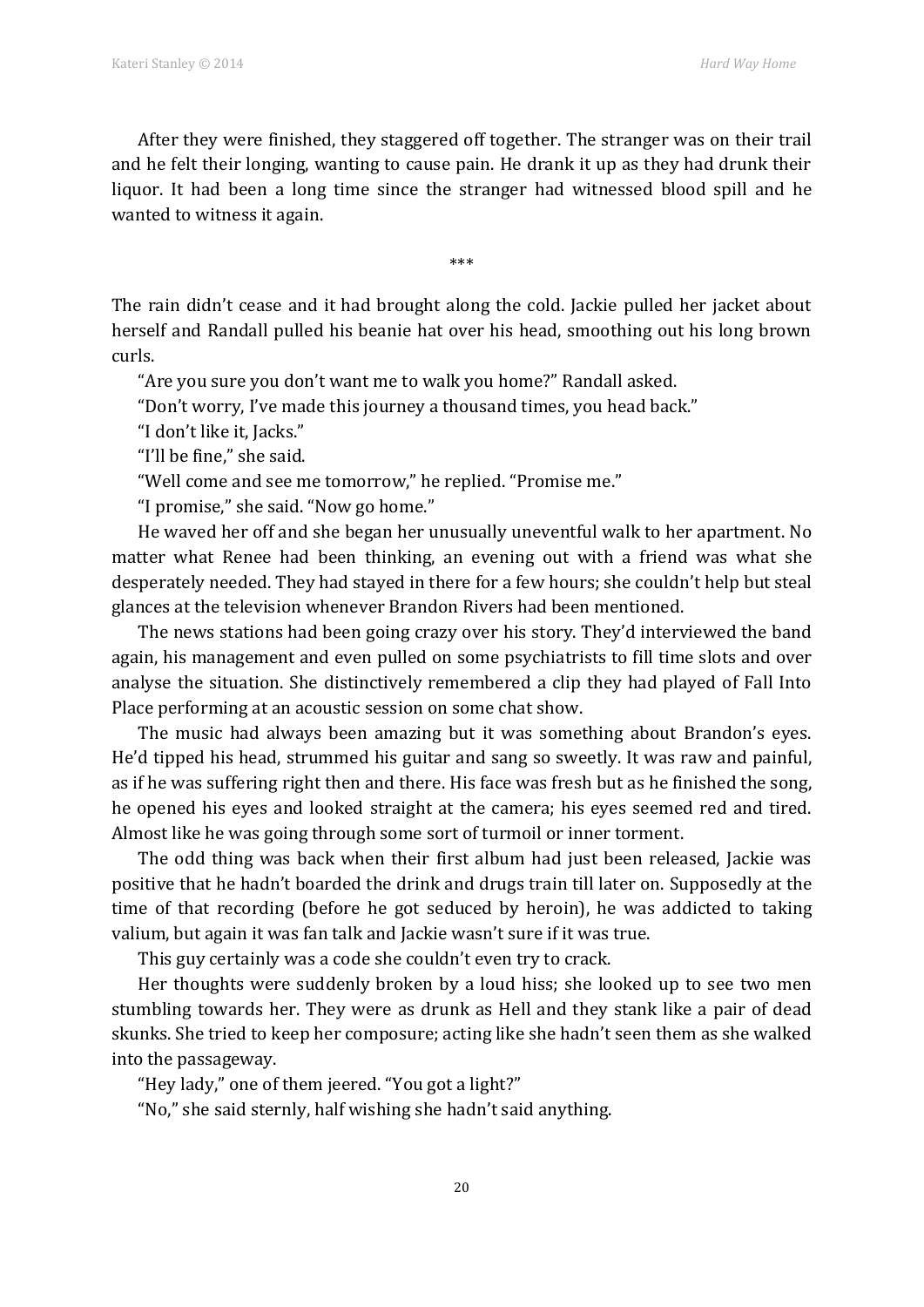"What's your name missy?" the other one shouted.

Jackie ignored him.

"Hey, I asked you a question!" he yelled, stepping in front of her, blocking her way. "You answered my pal, so answer me."

"Karen," she said. "My name is Karen."

"You got a light Karen?" the first asked again.

"No."

"Check her coat Bill, she looks like a smoker," the rude one demanded. Jackie had already conjured up a name for him, *Rudy*, for his foul manners.

Bill grabbed her arm and Jackie twisted away from him. Rudy grasped her other arm and ripped her earphones out. He took a fleeting glance at her tape player and it dropped, smashing to the ground. Bill pinned her up against the wall and began to search her pockets. He kept his face close to hers and she smelt his stale alcoholic breath and then he grinned like a child when he found her lighter.

"You're a little liar Karen," Bill said, waved it in front of her. He let go of her arm and with all her might, she swung her arm out and the back of her hand cracked against his cheek. Bill stumbled backwards and Jackie made a break for it, but Rudy snatched at her coat and hurled her crashing against the wall.

"Fucking bitch," Bill spat and wiped his throbbing lip.

Jackie crawled away on her hands and knees and Rudy placed his foot on her hand. "I'm going to enjoy this." He smiled at her and slammed his boot down crushing her knuckles.

A screaming sound came from Jackie's throat and tears poured down her cheeks. Rudy dragged his foot away and Bill sparked up a cigarette. The lights in the tunnel flickered on and off and she felt another presence.

"Help...me," she croaked.

"What the... *fuck?*" Bill whispered.

Jackie looked up and she saw a figure. It stood with a stone presence. She couldn't see his face and the hood of his coat blanked out his face in utter darkness. The figure zoomed towards Bill and slammed into him, knocking him backwards. The figure punched him and slammed his foot into his gut. Bill was down for the count and the figure aimed a right hook into Rudy's chin, his movements were ridiculously fast and Rudy didn't know how to react. The blow knocked Rudy's head back and the figure slammed his other fist into Rudy's face and Jackie heard the crunch of his nose.

"Get the fuck out of here!" Rudy shouted, falling over his feet and Bill scrambled away in their drunken stupor.

Jackie watched as they ran from the passageway and their shadows melted into the rain. "Please don't hurt me," she said to her mysterious rescuer and pulled her throbbing hand to her chest.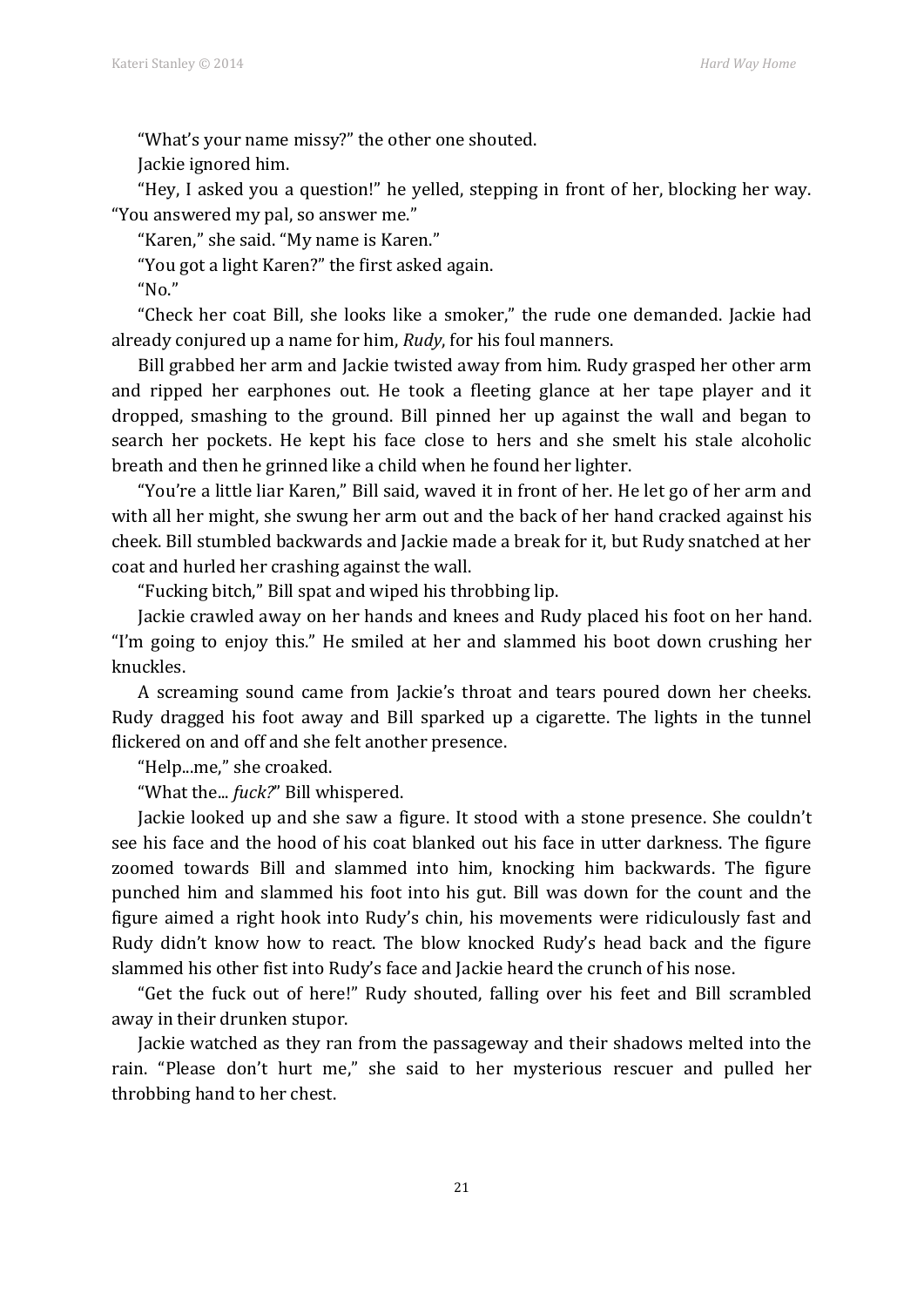The figure turned to her; there was something about his movement that freaked her out. It was sharp and quick, agile like an athlete.

"I don't have any money..." Jackie pleaded.

"I don't want your money," he said, kneeling before her. "You're hurt."

Jackie covered her throbbing fingers. "I'm-I'm fine."

"No you're not, let me see," he said and he pried her hand from her chest. Jackie winced and he examined her. "That bastard dislocated your fingers." He glanced up at her. "I need to push them back into place."

"No I'll go to the hospital," Jackie said.

He ignored her and grabbed her fingers, the pain intensified and she felt the pressure of him pushing the bone back into the socket of her hand. She heard the click and the sensation of fire swarmed over her hand. Jackie screamed, she felt her body fall through the ground and the lights above her head blew out.

\*\*\*

She blinked several times for the darkness to disappear and the ceiling of her living room stared back at her. She felt warm fingers rubbing her knuckles and she gazed across to find the man who had saved her life sitting in front of her.

"Your hand is fine now," he said softly. "It'll be sore for the next couple of days, but you'll be okay."

"Thanks," Jackie said and her head was still half in the clouds. "How the hell did you get into my apartment?"

"You blacked out and I brought you here."

"How did you know where I live?" she asked.

"You told me."

"I don't remember that." She paused and her full focus cleared. "Who are you?"

The man still had on his submarine of a coat. "Promise me you won't faint?" "What do you mean?"

He pulled his hood back from his head and she locked eyes with a ghost. "Oh my God...Oh my God...you're no no no...Brandon Rivers...you're... Brandon ...fucking Rivers."

The rock legend was in her living room.

"I'm not really him," he said.

"I need to call the police."

Brandon stopped her. "You can't, not yet."

"What are you talking about?"

"I can't tell you."

She covered her injured hand and scooted up along the sofa, keeping her distance. "*You* are Brandon Rivers. The whole world is going crazy trying to find you."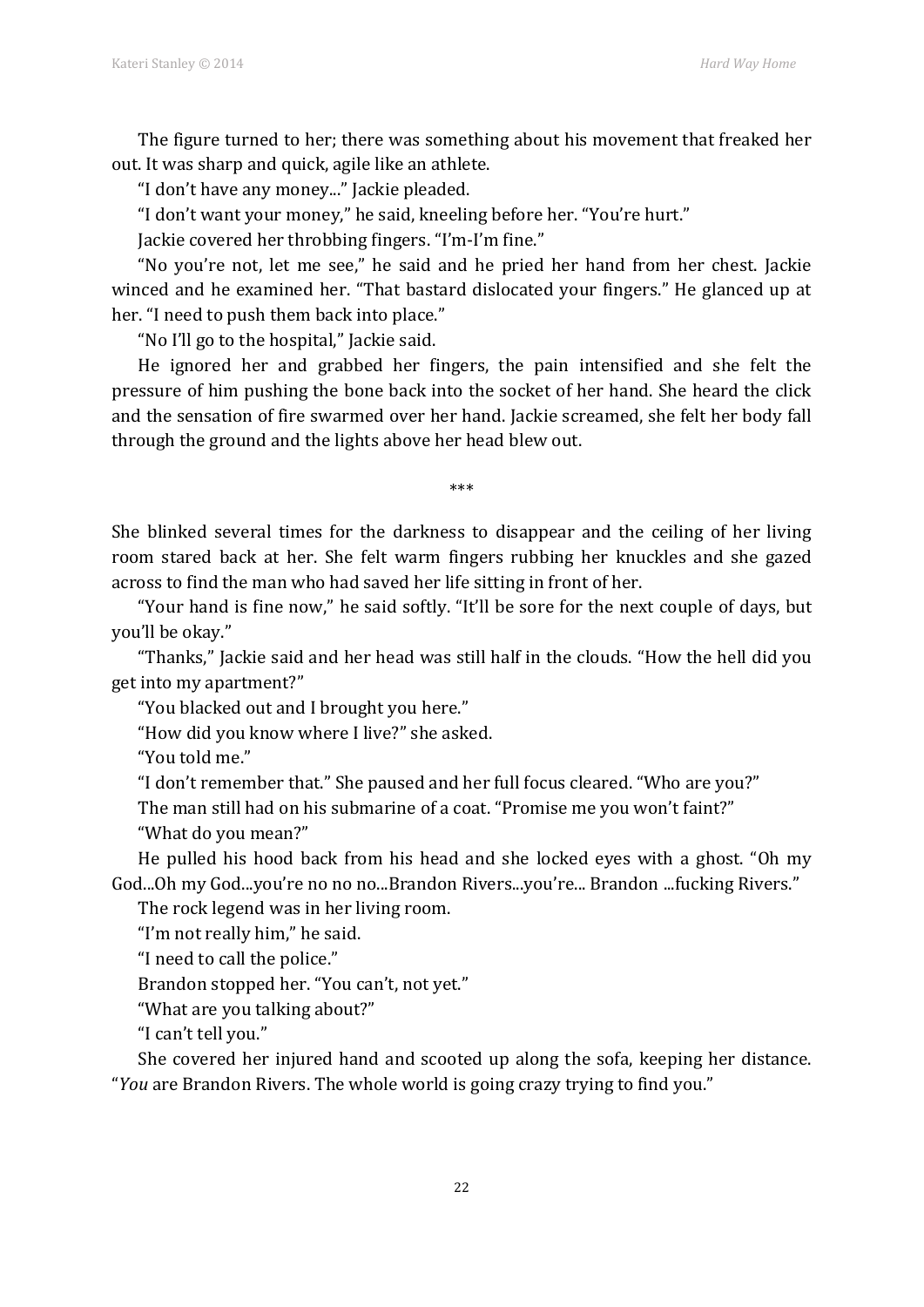He pulled off his coat and she noticed the Egyptian eye on the left side of his neck. She saw the scars and the hideous bruises along his arms where he would've injected himself and she noticed something white laced about his wrist. He wore it like a bracelet, but it wasn't jewellery.

*Brandon Rivers*, had been penned on and underneath in bold block letters was the words, **Holy Cross Hospital**. She ran her gaze up and down his arm and saw the bloom of a bruise where he must've ripped his IV out when he escaped.

"What the hell are you doing here?" Jackie asked. "You should be back in the hospital, where you'll be safe, getting well..."

Brandon pinched his nose in frustration. "I'm here, for you."

"Is this some sort of sick joke? Is there a television crew filming this for a prank? Because if it is, I'm not finding this fucking funny."

He waved off her presumptions. "Don't be ridiculous."

Jackie scrutinized his face in more detail. "Your eyes are blue on television, why are they green?"

"I can't tell you why, not yet."

"Your eyes are blue, not green," she insisted.

"I'm not him," Brandon replied.

Jackie laughed. "You're talking to a hard core fan here, I've seen you in concert, and if you look around..." Brandon glanced at the four walls streaked with Fall Into Place posters and memorabilia. "I know *a lot* about you." She leaned forward trying to make sense of the bizarre situation. "Look...Brandon, you've gone through a lot in your life, if you let me ring the hospital, you can go back and get better." She glanced at her healing hand. "I really appreciate what you've done for me, helping me out with those bozos, but let me return the favour. I want to help you."

Brandon streaked his hands down his face. "You don't understand, I had to come here to see you."

"Well, tell me."

"I can't, not yet." He placed his palms together as if he was saying a prayer. "You're too traumatised. I'll tell you tomorrow, I promise."

Jackie didn't know what to think. "Why did you come here?"

"I know things about you."

That made her laugh. "That's the drugs messing with your mind." She tapped her finger against the side of her head. "You really need to go back to the hospital."

A knowing smile formed from ear to ear. "Ask me a question," Brandon replied.

"Okay, what's my name?" she asked.

"Jackie, short for Jacqueline."

Her stomach lurched and a lump formed in her throat. "You probably looked at my belongings when I was unconscious."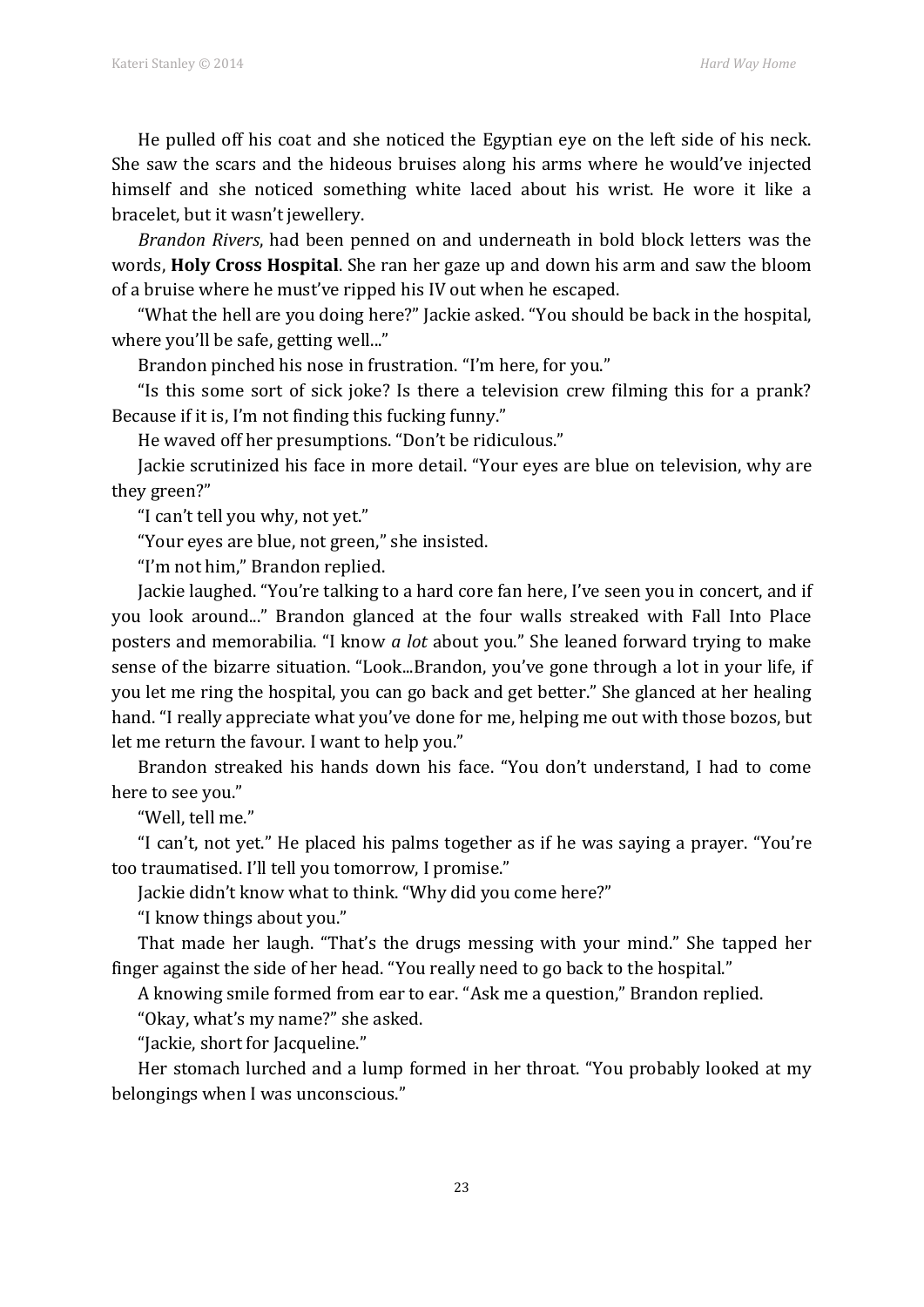"I didn't actually," he said cuttingly. "How about this fact then? When you were eight years old, you fell and grazed your knee when you were playing hop scotch. You have a scar from that day..."

Jackie crossed her leg in a nervous twitch. "You need to leave."

"I can't."

"Please, stop saying that!"

"I'm sorry," he said and he wiped his brow. "I hate alarming you like this, I wish I could tell you but you'll think I'm crazy."

"What else do you know?" Jackie asked. "Tell me something nobody else knows about."

Brandon sighed. "On that same day when you fell and injured your knee, you came home and found your father hanging from the stairs." His words hung in the air. "A child should never witness a scene like that."

"How-how do you know that?" she asked

He closed his eyes. "I can't tell you."

"What do you want from me?"

"To warn you before it's too late."

Jackie frowned, not understanding a word. "What do you mean?"

"I'll show you tomorrow," he whispered back. "You should sleep, Jackie."

He was right and he'd said her name. He was sitting in her living room, he'd saved her from a pair of drunken losers and nursed her broken hand. But it wasn't him. His eyes and his voice weren't the same. Jackie edged closer to him and her hands rose, wanting to touch his face. Then she stopped, caution pulling her back. "Can I?"

Brandon nodded. "Knock yourself out." He leaned towards her and Jackie pressed her hands lightly to his face. Her fingers and thumbs stroked against the hill of his cheek bones and the curve of his lips. Her fingers roamed up to his temples and she stared into his eyes. He never looked away, he kept his gaze fixed on her.

"This is so strange," she said.

"What is?" he whispered.

"You're him, no doubt about that and you're not him either." Jackie pulled away from him and tipped her hands pensively against her lips. "How is that possible?"

Brandon placed a hand on her knee and she stared down at his comforting hand. "Tomorrow Jackie," he whispered to her. "You need to sleep first."

Jackie rose from the sofa very carefully and his hand slipped from her knee. "You can sleep on here if you like."

Brandon nodded. "Thank you, Jackie." He watched her. "You don't need to be worried."

"Why would I need to be worried?"

"I can read it in your face," he said.

"What do you mean?"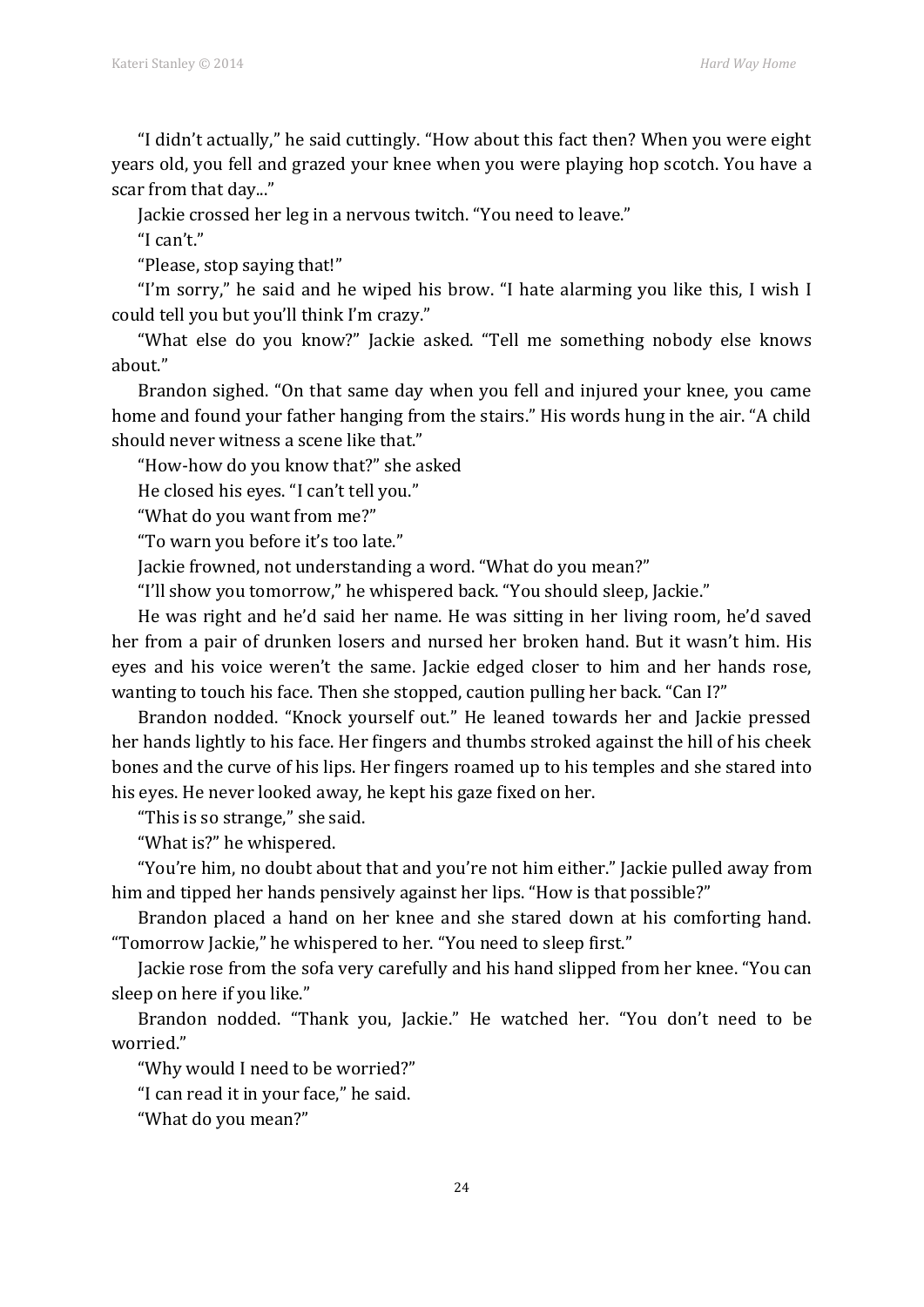"You're concerned that I might rob you."

He was right and she didn't know how to process the information. "Well, I could wake up the next morning, you're gone and so are all my belongings. You'll sell all my stuff to buy drugs."

A small smile flashed across his lips. "If I was planning to do that, I'd be the worst burglar that has ever lived. I promise you, I'm not going to take anything. I'll be here in the morning."

Jackie nodded, trying to pace herself. Her heart and mind were going into overdrive and she felt dizzy as she walked hesitantly into her bedroom

Tell me something nobody else knows about.

When those words left her lips, she had no idea the truth would come flying back at her. She'd wanted him to stumble in failure, except he'd been right about everything, absolutely everything.

\*\*\*

The stranger looked around the living room and he glanced towards Jackie's bedroom door. He walked over to the framed photographs on the mantel piece by the little fireplace and he stared at one particular visual. It was a happy photograph. A beautiful man and woman with an elderly lady, in her lap, a little girl with a cheeky grin. The child's smile made his heart flutter and pain ripped through his forehead.

The stranger saw an image of a pond and a girl, she turned her head to see her parents through the window. They were arguing, the man took one step back and slapped the woman across the face. The stranger felt the force of the blow and he tottered backwards. The young girl began to cry and the elderly woman pulled her into her arms. She began to rock her slowly, back and forth, back and forth and sung her sweet lullabies.

He placed the photo frame back on the mantel piece and he picked up a toy next to one of the photographs. The toy was a scruffy golden bear with one button eye, the other had probably been lost or bitten off many years ago. The pain from before throbbed. It was more intense and the vision flashed before him.

The young girl was slightly older; she held the teddy bear in her loose fingers as she skipped home from school. She called for her father as she entered the hallway of her home. She heard the creak from the staircase and the little girl moved to investigate the peculiar sound. She peered up the stairs to find black polished shoes hitting gently against the wall and the body of her father twirled in the daylight. The child called for him and she dropped her teddy bear. The stranger wanted to shield her, tell her to look away, but he couldn't – as it was already a memory.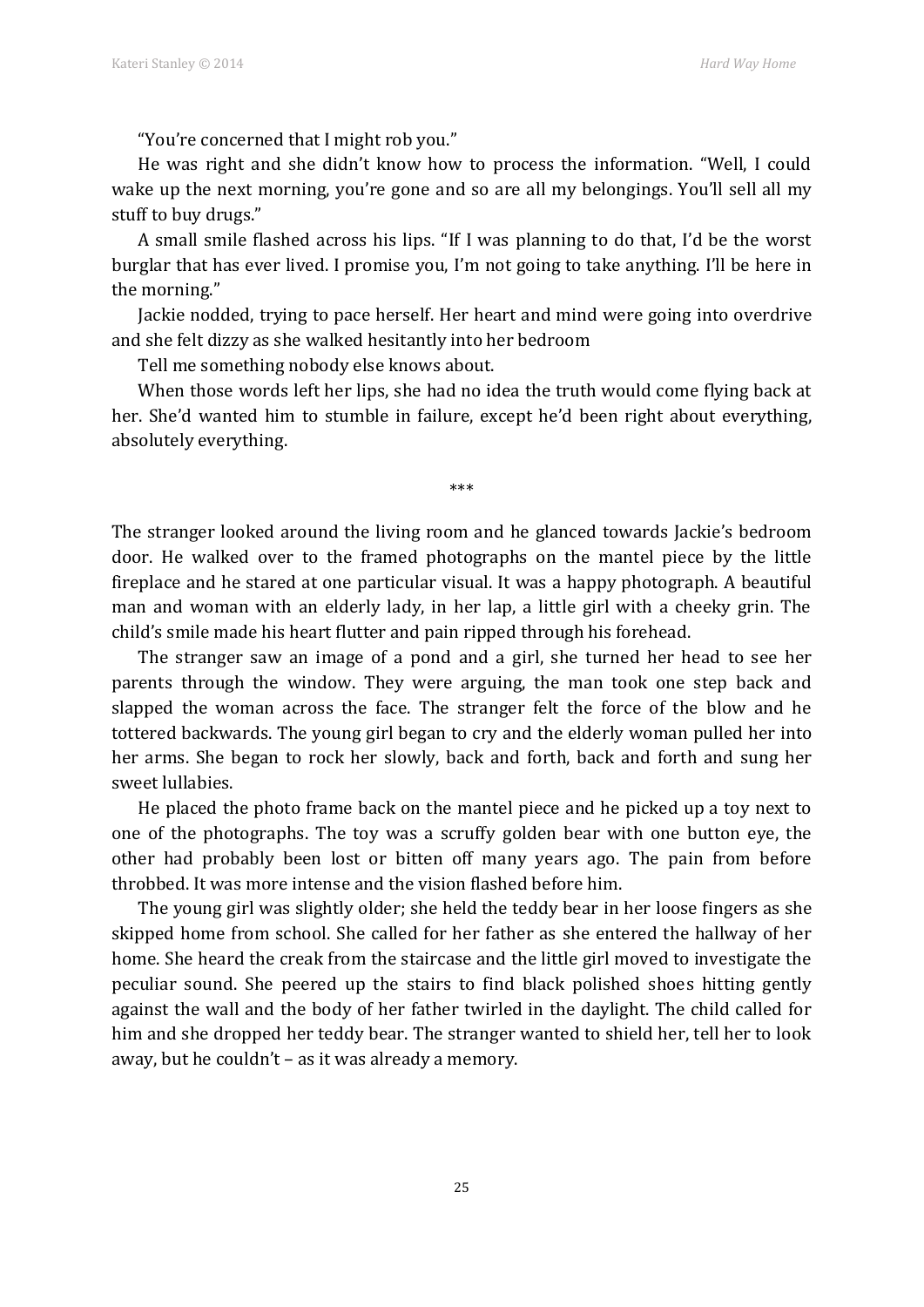The stranger placed the teddy bear back on the mantel piece and he moved over to the sofa. From his pocket, he pulled out the piece of crumpled paper and he read it thoroughly.

*Dear to whoever finds me*, the pain in his head had turned into a slow agonising burn. *I'm sorry*, he heard Jackie's voice and the crush of the pencil scribbling down the words. *I just can't do this anymore.* The pain scorched him and he shoved the note back into the coat pocket.

He yanked off the coat and he lay across the sofa. It was better than the alleyway, the only thing about Jackie's apartment he disliked was the memories. It was too painful, more than the stranger assumed. When he'd slept in the alleyway the night before, he'd seen past events, tramps, fights, people pissing up against the wall, but that was fainter than Jackie's apartment. As much as the objects created images, Jackie herself was the main conjurer of the visions.

The pain practically seeped from her skin.

The stranger pulled the coat over himself and he tried to focus on the sound of the rain. It was hard to ignore the voices at first but soon enough, he let the fresh comfort of sleep entirely consume him.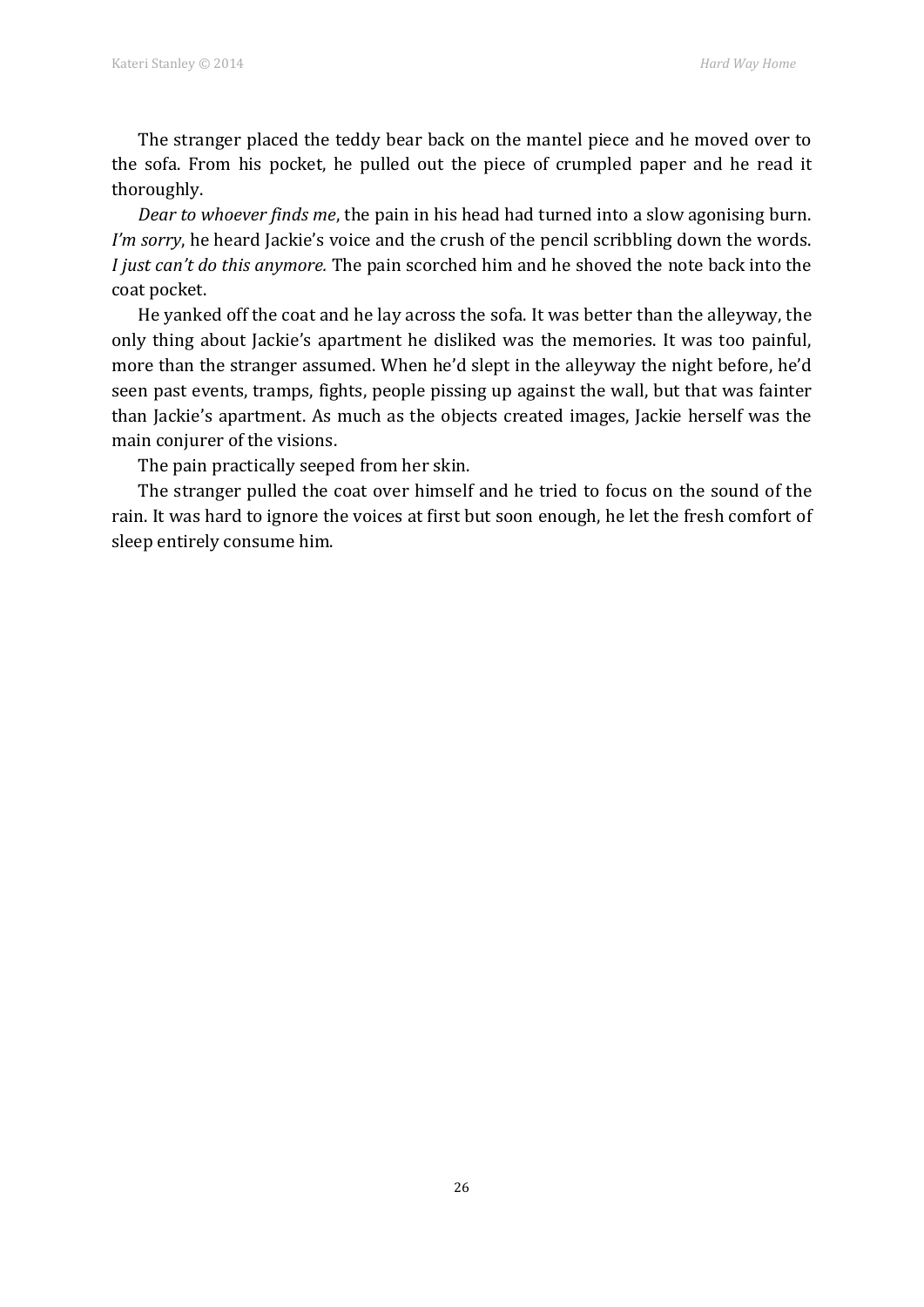### CHAPTERTHREE

<span id="page-26-0"></span>The night was as hot as Hell, the perfect opportunity for partying and drinking. Two figures emerged from the club and made their way through the street. One particular figure's footsteps interweaved, virtually creating the number eight yet the other, left a trail of sobered agility.

*"Right I'm off,"* the straight figure said. *"See you next week, Dez."*

*"Hey Jackie, don't I get a huggie?"* Dez asked.

She hesitated. *"Okay, but I gotta go home after."*

Dez wound his arms around her and pressed his mouth against her coat shielded shoulder. Jackie felt his hands race and he rubbed the side of his face against her cheek, his lips on a mission to touch hers.

Jackie pulled away. *"Don't do that."*

*"What? Why not? It'll be fun."*

*"Because I know you don't mean it. Not really."*

He laughed and his voice cracked. *"Why are you such a god damn prude Jackie? We're old friends, so it does mean something."* 

*"Then why did you make the same moves on Leanne last night? She watched him find the pre rehearsed words."*

*"I was dr—"*

*"I was drunk,"* Jackie imitated. *"Goodnight, Dez."* She turned and started down the road but he grabbed the back of her neck. "*Get your hands off me!"*

*"You're the one getting huffy when you should shut your fucking mouth and enjoy it."* He unzipped his jeans and pushed her neck down.

Jackie's stomach lurched and the nausea swelled up like a lump in her throat. She broke from him and she caught sight of his smile and that was when she felt the change.

It was like having a shade pulled back, she felt herself melting into something else, a fraction of herself she had to keep submerged. Her fists turned into a forceful punch and when he let go, she lunged forwards and pushed against his chest and he fell into the road.

A car turned the corner, its engines roaring on full blast and on towards where Dez was lying. Jackie watched, her heart racing, skipping into double beats. Dez's head flopped against the cement and he lolled to the side. His eyes widened as the car grew larger in size. A muffled scream came out of his mouth, the head lights gleamed into his eyes, he pulled himself up and he wobbled to the other side of the road.

He'd made it clean, just by a second.

He looked across at Jackie. She stared at him and her eyes turned into a deep glare. *"So what does this mean for us now?"* Dez jeered.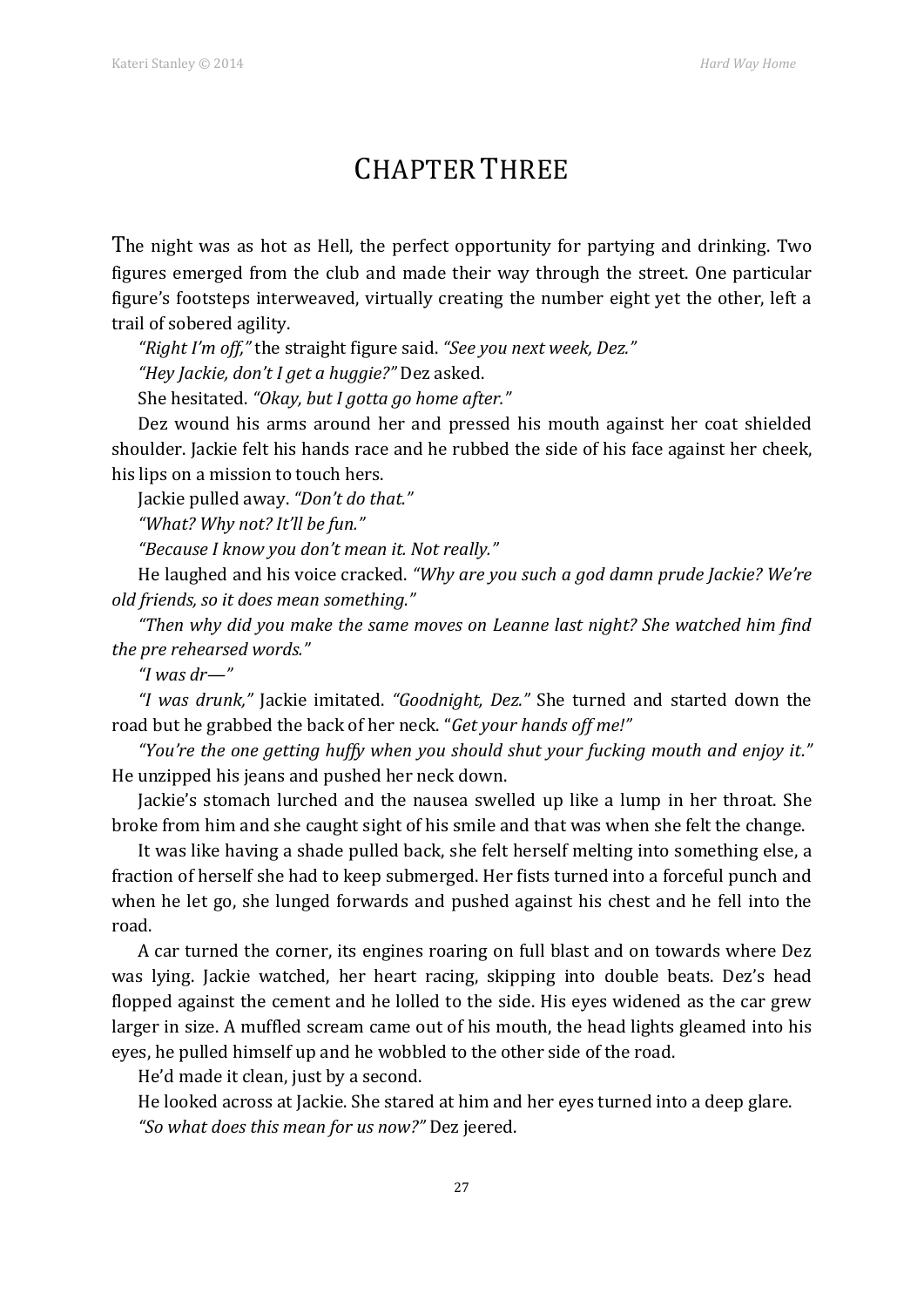*"Well I guess we aren't friends anymore."* She turned up the pathway she was originally meant to follow before all of this had happened. Jackie was already erasing him from her thoughts, her heart and her care.

*"That'll be a shame for you J, seeing as I was the one who suggested for you to come along in the first place! Everyone in the gang fucking hates you! They think you're a snidey little geeky bitch!"*

Jackie ignored him and headed in the opposite direction.

Dez stepped into the road. *"You know what Jackie, you can just go fu-"*

A horn sounded, there was a crack and then a sound similar to bone crashing on metal followed...

Her eyes snapped open and Jackie looked up at the nothing that was her bedroom ceiling. She stretched her muscles out and stared at the time on her alarm clock. It was midday, she'd really slept in, but with the gruelling shifts at the Shop and Drop - any sane person would've done the same thing.

Jackie changed and she walked out of her bedroom. She stared at the slumped body, it wasn't every day that you could walk into your living room and find a wanted rock star with loads of personal demons sleeping on your sofa.

She glanced at his clothes spread along the counter of her kitchen. Whatever the reason Brandon Rivers was in her home, he couldn't possibly be comfortable wearing that hospital gown. Her fingers trembled along the collar of the coat and her heart skipped a beat.

*The property of Hector L Starks*, it read.

Jackie opened the door to leave; Brandon turned in his sleep and yanked the blanket over his naked shoulder. Jackie turned, pulling the door to and locked it safely behind her. It felt unnaturally wonderful to have him there, almost like he was her own little secret.

\*\*\*

On the short walk to the Shop and Drop, the rain slammed down but Jackie's thoughts by comparison were ten times worse to try and block out. Brandon Rivers was in her apartment, Brandon Rivers was sleeping on her sofa and the most bizarre of all was that Brandon Rivers knew her name. How was that possible?

By the time she arrived, the number of customers was at its peak and she wasn't planning on staying there long unless she fancied drowning. She grabbed the essentials as fast as she could and she scanned the lane of tills and noticed Randall stooped over his cash register. He pushed in numbers, rang up the final total and Jackie weaved through the sea of customers to his booth.

"Hi Randall," she said.

His head rose and he stared at how dishevelled she was. "Hi Jacks."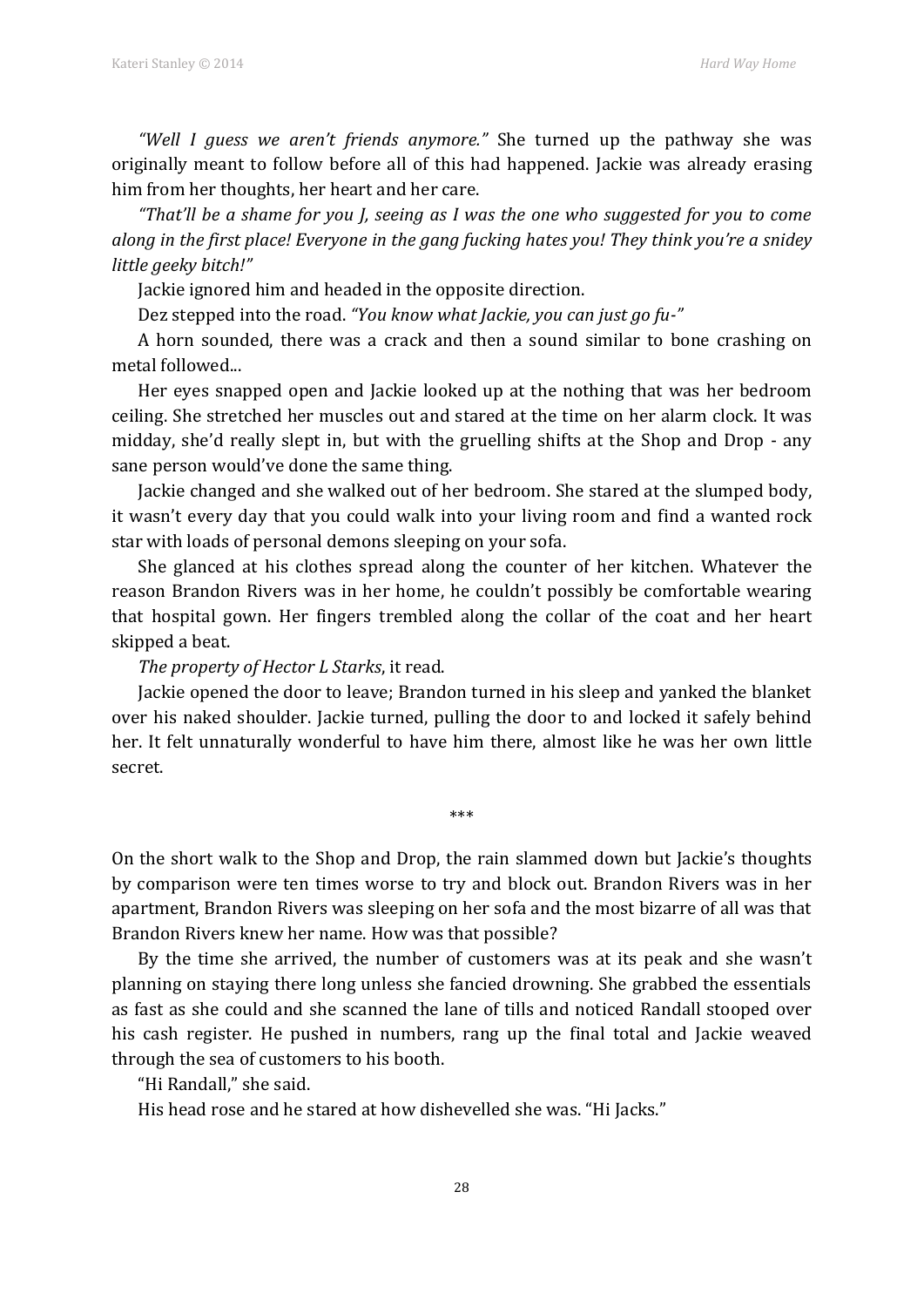"See, I promised I'd come and see you."

He smiled through his tumble of stringy brown hair and she placed her food on the conveyer belt and Randall began the boring listless routine. "Is there something wrong?"

She shook her head. "Why would there be anything wrong?"

"I don't know, there's something about your eyes." And then he saw it. "What the hell happened to your hand?"

"I had an accident last night," Jackie replied, rather too quickly.

"What did you do? Catch it in the front door?"

Jackie giggled. "No, I...burnt it making a drink, wasn't really paying attention if you know what I mean."

He frowned. "Are you sure you're okay? You look a little...panicked."

There was a rock legend back in her apartment and the police were out looking for him. "I'm fine, but I need to ask you a favour."

"What is it?"

"I need to borrow some clothes."

He laughed, astounded. "Why would you need my clothes?"

She swallowed down hard and played the lie. "My heating has broken down."

He quickly bagged her stuff. "Can't you get your landlord to fix it?"

"No, he's completely useless and I'm barely scraping together my rent, can't afford someone to come and fix it just yet."

Randall punched numbers into the cash register. "Why can't you ask Renee?"

She needed men's clothes and she couldn't tell him that. "Renee's clothes? Really Randall?"

"Okay, I get it. Fine, I'm nearly done here anyway and I'll pop some round to you." "Now?"

"Well I finish in fifteen minutes, can't you wait?"

She pictured Brandon pinching anything that was durable and sellable from her apartment. She couldn't leave him alone for much longer. "I can't, sorry."

"Not even fifteen minutes?"

"Nope, sorry, thanks Randall." She passed him the money. "Can I ask you another question?"

"Is it about why the earth is round and not flat?"

"No...but do you think if someone took heroin for a long period of time it could make their eyes change colour?"

Randall blanched. "That's what you're asking me?" He glanced at the row of shoppers waiting to be served. "I really don't have an answer to that, sorry Jacks." He scrutinized her. "Why ask me anyway? Why do you want to know?"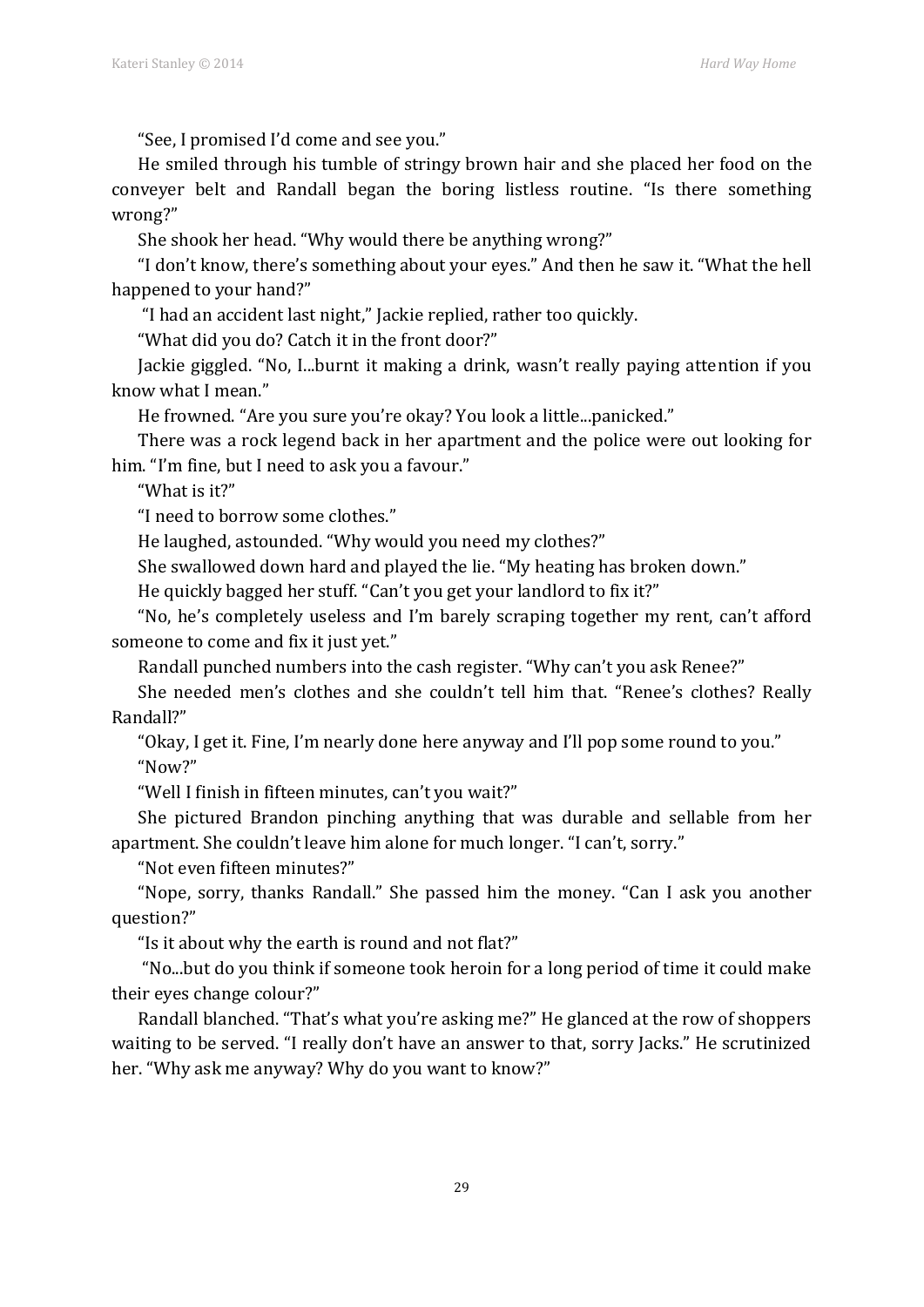Jackie stared back at his concerned expression. "It's nothing, just a random thought." She scooped up her shopping and she had to get away. "Thanks for the favour, I owe you one."

\*\*\*

The plastic bags cut into her arms like cheese wire by the time she returned to her apartment. Brandon was awake and moving and he looked startled when she opened the door.

"Does it ever stop raining?" he asked, peering through the curtains.

Jackie closed the door and she watched him.

"Where were you?" he asked, stepping down from the ledge.

She moved to the kitchen and plonked the bags on the work surface. "Just asking a friend for a favour." She began the ceremonious routine of unpacking. "I suggest not looking out of the window if you don't want the authorities to catch you. I've got neighbours with eyes like hawks that would sell you out in seconds if they caught sight of you." She glanced to the television and his face flashed onto the television screen. "Are you checking up on your story?"

He stared at the screen, locking eyes with himself. "Yeah, something like that."

What should she say now? Do you want a cup of tea? By any chance, are you working on another album? Her thoughts had drawn to no conclusion and she turned her attention to unpacking the food. Maybe it was her paranoia but she swore she could feel his eyes burning into the back of her skull. Maybe he was laughing at her, thinking she was crazy and then she thought of a camera crew discreetly and secretively taping her every move. She put the food away, making sure they lined up and she even cleaned them just to fill the time.

"I think you should have a bath," she finally said out from the silence.

"Is that okay with you?" Brandon asked.

"Yes, it's fine. I'll make us something to eat while you're in."

*Bang. Bang. Bang.*

The sound echoed from the door and Brandon's face lit up. "Did you call the police?" "I haven't told a soul you're here, that'll be my friend with my favour."

*Bang. Bang. Bang.*

Brandon watched her with an animal like caution and Jackie saw his fists ball up.

"Hide in the bathroom," Jackie said. "Close the door and I promise I'll get rid of him as quickly as I can." They watched each other. "Please, just get in there."

#### *Bang. Bang. Bang.*

Brandon moved cautiously with his eyes flickering towards herself and the door. She waited until he disappeared into the bathroom and she answered the door to find Randall clutching a rucksack.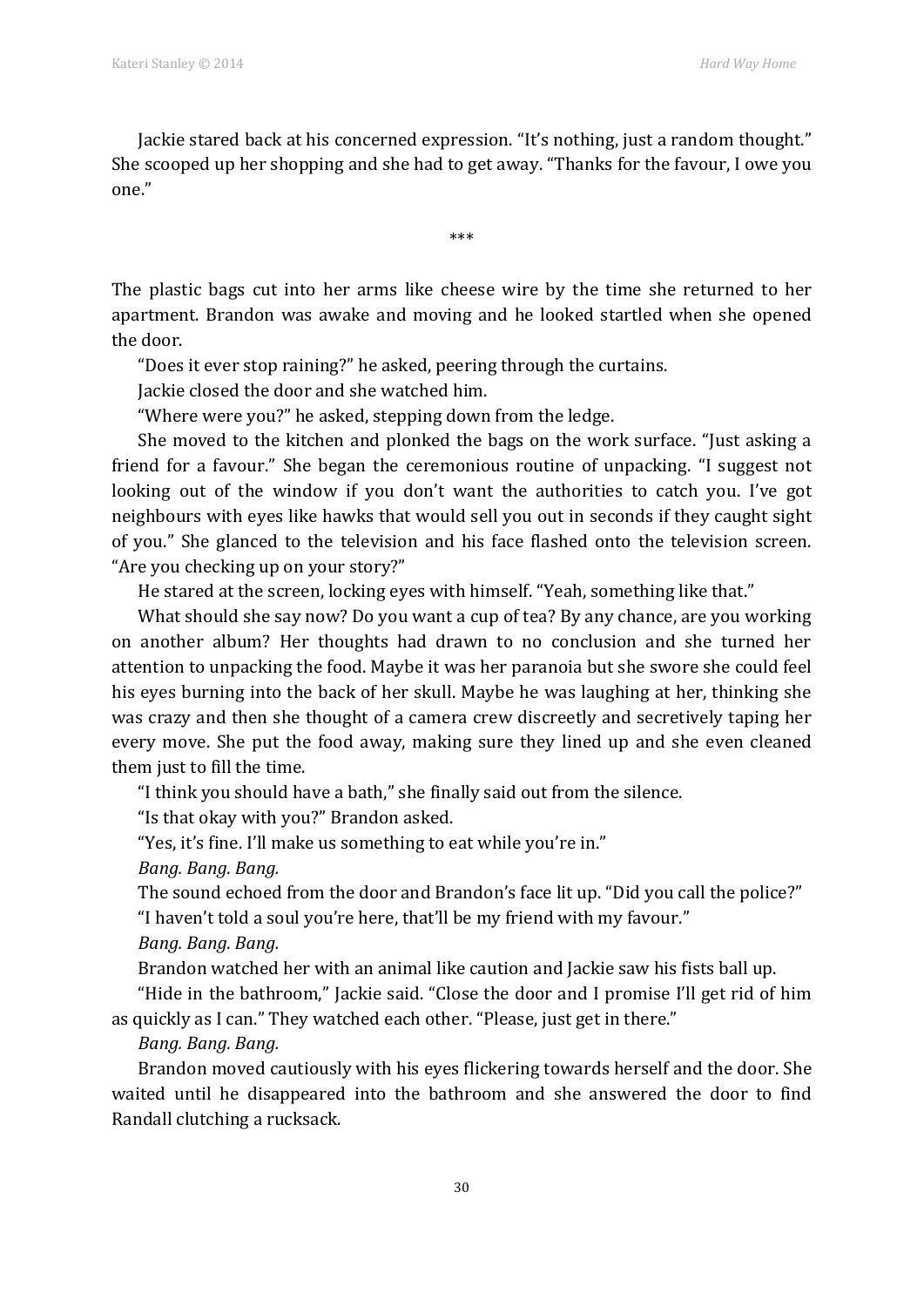"Hi Jacks," he said.

"Hi," she replied, eyeing the package. "Thanks for bringing them over."

"No problem," he replied and handed them to her.

She pressed the bag against her chest, taking in his scent and grinned. "Smells like Randall."

"Hey, don't hog those clothes just because you like the way I smell."

"I won't, unless I absolutely have to."

The low hum of the light from the bathroom whirled on and they both heard gushing water. Jackie felt her heart jolt in her chest.

"Is there... someone here?" Randall asked.

"No no, I was running myself a bath."

He frowned. "I thought you said your heating wasn't working."

"Not the water, I meant the shitty radiators, sorry, I forgot to tell you."

Randall nodded pensively and he took her injured hand in his. He scanned her apartment and his voice dropped into a sudden whisper. "Are you sure there's nothing that you need to tell me?"

Jackie's fingers twitched against the door knob; instead she pulled on a smile. "No, nothing."

His eyes travelled warily over her face and to her hand. "Okay then," he replied and placed a soft kiss on her sore knuckles. "Take care of yourself, Jacks."

"Thanks Randall, I wouldn't know what I'd do without you."

He grinned. "Me too, to be honest." He gave her a meaningful wink full of tease and she made sure he was gone before she locked up. After that, she stared at her knuckles he'd kissed and then she stroked them against her cheek.

Jackie made the dinner but her nerves were frayed from the tense atmosphere. She didn't know how to make a meal for a heroin addicted rock star. What would he normally eat? She was a fan, but she wasn't the type to study that close and hunt through his bins. Maybe there was a fan who knew.

She thought about his physical health, Brandon would need proper nourishment, so she thought of serving him thick strips of meat, potatoes, eggs and maybe a couple of vegetables to go with it. That wouldn't hurt him, or would it?

She was laying the table when Brandon emerged from the bathroom, he'd transformed himself with Randall's attire and the material hugged his body. "You look good," she said as she filled the glasses with water.

Brandon picked at the black jumper. "Thanks."

"Dinner's ready, sit down and make yourself comfortable."

Jackie watched his eyes widen as he tasted the food, there was an urgency there, as if he hadn't eaten for days. She observed the way he licked and sucked at his fingers and how he used the slice of bread like a paintbrush to soak up the grease of the runny egg.

"Aren't you eating?" Brandon asked.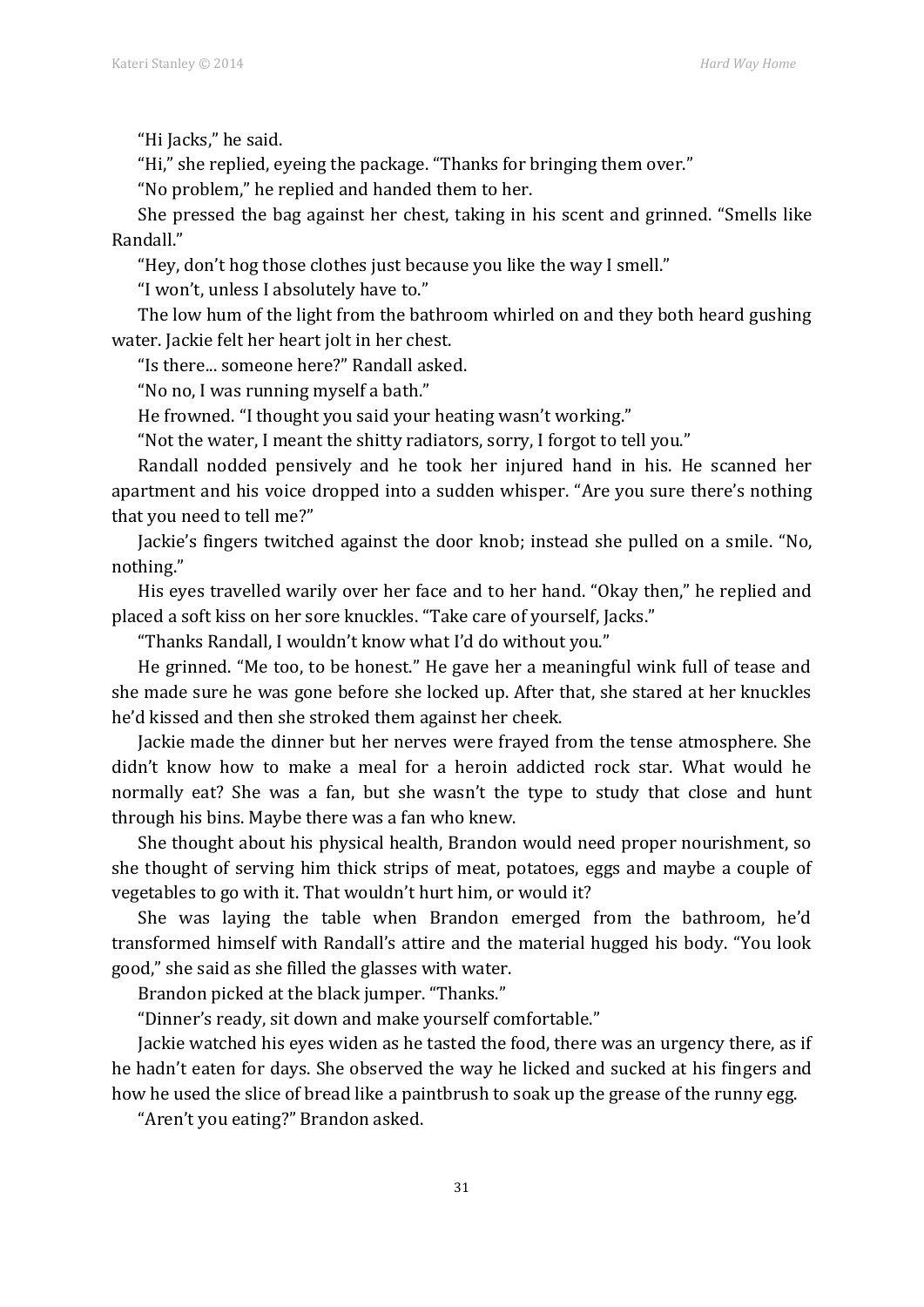All she had on her plate were two pieces of dry toast. From the events that occurred over the past half a day or so the last thing she wanted was greasy food. Instead, she lit her cigarette and tried to act as composed as she could. "No, not hungry." She breathed in a stream of smoke. "I am...and I'm not."

Brandon looked up from his plate. "Excuse me?"

"*I am... and I'm not*, that's what you said."

"About that---."

"You know things about me," she said and she blew out a perfect smoke circle. "You were spot on with every little detail, which is a little creepy. I just want to know why you're here and why would you choose me to run to?"

"I had to come and see you."

"Why me? You don't even know me."

He giggled, smothering his fingers over his mouth. "Actually, I know a lot about you."

Her eyes turned into slits. "Have you been stalking me?"

Brandon looked insulted. "Of course not, why do you always rush to the worst conclusion?"

"Because usually that's what happens," Jackie snapped. "How did you know about my father?"

"I have a gift for knowing people's secrets."

"That still doesn't explain a lot of things."

"I can't flat out tell you why I'm here Jackie," Brandon said. "It's incredibly complicated, it's the equivalent to a button being wrapped up in a tangle of wires and the button is attached to a bomb."

He wiped his mouth and slid his plate to the side of the table. "Can I ask you a question?"

"Sure," she murmured, waving her hand to signal it.

"Why are you unhappy?"

The question hung in the air and the food in her mouth soured. "I'm not unhappy."

He tapped a finger against the side of his head. "Remember, I know secrets."

"What?"

"Fine, I'll be frank." He pulled something out from his pocket and pushed it across the table towards her. "Now, answer my question again."

Jackie stared at the spider trail that was her handwriting. "You went through my stuff? You son of a bitch!"

"It was on the floor."

"Why the fuck are you showing me this?"

"It's your suicide note Jackie," he said and he stared at her. "Sorry, I had to bring it up."

She stubbed out her cigarette. "It's not what it looks like and what gives you the right to go through my things?"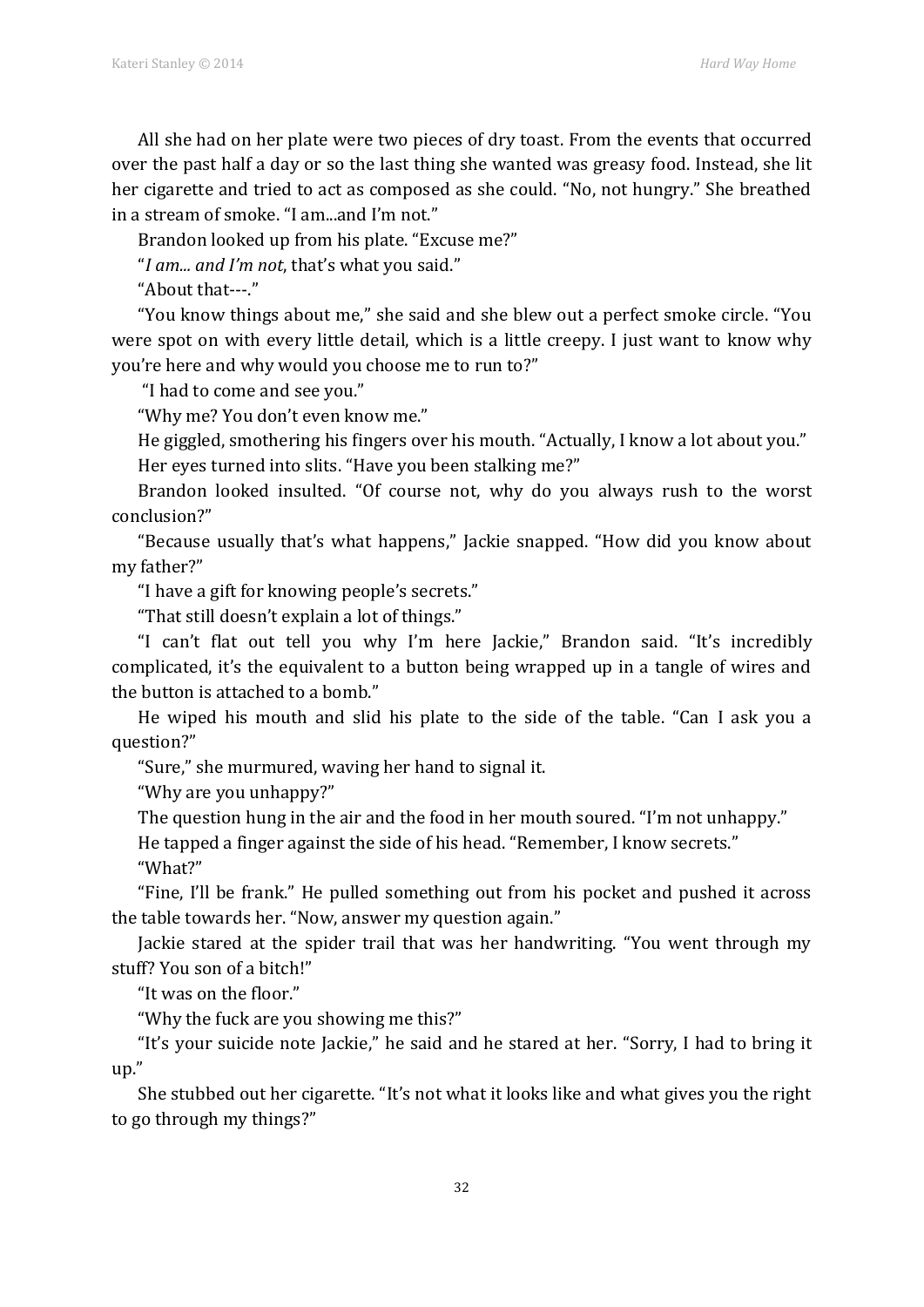Brandon rolled his eyes. "You won't hang yourself because of what you witnessed when you were a child, you won't put your head in the oven because the image makes you cringe and you won't throw yourself in front of a moving truck. At the moment, you're leaning towards filling yourself up with sleeping tablets and flushing it down with a bottle of Jack Daniels or the cheap stuff from the Shop and Drop. Now, am I right?" He crossed his arms over his chest, examining her. "So yeah, you're right, I know every little detail."

Jackie swallowed. "Isn't it obvious why?"

"I want to hear it from you."

"I'm sick of it...and I want it to stop."

"Want what to stop?"

"My thoughts."

"Tell me about them," Brandon said.

Jackie downed her drink. "I can't tell you, I'm really ashamed of it."

"You won't shock me."

She pressed her lips together and she could sense that surge behind her eyes. "The thoughts...in my head...they haunt me."

"Why?"

"I can't stop imagining all of these horrible things."

"Does the name Dez mean anything to you?"

Jackie smudged her fingers across her eyes trying to hold the surge at bay. "Please, I can't talk about him."

"Who is he, Jackie?"

"Someone I knew way way back in the past, I thought he was a friend and I found out in the most horrible way how much he wasn't."

He twirled the fork in his hand. "What happened?"

"Don't you know all of this already?" she asked.

"I want to hear it from you."

Jackie sighed with exhaustion and then she nodded. "We all went for a night out after work, I used to work in a bar before I found the Shop and Drop. It was really late. Dez and I lived in the same area so we walked home. He'd had too much to drink as he usually did, I had one or two but I knew when to stop. I'd walked home drunk before and I could hardly see where I was going. Dez got too friendly with me and we started to argue, he was losing it and on the verge of hitting me. I pushed him and he fell into the road. He was vile...and then..." She slammed her fist into the palm of her other hand. "And that was that."

"How badly hurt was he?" Brandon asked.

"Bad," she replied. "Wheel chair bad."

"He won't walk again, will he?"

Jackie shook her head and she twiddled her fingers in her lap. "He's a cripple for life."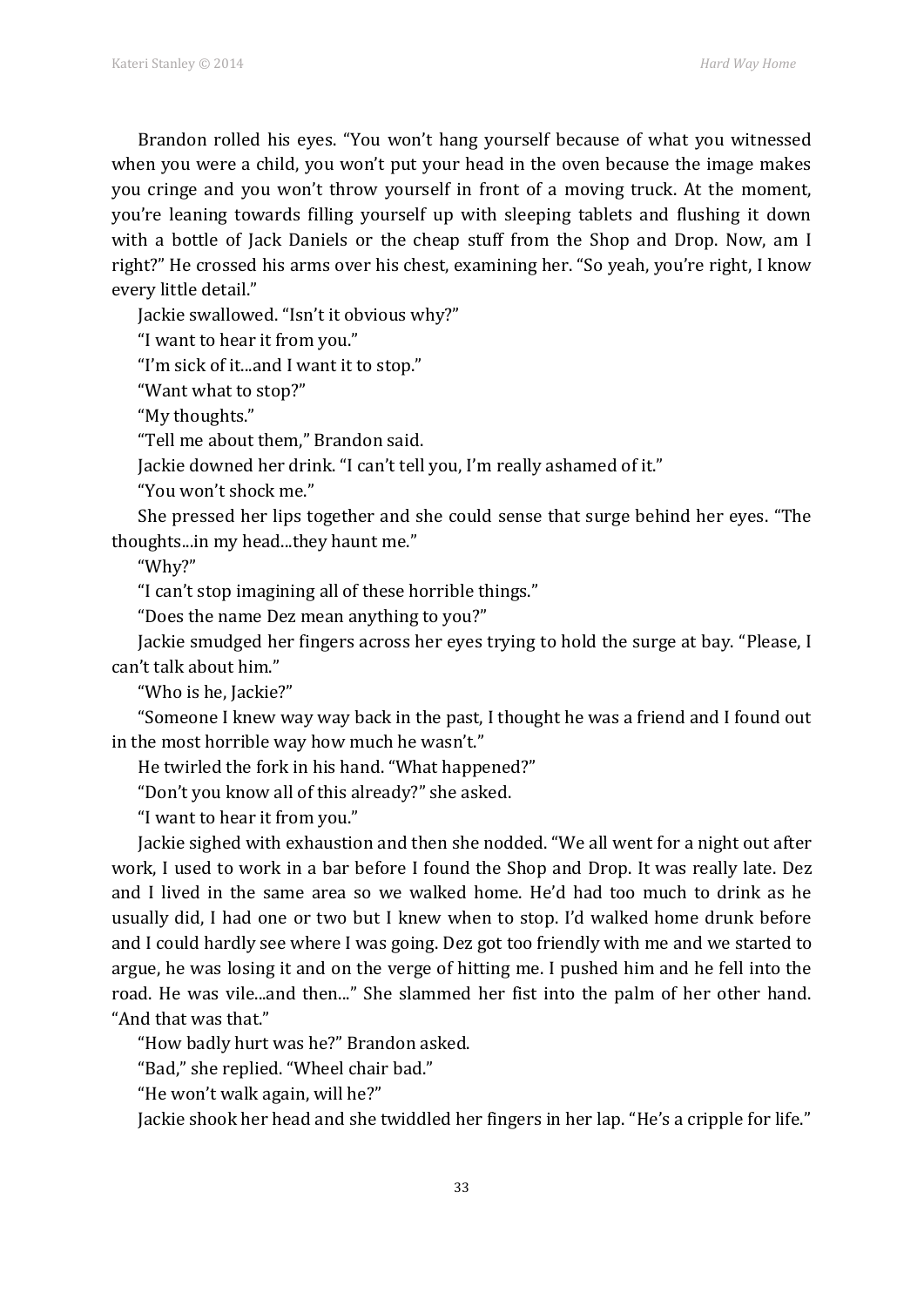He leaned towards her. "Why does that bother you?"

"Because if we hadn't been arguing, he would've stayed on the other side of the road and that truck wouldn't've hit him." She looked at him. "So...I am responsible for it."

"No, you're not."

"Leanne and the others were very clear about that."

"Didn't you tell them what he tried to do to you?"

Jackie shook her head. "I was too scared, and plus Dez was right, they all hated me. I mean, I tried to tell them but they didn't listen to me. He'd got to them first."

"You're a naive creature, Jackie."

She nodded. "I know, I know that."

"I'm sorry," he sighed.

She frowned. "What for?"

He bowed his head. "That I'm going to hurt you." He marched to the television and tugged at the socket, the flash of the screen immediately died away.

"What are you doing?" Jackie asked, rising from the table.

Brandon crouched by the television set and splayed his hand across the side of the box and it sparked to life. Jackie's eyes darted to the screen and then to the plug, lying disconnected from the wall.

"How did you...?"

"Just watch," Brandon said pressingly.

He moved to the wall and his clothes disappeared into the darkness. The screen tweaked and crackled with the static and then a picture as clear as day stared back at her. It was her apartment.

"Brandon...? What is this?" she asked.

"Please Jackie," he whispered. "Don't make this harder for me."

She turned back to the television screen and clapped eyes on Randall; he was banging on her front door and he was shouting. The screen was mute and she couldn't hear anything but from her friend's facial expressions he wasn't happy. In fact he was in deep distress. Randall slammed his fist on the door, he took a step back and he smashed it down like a wrecking ball. He barged through her apartment and he was bellowing. She wondered if he was shouting her name. Randall kicked the door of her bathroom in and he lurched through and stood like a stone.

The scene switched to another angle and Jackie clapped eyes on herself. She was lying in the bath, the water up to her neck and the cool blade of the knife lay against the flat of her belly. She watched herself and her friend argue and Randall was pointing at the knife she hugged as dearly as a newborn child.

She'd never seen him that way before, never seething with rage; it was strange seeing him like that. She'd watched Randall for years deal with the rudest customers and not a flicker of irritation from them would affect him.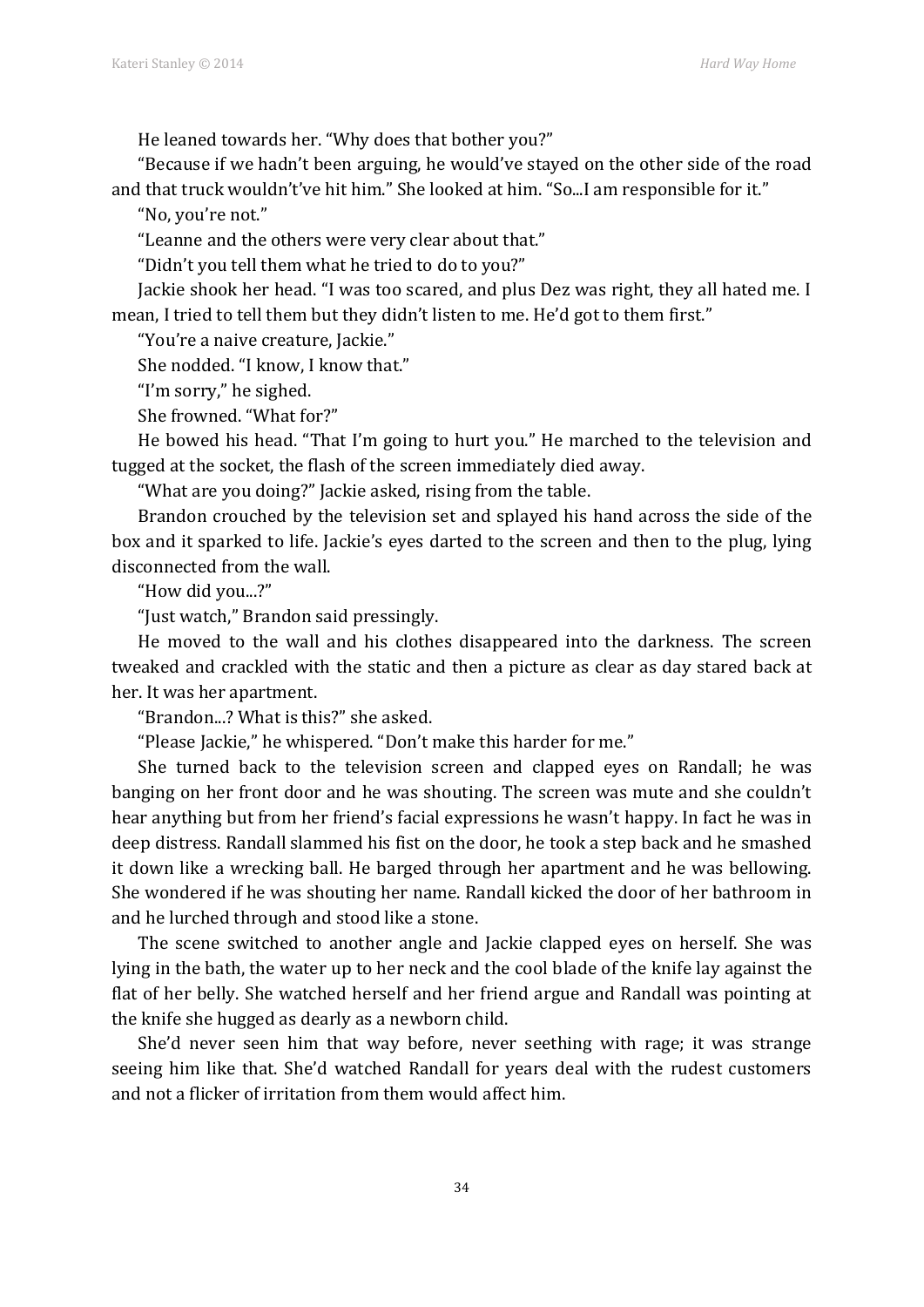Randall and herself continued to bicker and then her friend dashed forwards, stepping into the bath. The damp grew up his legs like a sickness and she watched herself pull away from him. Then they were fighting, Randall used his arms to catch the knife in her hand and she kicked at her friend.

That wasn't her on the screen.

It couldn't be.

She was hideous and she was biting out at someone that was trying to help her.

Onscreen Jackie stopped and Randall hovered as if he was being carried by a breeze. Then, he fell back, his body fell into the bath and impaled in his chest was the knife.

Jackie shook her head. "This isn't real, I wouldn't do that. I wouldn't hurt Randall, never in a million years."

"You will," Brandon responded.

Jackie watched herself break down; she was hugging Randall's body so tightly she may have been lost out at sea. "No, you're wrong."

"I'm never wrong, Jackie. Why do you think I came here?"

"Turn it off!" Jackie yelled and her back hit the edge of the sofa. Her hands raced to her face, the tears were uncontrollable, hot and unavoidable.

"Jackie," Brandon whispered.

"Why did you have to show me this?"

He stroked her shoulder. "I had to, I'm so sorry."

"So I'm a murderer."

"Not yet."

How could he just say that to her? His words hurt like a wasp's sting.

"I had to show you," Brandon said delicately. "There was no other way."

"I won't hurt Randall," she cried.

Brandon grabbed her shoulders. "You will! Now Dez's fate was not your fault and you let it consume you. But if you keep going down the route you're following, someone will get hurt...and it will be your fault."

"That doesn't...make...any...sense!" She tried to breathe out in small streams, but she could feel her ribs cave in. Jackie heaved herself to her feet feeling the weight in her legs as if she had been tied to an anchor.

"Breathe Jackie please," Brandon said.

She pushed passed Brandon's eyes and moved into her own mind. She could see it so clearly, the cold of the night air pressing against her cheek as her feet hovered over the edge. She imagined the ground from down below streaked with the words.

#### **Embrace me.**

Jackie felt her arms rise as if she was mapping them out like wings. One leg fell forward, slipping clean and she drifted over the edge. The scream tumbled from her throat and she felt her body plummet.

"Jackie breathe," Brandon whispered from somewhere.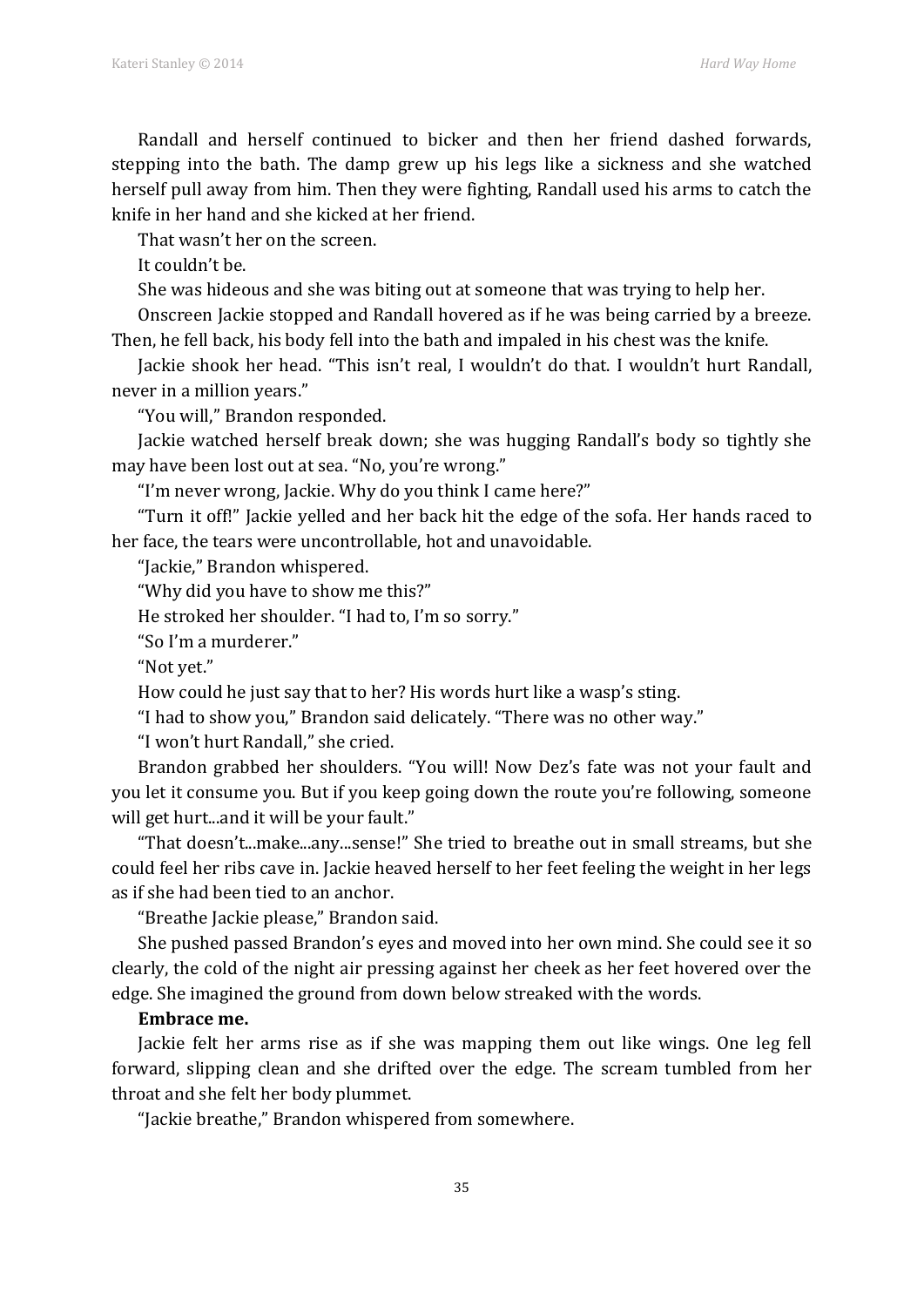She felt arms grab and hold her. Through the mist, she opened her eyes and her hero stared back at her and his eyes were as green as ever.

"What are you?" she whispered to him.

Brandon cradled her in his arms and he wiped the tears from her cheeks.

"What are you?" she whispered again.

Brandon leaned down and he kissed her forehead. She didn't protest as she felt her body fall back against the carpet floor and Brandon's kiss found her lips. As she tried to say something, he became passionate and insistent. Maybe talking wasn't needed at that moment.

His urgent hands pulled at her shirt and he ripped it over her shoulders. All Jackie could make out was a blurred image of her ceiling, Brandon's soft skin brushing against hers and a pair of sparkling emerald green eyes.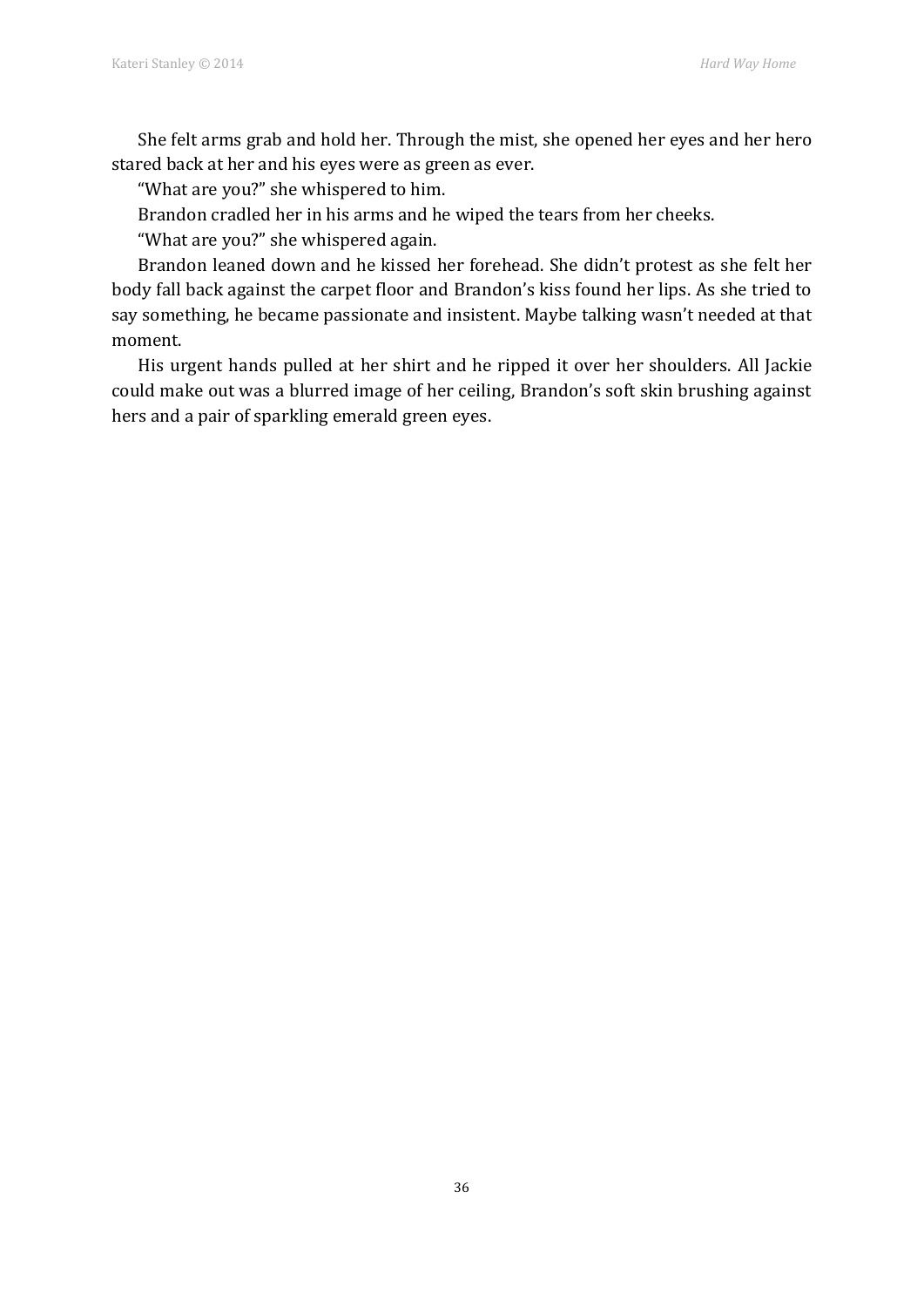### CHAPTERFOUR

<span id="page-36-0"></span>The stranger watched Jackie sleep and he heard the patter of the rain drum against the window. He stroked a finger along the slope of her shoulder and into the dip of her hip. He'd never felt emotion like it and he didn't understand what had happened because it triggered something within him.

All of those burning kisses, words rasping against soft skin. He'd lost himself to it. He'd never experienced the way their bodies had joined and how he felt as if he'd been climbing with her and then they fell together.

Jackie stirred in his arms and he kept still as she moved deeper into his embrace. There was no anguish on her expression, not like before when he'd caught her. He felt his borrowed innards churn and his rented heart perish and glow as a delicate blissful smile washed onto her face. He pressed his thumb to her forehead and her dream filled his vision.

It was of a park, the trees and fields lush and green with life. There Jackie walked and next to her, hand-in-hand was a figure full of shadows with green eyes.

*You've done your job*, the devilish voice whispered in his ear. *You know what happens now, you know how this will end. You were meant to warn her, not bed her.*

He ignored the cruel jibe and his hand fell away from Jackie's forehead.

*You've crossed a line. Your kind were not meant to explore. Your kind were not meant to love.*

The voice was upsetting him and if it caught him, the voice would mock and hurt him even more. Instead, he leaned forwards and kissed Jackie's forehead and he buried his face in the crook of her neck. "I don't want to go," he whispered. "I don't want to go."

\*\*\*

The steps had turned into a waterfall and the ground below had transformed into a river, in a couple of hours the level he was on would be completely flooded. At that moment, the musician wondered what it would be like to not move from the spot and let the water rise up his arms and into his lungs. He wouldn't have to struggle, he'd just let everything go and it would be quiet and all of his worries and stresses would be over.

Maybe it was unavoidable, maybe those slogans were right; maybe he was a junkie, a fuck-up, an asshole, a momma's boy and an utter failure.

For years the musician used to blame other people for his problems, he turned to embrace the comfort of heroin because he couldn't turn off his thoughts and no matter where he went, there was always someone drowning.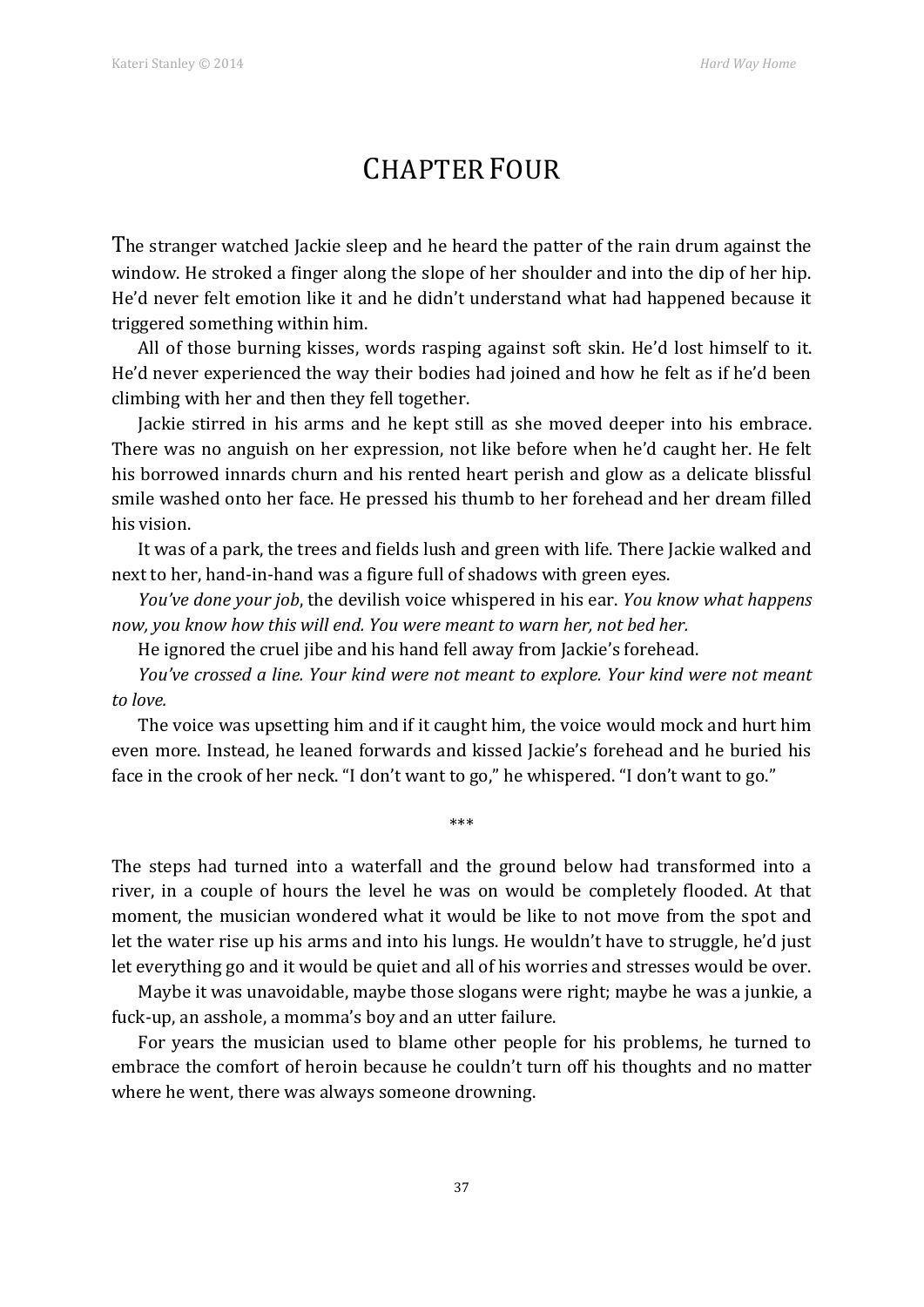When his band mates tried to hold an intervention, he wouldn't listen especially when they opened their souls to him because they were frightened he wouldn't survive and he cut them down. To him, he didn't have a problem and he didn't want anyone sucking up to him. Ever since his band made the charts, that was all people ever did. They never did that when they were barely scraping by, touring from venue to venue, deciding whether to spend their money on food or gas.

He remembered the first time he overdosed with heroin and to him, it wasn't a big deal. He didn't even know what had happened until he realised he'd missed a couple of days off the calendar.

Bobby his friend said one time when he saw him shooting up; "You know that stuff's going to kill you one day." The musician shrugged off his words and he surrendered himself to the euphoric glow.

The media had gotten him all wrong. They thought he'd crashed his car because he wanted to kill himself. He'd lost control purely because he was a drug addict. The musician always knew that he was a damaged and screwed up person. When you have a father who was obsessed with the military and who'd beat you if you didn't come first in a race, you aren't going to have the most positive outlook on life. He used to despise his mother for leaving him alone, and then as he got older, he understood why she'd thrown herself off the top of their apartment building.

The musician stopped at that thought and he got to his feet. He swung his guitar on his back and grabbed the cable of the amplifier and set off again. He'd have to get to higher ground or else he'd drown.

He turned corners, dodging out of the rain and hiked up more steps cursing and spitting as he dragged the boulder of an amplifier. He'd come to another level and he frowned at the building before him.

The Shop and Drop.

He didn't recognise it and he followed the scent of ash. He saw a woman standing by a wall smoking a cigarette. She had long fair hair and wore a green jacket, not suitable for the relentless rainfall.

"Wh-what is this?" he asked her anxiously.

The woman's stare was long and unmoving and then she slowly raised her arm and pointed at the slogan scrawled along the windows of the Shop and Drop. Just like the cruel words from before, they were written on in white paint and it frightened him as he read them.

*Wake up, Brandon.*

\*\*\*

Jackie didn't find a warm body lying next to her when she woke. She twisted the bed sheet about herself and heard the television echo from the living room. She felt a sense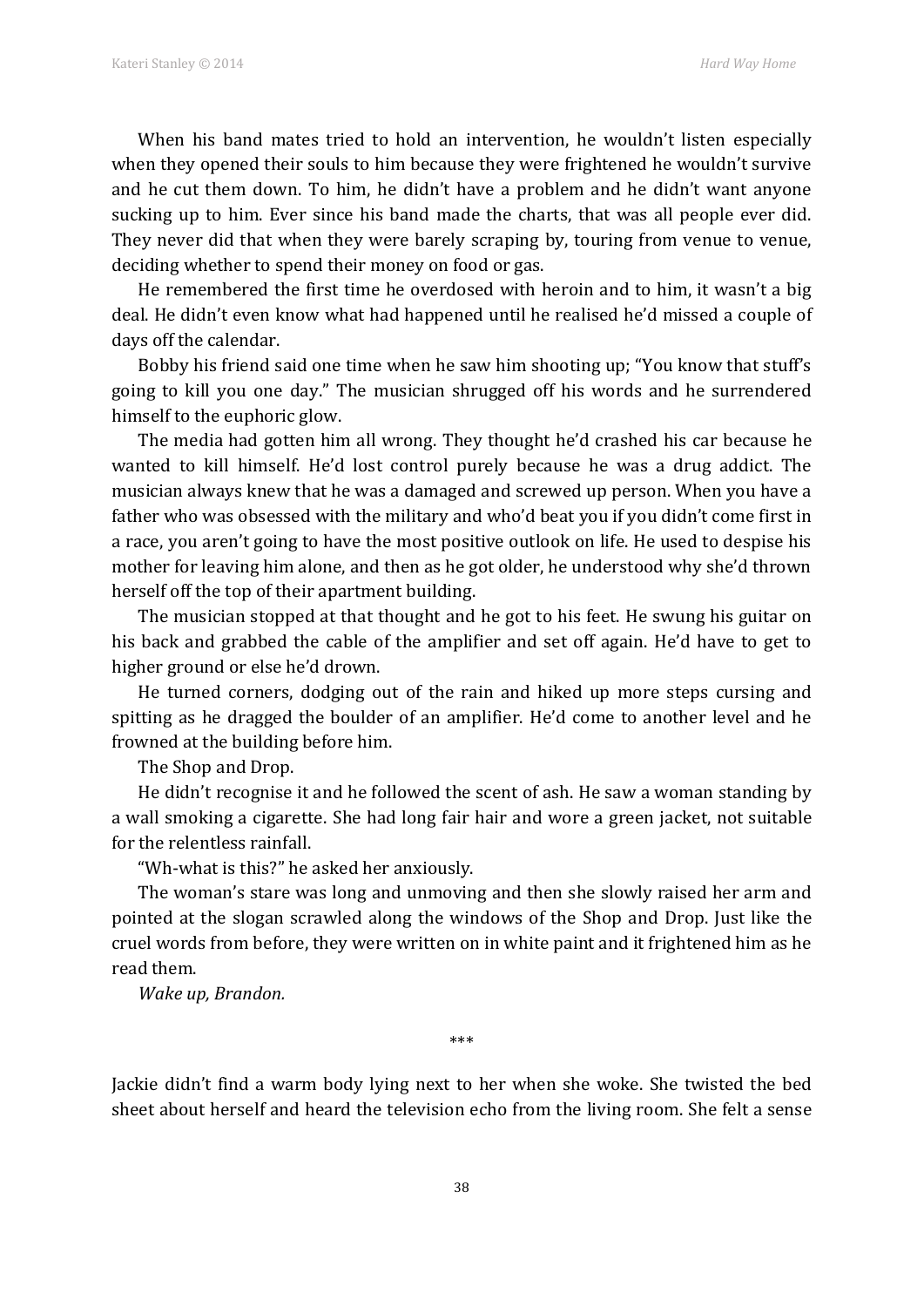of warmth when she found Brandon sat on the sofa studying the television screen. It was as if a shade or a blind had been lifted from her senses. Her apartment felt cosier and the walls glowed with colour.

She thought about her father at the time of his suicide, if only he'd had a friend just like her new house guest. Maybe, just maybe things could've been different. Maybe he wouldn't have put the rope around his neck if he'd had the opportunity to catch a glimpse of his family's future. His mother supporting his distraught wife and daughter. His wife finding refuge in the arms of another man and drinking herself into a coma. Then his daughter, working dead end shifts and finding serenity in ending her life just like he did. Would that have made him step away from the banister?

"Are you okay?" she asked, moving into the living room.

Brandon turned his head and he gave her a tired smile. "I...couldn't sleep." He indicated to the cigarette. "I thought it would calm my nerves."

"Why are you watching him?" she asked, sitting next to him as Brandon's face flashed onto the screen.

"I can see why you are a fan," he said. "He is a fascinating guy."

Jackie turned to the television where only a couple of hours before she'd watched herself slaughter a close friend. "We're quite similar in a sense...I lost my Dad at a young age, he lost his Mom, both suicides."

Brandon Rivers had come from a broken home, just like Jackie. His father was a military hard ass and Jackie believed that he played a strong part in the suicide of his mother.

Brandon turned to music in order to escape his fractured upbringing and he knew writing his own songs and playing music to an audience was his calling. His career took off with the band, soon enough he'd made enough money to swim in and he still found comfort in turning to drugs. Why? To block out the constant bad thoughts and images that haunted him?

But if it wasn't for what he'd seen and suffered through, he wouldn't be the person he'd grown to become. He wouldn't be the artist people adored him for. Maybe people had to embrace their suffering and not fear it.

Jackie turned to her friend. "Where do you come from?"

He looked at her. "Where do *I* come from?"

"Yeah, where do you live?"

"I can't tell you that, sorry."

"Well what do you look like then?"

He shrugged. "I don't have a real body that's why I had to use Brandon's."

She sat cross legged on the sofa. "Do you even have a name?"

He glanced to the fingers in his lap. "I don't have one."

"You don't have a name? Come on, that's silly, everyone has a name. I bet even the ants when they go out to work call each other by something."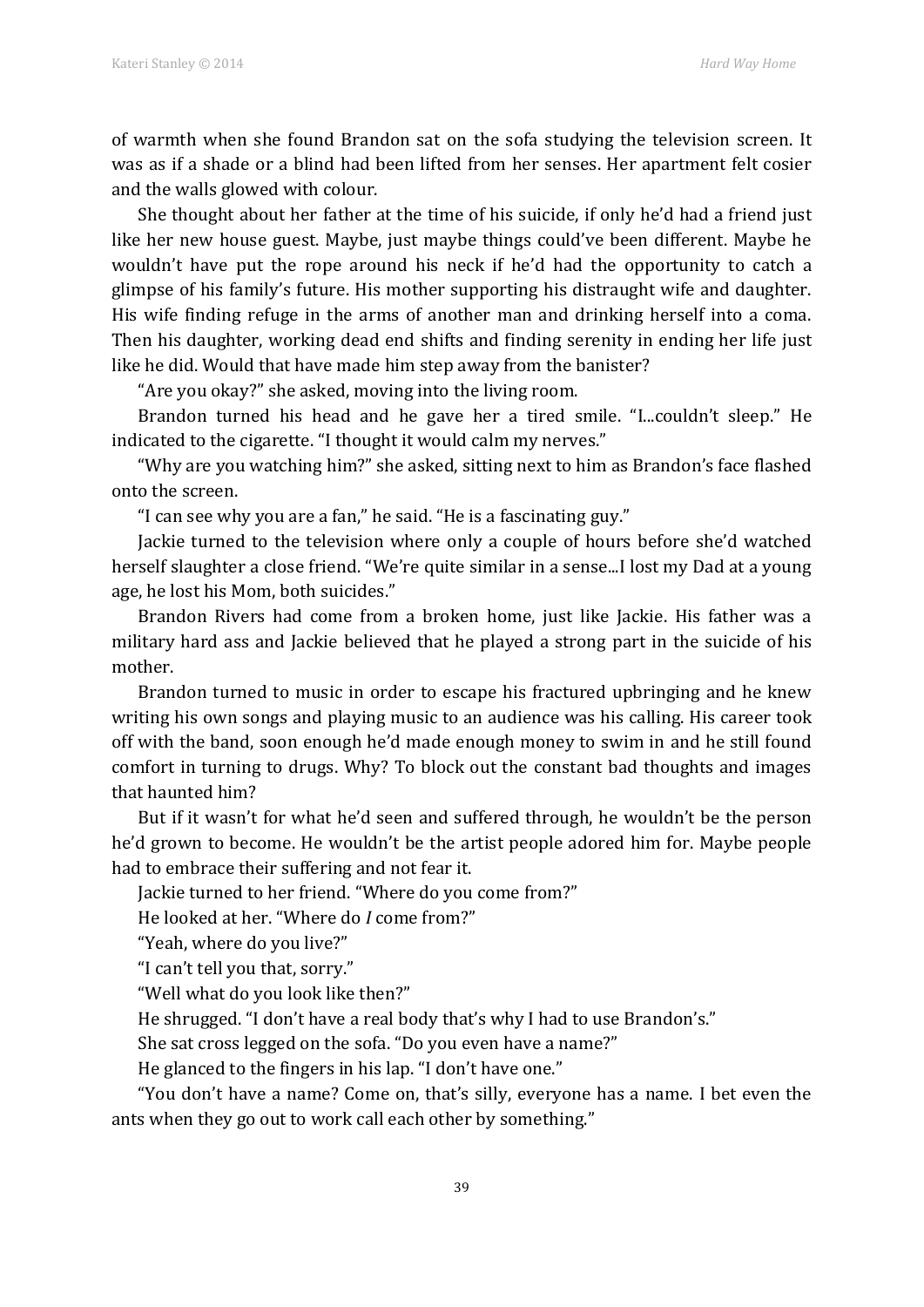"You might be right, but no...I still don't have one."

"But your eyes though..."

Brandon smiled at her. "You like my eyes."

"I do, Brandon suits them, but I bet you can't tell me why you have green eyes?"

He shook his head. "No I can't tell you, what do you think I am?"

"An angel," Jackie smiled.

He laughed, flattered and shy. "That's a cute word."

"So I'm right?"

"I can't say, but there is something I must tell you." He breathed in his cigarette and blew out smoke in one clear stream. "You can't tell anyone about me, not a soul, do you understand?"

Jackie nodded. "I won't."

"I mean it, nobody can know."

The room went silent and they turned back to the television. They watched the news file through their stories, the missing singer was still the sting of the tabloids.

"Randall is in love with you," Brandon announced.

Jackie glanced at him, noticing the eye tattoo on his neck. "He shouldn't. He's far too good for me."

"I think you knew the moment you met him, Jackie." There was a beat of silence. "He's been through a lot."

"What do you mean?" she asked.

"I can't disclose much but...he's had hard times in his life and he's come through it. He has a strong will...I could feel it when I was hiding in the bathroom." Brandon turned to her and he smiled. "He'll stand by your side for better or for worse, and he'd fight for you till the very end. He's the real angel."

"You're going to make me cry again," Jackie replied as she replayed Randall's death in her mind. "But what about you? What about Brandon?"

"Brandon?" he asked, arching his eyebrow. "He's asleep right now, believe me it's what he needed and he will benefit from this, I promise you."

"And the nurse you attacked?" she added.

His face filled with worry and he wiped his brow. "She will be okay, look I didn't hurt her because I wanted to, I had no choice she was getting in my way."

"I'm not saying that."

He looked frightened. "But you're asking me."

Jackie touched his knee. "Are you okay?"

\*\*\*

*She's getting to you, she's digging too deep, you've let her in*, the voice cursed and sang.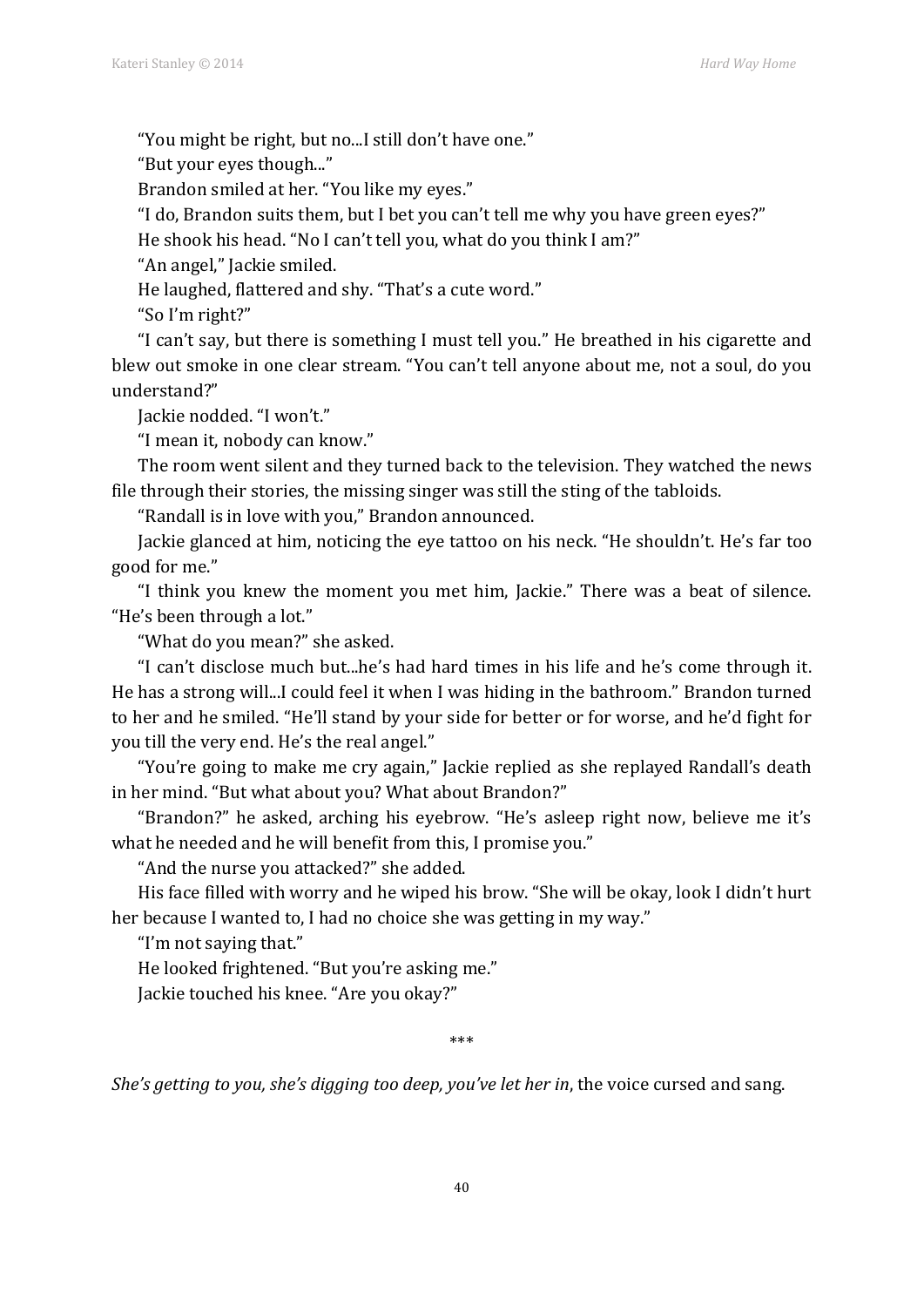The stranger stared down at her hand on his knee; her skin was soft, warm and inviting as she was when she'd made love to him. He'd never felt emotion like it...

*Can't you see what she's done to you? Can't you see what you're doing to yourself? You're becoming one of them!*

"Shut up!" the stranger blurted.

Jackie scooted backwards from him. "What's the matter?" she asked, then she stopped and she touched a finger to his cheek. "You're bleeding."

She wasn't wrong either, warm fluid dripped across his lips and he tasted the bitter iron flavour. When he looked down, his fingers were streaked with blood. Feelings and emotion were virtually pouring from Jackie's skin, except they were not filled with anguish like before, they were full of love.

"Why are you crying?" Jackie asked.

"Can't I cry?"

"I've heard the saying that when the angels weep, the heavens open up and it rains." "But it's already raining in this shit hole," the stranger sobbed.

Jackie laughed and she edged towards him. "Please, tell me why you're upset."

The stranger raked his hand through his hair. "I can sense everything you feel, I can see it running off you, I can see your dreams, everything." Pain ripped through his head and he shunted against the sofa cushion. The pain was new and excruciating. He'd felt pleasure when he'd attacked those two men assaulting Jackie in the passageway. He was lost for words when he looked at Jackie, he knew how she felt about him and he couldn't bring himself to face it because he wanted it too. The second reel of pain pulsed throughout his body and he wiped his bloody nose.

"Brandon tell me what's wrong," Jackie said.

His frustration caused the bulb from the lamp in the living room to explode. It was just like the night before as he'd watched the two bozos harass Jackie. His rising temper had jigged with the lights in the passageway making them flicker and flash.

"I'm not Brandon!" the stranger shouted.

He heard the musician scream and he clamped his hands down on his ears. "The longer I stay and the worse this will get." The stranger wept and more blood gushed down his nose. "He-he's waking up, I need to leave, it's the only way."

Jackie had been so understanding but she looked apprehensive when he emerged from the bathroom in Brandon's hospital gown and Hector Starks's coat. The stranger noted the tremor in her hand had returned. Maybe it was the explosion from the lamp that had put her on edge, but he knew deep down she didn't want him to leave. She wanted him to stay in her apartment for the rest of her days; she wanted to keep him like her own secret. Her thoughts pained him because he wanted it just as badly. More than her in actual fact and the voices jeered at him for it.

He kept his gaze low as he handed her the clothes. "Your friend is very generous, thank him for me. Sorry, there's blood on the jumper."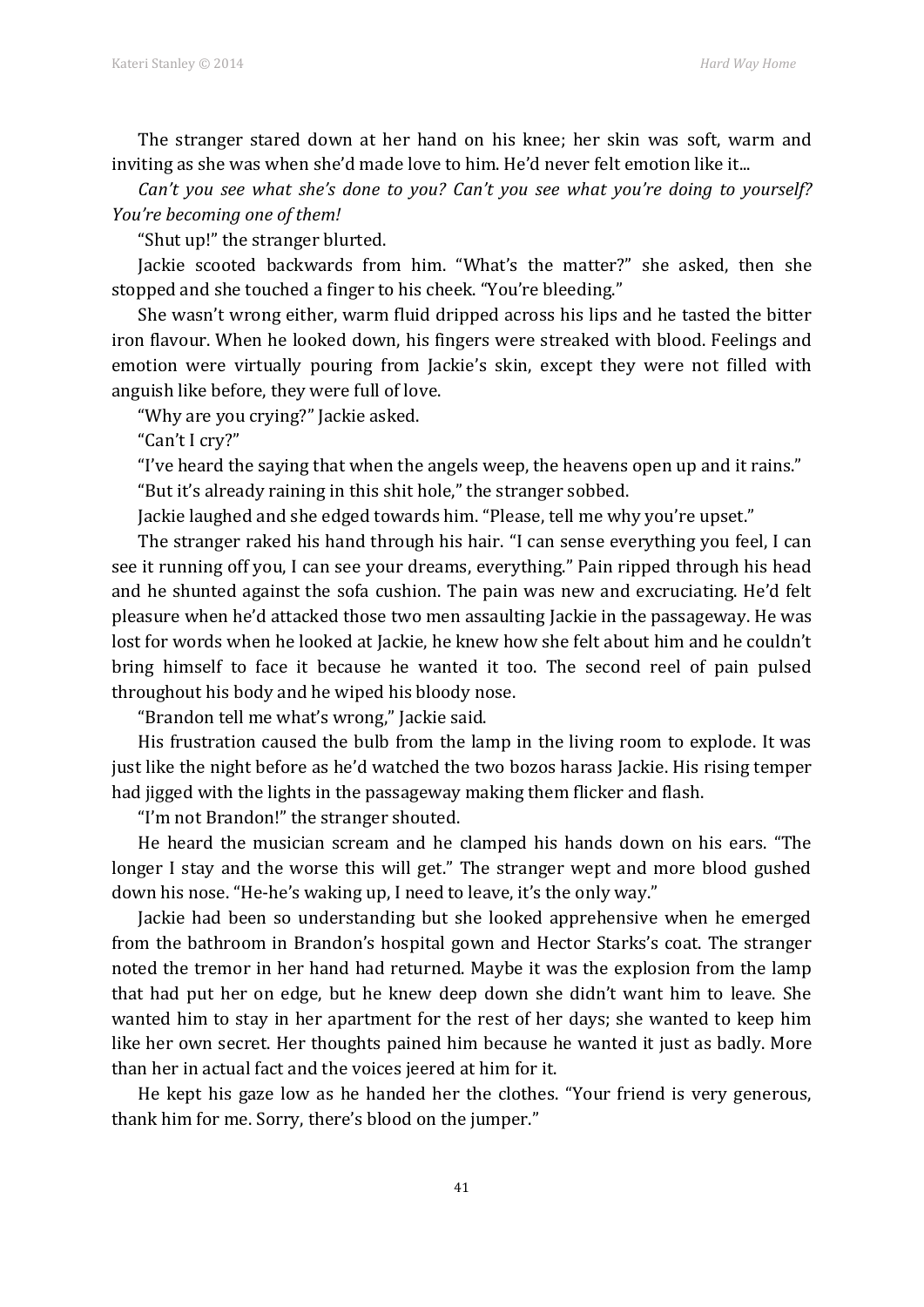"Don't worry, I'll deal with it." She looked guilty when she took them from him and he saw the possibility of her future he'd shown her flash in her thoughts.

\*\*\*

The rain had decided to stay by the time they walked into the passageway. It felt bizarre that they had only met merely the night before. So much had happened.

"Thanks for finding me," Jackie whispered.

"Don't kill yourself," the stranger said.

"I won't."

He looked into her eyes and cupped her chin. "Promise me."

"I promise."

"Sorry about your lamp and you need to stop the smoking, okay?"

"I will."

He watched her and placed a delicate kiss on her lips. Jackie breathed him in and the stranger had to step away.

"I'm never going to see you again, am I?" she asked.

That question made him smile. "Who knows? I'll see you, but you won't see me." "But that's not fair."

He agreed with her and he felt her anger and that made him anxious. "Life isn't fair sometimes." He pulled up his hood and stared at her one last time. "Stay safe, Jackie."

She nodded painfully and he turned into the rain. It lashed at him like a whip and he heard the voices giggle and chant in celebration. *Hurray! You've done it, we thought there was no saving you*!

"Fuck off," he hissed as he walked. "Is this what you want? Are you happy?" He listened in for their crass response but nothing was said. He could feel Brandon fighting and it made him angry. The stranger began to pace and as the adrenaline kicked in, his footing turned into a rage filled run. It was all he could do to stop the tears from flowing.

The woman clutched the knife in her shaky hands and the music hyped up the scene. She edged like a mouse around the corner and Randall felt the atmosphere change.

\*\*\*

#### *Buzz!*

Randall jumped in his seat and the popcorn crashed to the floor. He watched the bad guy in the balaclava jump into view and he began to dice and carve the girl up on screen. Why did these serial killers in these slasher movies always go after the doe eyed looking girls? The victims always wore white so they looked angelic. If horror movies didn't improve, Randall was going to go on strike. He could probably script a better slash movie than the rubbish he was watching.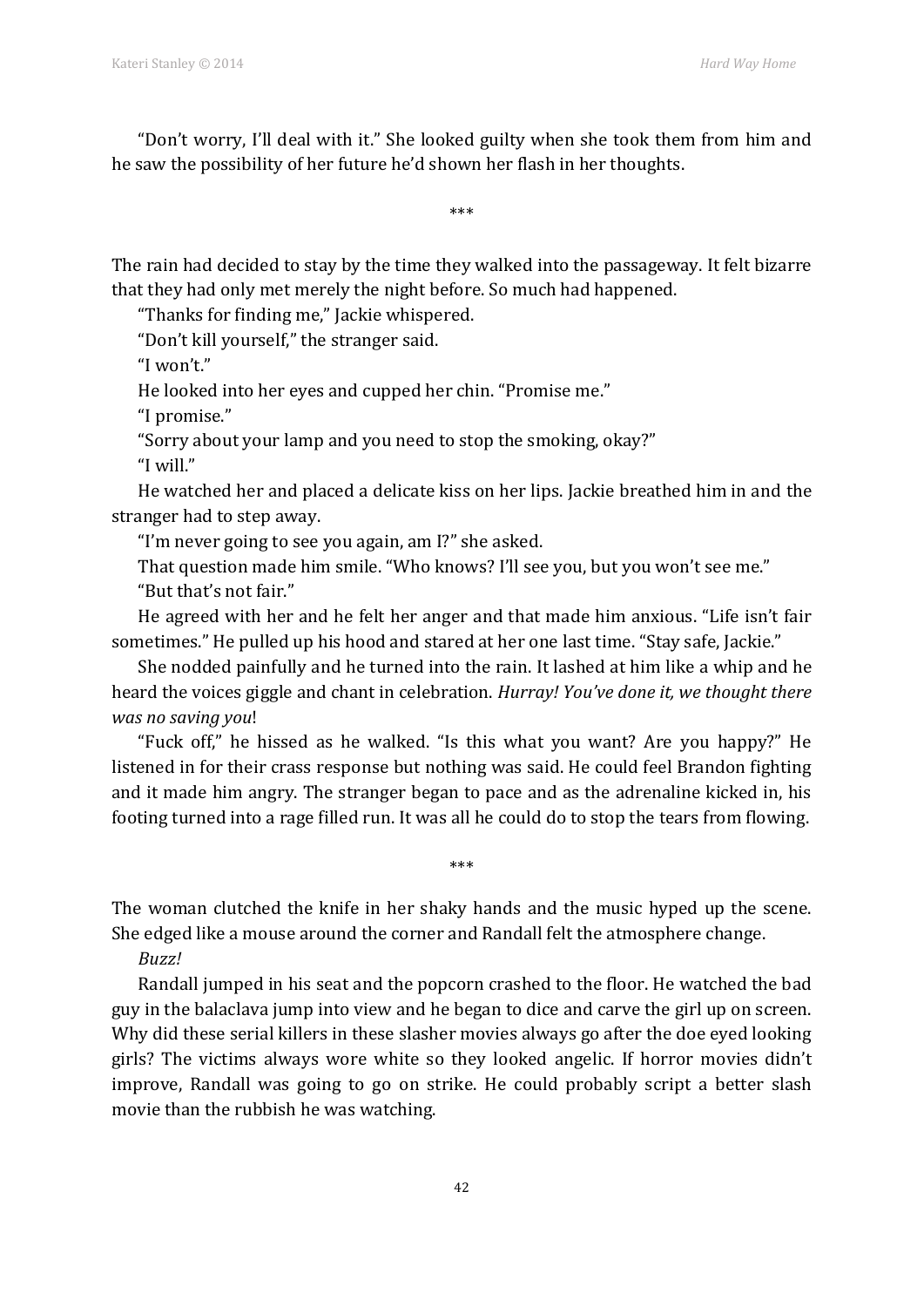#### *Buzz!*

He jumped to his feet. It was late for someone to come calling, it was probably one of his drunk neighbours causing more mayhem then he could put up with. Leaning up by the wall next to the door was his baseball bat.

It was always good to be safe than sorry. Randall got ready and he opened the door.

"Jacks, what are you...?" he stared in horror at his friend standing in the rain outside his front door. Not a single hair on her head was dry and her green jacket was wet right through to her bones.

"I'm sorry," she said, shivering and spluttering.

Randall grabbed her and pulled her inside. "What the hell is wrong with you?"

"I had an epiphany!" she said all too loudly.

"Epiphany?" he muttered. "What are you on about?"

She smiled whilst her jacket created a puddle at her feet. "You, of course."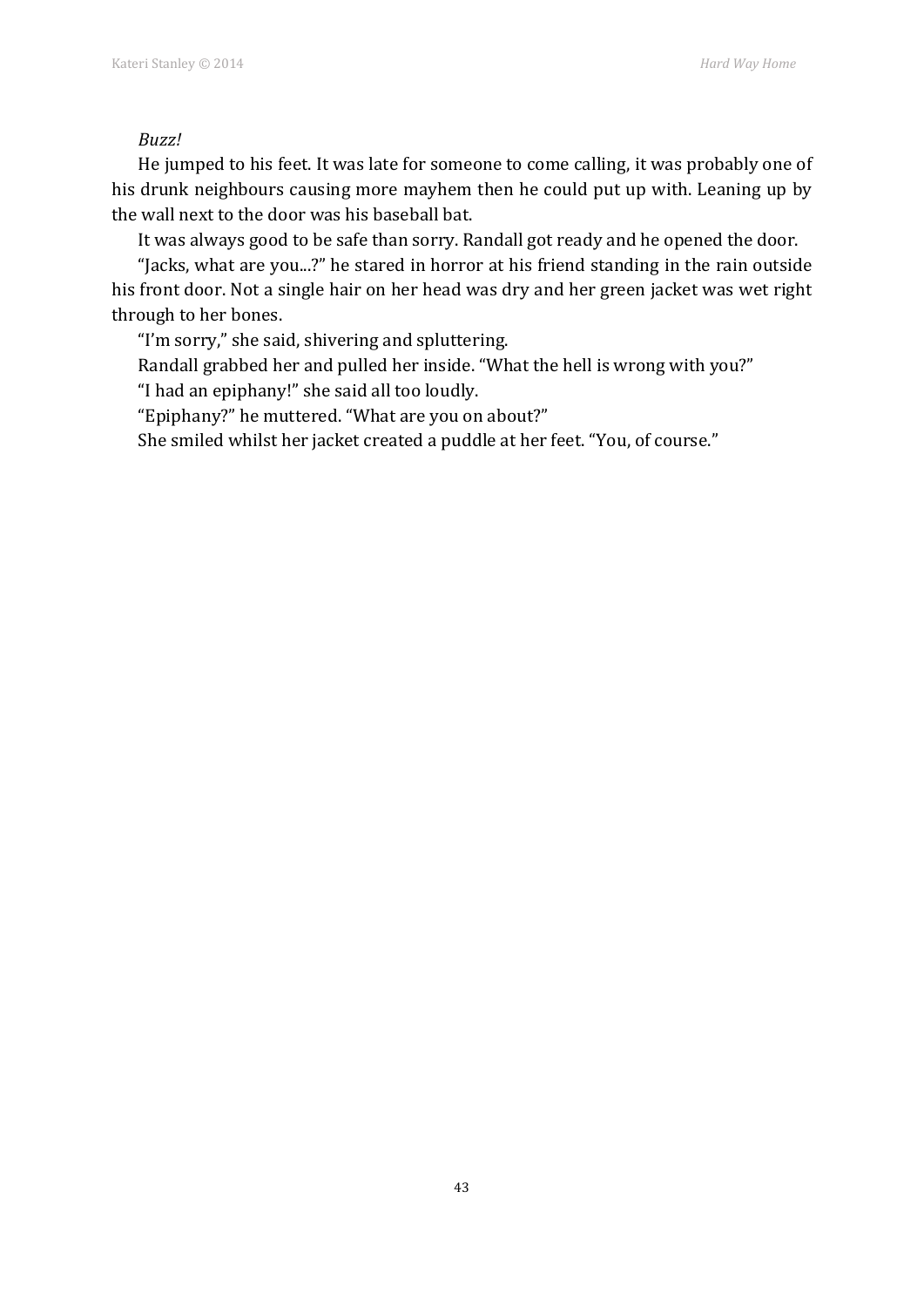# **EPILOGUE** SIX MONTHSLATER

<span id="page-43-0"></span>Hector Starks was being discharged. He'd made a long recovery back to health from his car accident. His wife the sweet thing she was hadn't paid him a single visit, not even to hand over the divorce papers. While he'd been lying in a hospital bed, she'd cleared their home from top to bottom and fled with her lover. She'd always been an opportunist.

Hector was back at Holy Cross for his check up. The physiotherapist had taught him how to walk again and he was at the stage where he only needed one crutch.

"Take care, Mr Starks," the nurse said as he left the clinic.

He flagged a taxi outside and one pulled up in an instant.

"Where can I take you?" the taxi driver asked.

"Heather Street please," Hector replied, getting into the back seat.

The woman behind the wheel nodded and the engine growled to life. Hector watched the trees and buildings sweep past him.

He peered at the coat folded on the seat beside him; the one Brandon Rivers had stolen when he'd flipped out and escaped Holy Cross. Hector had found his escape plan bizarre yet fascinating. How would he expect to flee when the whole world knew his name?

He remembered when he'd been found and the sight of the nurses putting him back into his bed, wiring him up again. He'd kept the coat, after it had been cleaned and laundered. He could have sold it to made some money from his accident. But what had happened between them, Hector felt he couldn't part with it. Whilst he'd been on the mend, Brandon came up to his bed and apologised for his recent behaviour.

"That's okay," Hector had said. "But I think you need to apologise to that nurse rather than me."

"I have, I bought her some flowers and she's said it's water under the bridge," Brandon replied, glancing about the ward. "Everybody is being really forgiving and understanding. I thought my world was over when I woke up, but people still want to hear my music."

"Why not? You're a hero."

Brandon laughed with embarrassment and he scratched the back of his head. "Gee, I wouldn't put it like that."

"Shows you're human kid," Hector had told him, "and that you fuck up just like everybody else."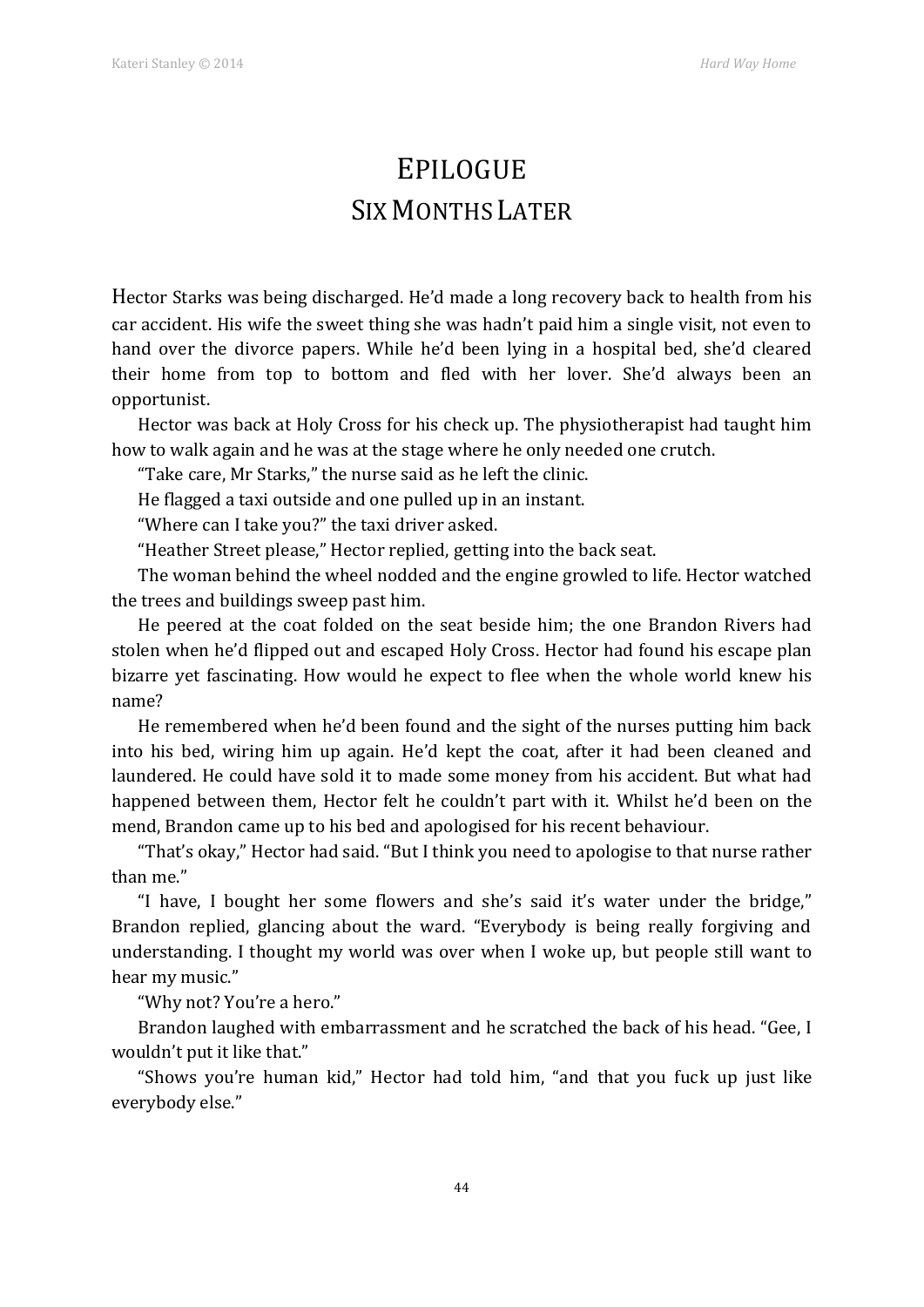At that moment, the barrier between them came down and Hector told him everything, about his life, his career, his wife and the predicament he'd gotten himself in. Brandon told him about the pros and cons about being famous and the heaven and hell of touring in a band. From his experiences at Holy Cross Brandon had tons of material to write new songs. Hector remembered him scribbling away on little shreds of paper, it was like he had to get the words out or he'd explode.

Hector understood the isolation Brandon had spoke of. He nearly sent himself crazy conjuring up images of his wife and her bed fellows and the methods of winning her heart back. Thankfully, the painkillers they fed him kept him knocked out and he'd float in and out of dreams, sometimes for days. His wife was in some of them, she'd be kissing him, loving him and then she'd disappear. The darkness swallowed her up whole and Hector would plunge thrashing and screaming, trying to catch her.

In Brandon's dreams, it was always raining and he mentioned that the water level kept rising as if it wanted to devour him. It was strange sometimes how dreams mirrored how people felt or brought out the things people were trying to hide.

"Hey," the taxi driver said and she smiled at him from the rear view mirror. "Cheer up."

"I would if it were that easy," Hector replied.

"Have you been hurt?"

He nodded. "It's the worst pain I've ever felt in my life."

"Don't worry it will pass," she said. "Out of curiosity, what's your name?"

Hector frowned. "Why do you want to know?"

"I always ask my passengers," she said, adding a casual shrug to her response.

"It's Hector," he said, gazing at her pearly white teeth and her warm hazel eyed gaze. "What's yours?"

She smirked. "I don't have one."

\*\*\*

He was finally back to normal. He could actually and officially say his life was finally on the right track. He could hear them calling his name and the sounds of them out there could have made the walls shake.

Brandon watched as the band's sound engineer Kenny rigged him up with wires and tested his guitar. It made him think of that dream again. He could feel the weight of the amplifier as if it was still shackled to him. The dream with the rain lived in his mind constantly and it became the fuel for the band's new album. That was the only good thing that had come out of his strange memory lapse, inspiration and creativity for new songs.

"You're all set," Kenny said.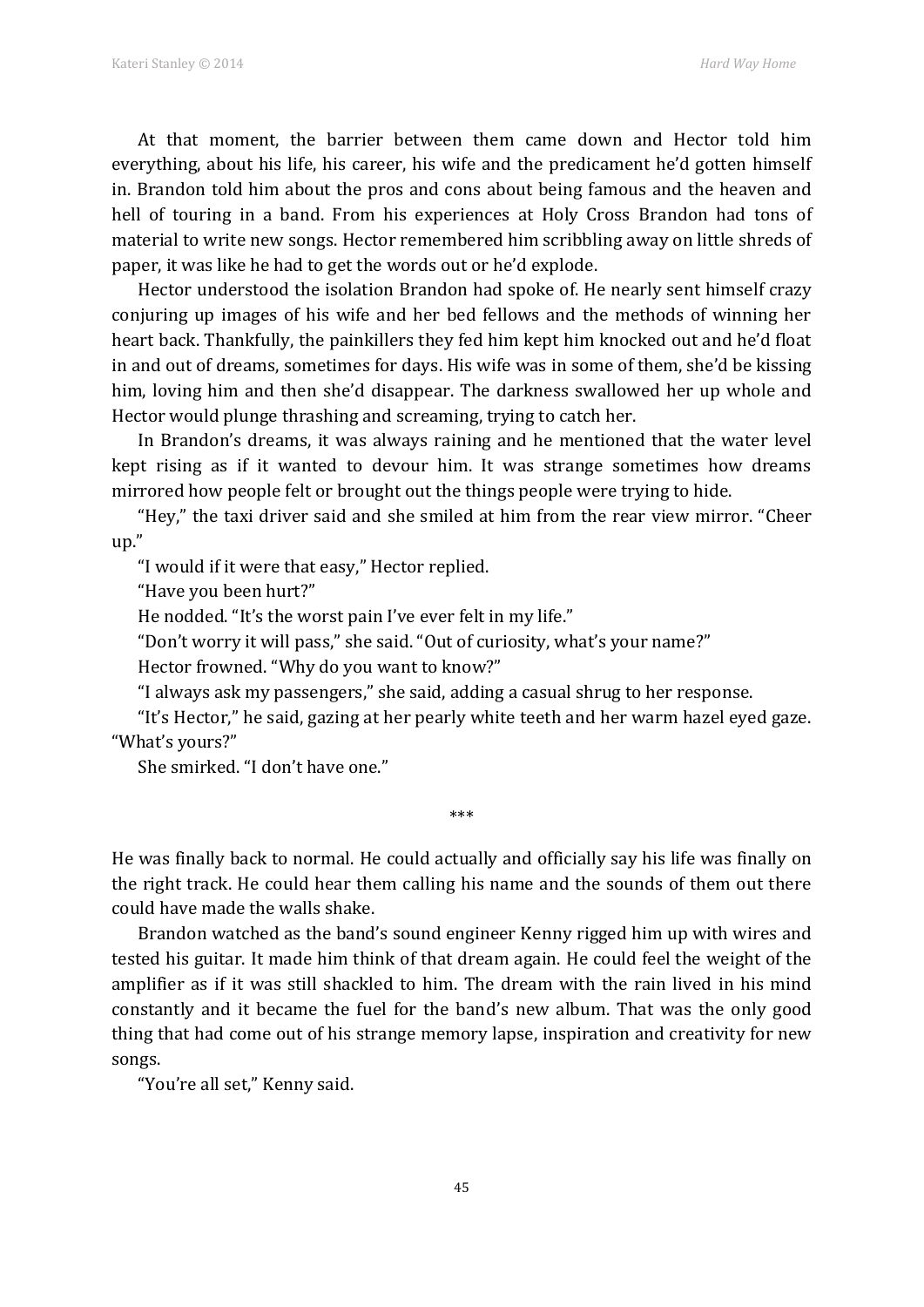"Thanks," Brandon muttered and he watched Kenny move towards Tyler and begin the same sound test on his bass guitar.

He still couldn't remember how he broke out of the hospital and how he got back. But he remembered the reaction on his band's face when they came to visit. Bobby showed him no compassion or affection and told him if he ever pulled another stunt like he did to get drugs, he wouldn't talk to him again. Brandon tried to protest and voice his experience but Bobby walked out of the ward. The person Brandon was before would've held it against him, but now he finally understood why Bobby was the way he was.

His friend stared off into space from the wing of the stage, his brow was pulled down into a frown. Bobby looked as if he was about to fight someone. He was always like that, focused, strong, always planning ahead. Before each show, Brandon would be shooting up in his dressing room. Once he passed out with the needle in his arm and they were just about to go and play. Bobby pounded on the door, shouting that he'd kick it in and beat the shit out of him if he didn't open up and that's exactly what prevailed. Bobby crashed into the dressing room, threw water over Brandon and punched him across the jaw. He woke up and they managed to play the show. The audience didn't have any idea what mayhem had taken place back stage.

One thing Brandon didn't like about being clean was the surveillance. He was sick of being asked if he was okay. But he needed it; if he'd acknowledged the concern maybe he wouldn't have nodded out at the wheel of his car and landed in Holy Cross.

Phoenix stood spinning his drumstick in one hand whilst he tapped the other drumstick against his thigh. It was like he couldn't keep still.

"You okay?" Phoenix asked, looking over.

"I wish people would quit it with the questions," Brandon groaned.

"Just checking buddy! Are you nervous?"

"Everyone in the audience is going to be armed with a glass bottle and I feel like I've got a target on my head."

Phoenix laughed. "They are going to love you. Do you know the tickets sold out in one day?"

He didn't know that and it gave him a sense of warmth. For a moment and then soon enough, dread, guilt and fear came back into play. "How are you not shitting yourself?"

Phoenix shrugged. "I just don't feel like that."

"Fuck, you should have been the front man."

His friend grinned. "I agree, but you suck at percussion so..."

Brandon laughed and Phoenix placed a brotherly kiss of support on his forehead.

"Okay, five minutes left people!" Kenny shouted.

Bobby gathered everyone together and the band huddled into a tight circle. "Right, we're here guys," he said and he looked at Phoenix and Tyler. "I wouldn't swap any of you for the world, you're all great the way you are and I mean it. I wouldn't want to play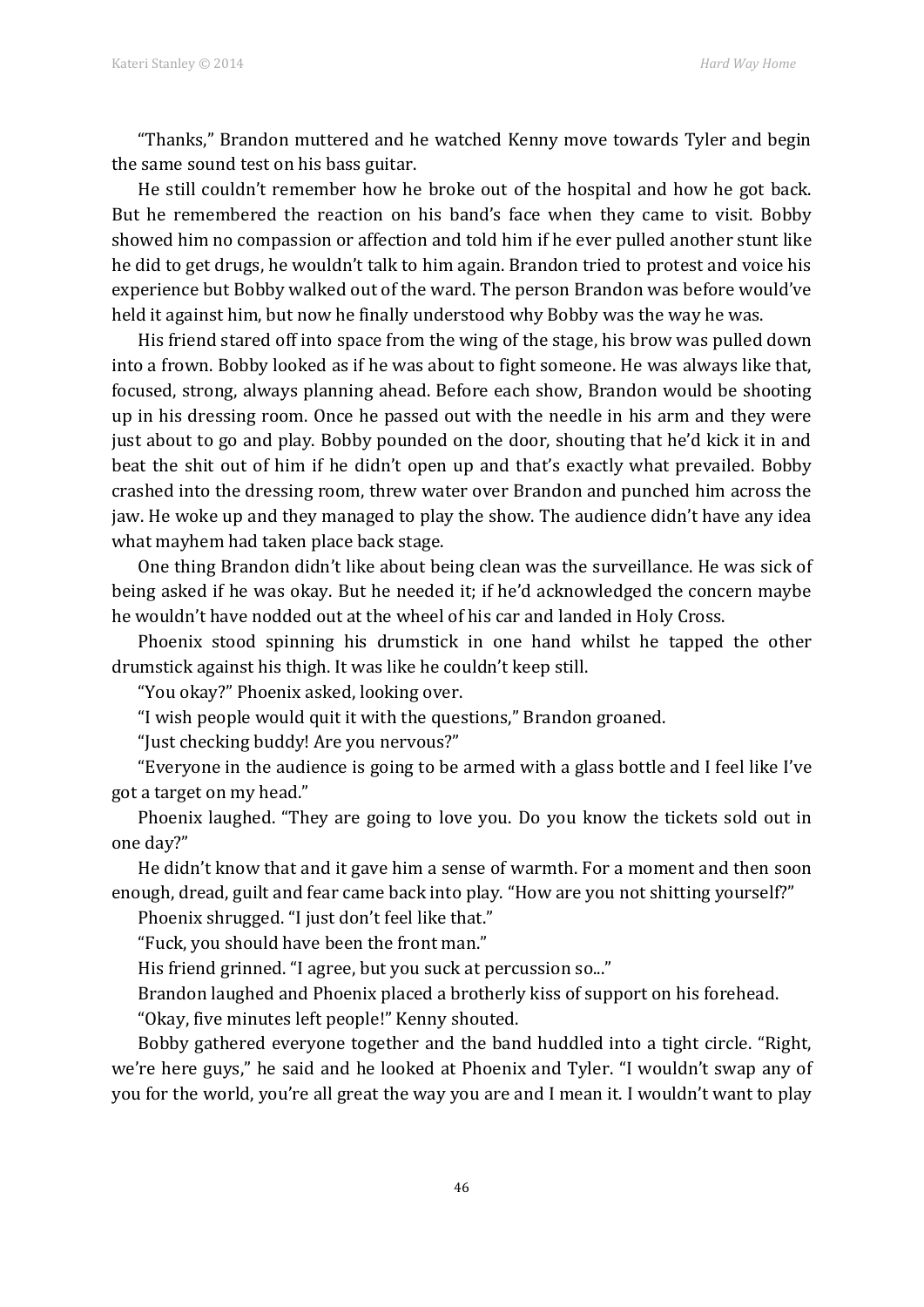with anyone except you three." Then he looked at Brandon. "You really deserve this, I'm proud of you."

Brandon nodded, wanting to cry and Bobby saw him quiver. Just like a guardian angel, his friend pulled him into a hug and Brandon smudged salty tears into his shoulder.

"I'm so sorry," Brandon whispered to him.

"It's water under the bridge pal," Bobby uttered.

Phoenix and Tyler piled in on the hug and Brandon felt the warmth from his family. This was why he had to stop and change.

This is what he lived for now.

"I love you guys," Bobby said and that made Brandon cry even more.

They were locked in an embrace and Brandon lost track of the time. Bobby took control and they formed back into their circle. They pressed their heads together and held hands like they were in the boy scouts.

"Right," Phoenix said. "Let's go and kill 'em."

\*\*\*

The arena was rammed to the hilt, there was 'standing-room only' and there was a reason why. Randall and Renee had been given strict instructions to get as near to the front as possible but it was the same agenda everybody else possessed.

"So what's it like having a roommate then?" Renee asked.

Randall glanced to the bar and he saw Jackie ordering the drinks. "It's good," he said simply.

"Have you made a move on her yet?"

He rolled his eyes. "It's not like that, Ren."

She laughed. "Ha, yeah right."

He grinned at her and shook his head. "She's packed up smoking."

"I know," Renee said. "And I've just gone back on them, got no smoking buddy when I want to go for breaks now." She glanced about the place. "You should come for breaks with me when we're working on the same shifts."

"Sorry, I've given up too."

Renee blanched. "What? You too?"

"Well, why not?" he asked. "It's to help her out and plus those things would've killed me in the end."

"God you two really are like two peas in a pod! Next thing you'll be having his and hers towel sets!"

That remark made Randall smirk with hidden delight. Jackie had never given back those clothes he'd leant her when her heating broke down. After she washed off *his*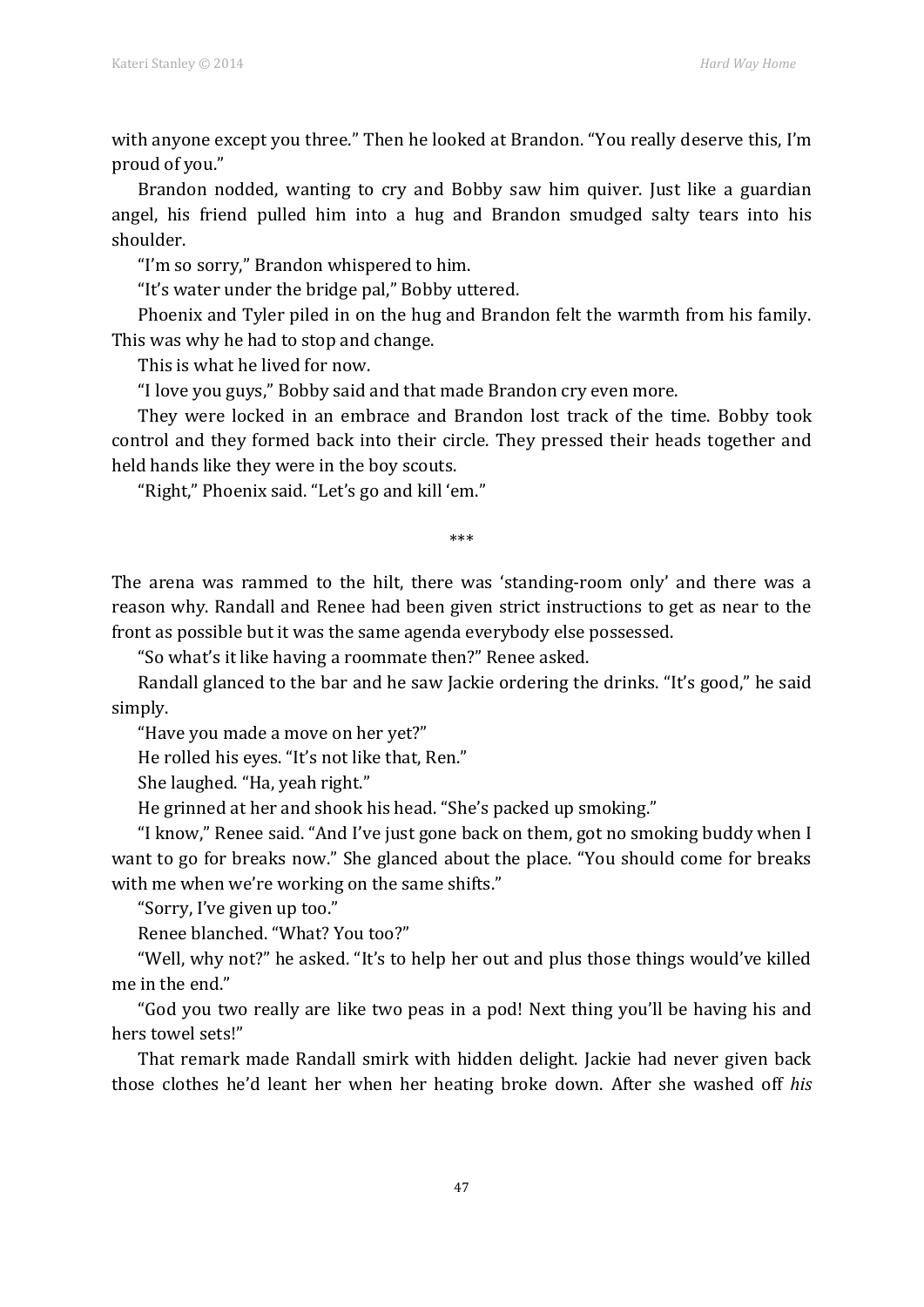blood, sometimes she'd sleep in them. "You can always ask Lonely Leo to be your smoking buddy..."

Renee sniggered cynically. "That'll be when Hell freezes over."

"Hi guys," Jackie announced.

"What's up with you?" Renee asked, taking her beer glass.

Jackie passed the next glass to Randall and sipped her drink. "What do you mean?"

"Buying us dinner and bringing us here," Renee said. "What's it all for?"

"To show you two how much you both mean to me," Jackie replied.

"You've caught the Randall happy drug since you moved in with him and how did you pay for the tickets?"

"She was queuing at the box office at six in the morning to get them," Randall said. "Honestly Jackie?" Renee asked.

"Yep."

Renee chugged back her beer. "What's Randall like as a roommate anyway?" "He's great." Jackie grinned at him. "Don't know why I didn't do it sooner."

He winked at her and sipped his beer. "So how did the job interview go?"

"Terribly," Jackie said.

"Why?" Renee asked.

"I messed up when they started asking me the scenario based questions and I started talking gibberish. I was pretty fed up after but I hadn't had an interview in years."

Randall rubbed her shoulder. "You'll do better with practice, Jacks."

"I know," she said. "Oh and why aren't we further towards the stage?"

"Because we don't have a death wish that's why," Renee stated and then she pointed to the crowd ahead. "Look, that guy's getting squashed."

"I'm only joking," Jackie mused and she rubbed her shoulder. "You silly thing." "I know that," Renee said.

The lights dimmed in the arena and then a line of people behind them swarmed forward and the three of them were nudged further towards the stage. Jackie didn't mind, in fact she'd been aching to get closer. The urgency from the crowd was infectious and it caused Randall to grab Jackie's wrist who then grabbed Renee's elbow.

"If we die in here Jackie I'm going to kill you," Renee squealed as she was pushed in front of her friends.

Jackie slapped her hand on Renee's shoulder, keeping her close. "Deal, you can kill me if we die in here!"

"Deal!" Renee shouted back and she chugged the rest of her beer down with excited eagerness.

Jackie saw the figures move onto the stage and her heart swelled. She saw Phoenix get into position behind his drum set as Tyler and Bobby strummed their guitars to test.

"Bran-don! Bran-don!" the crowd chanted over and over again and then Jackie saw his shadow flood onto the stage.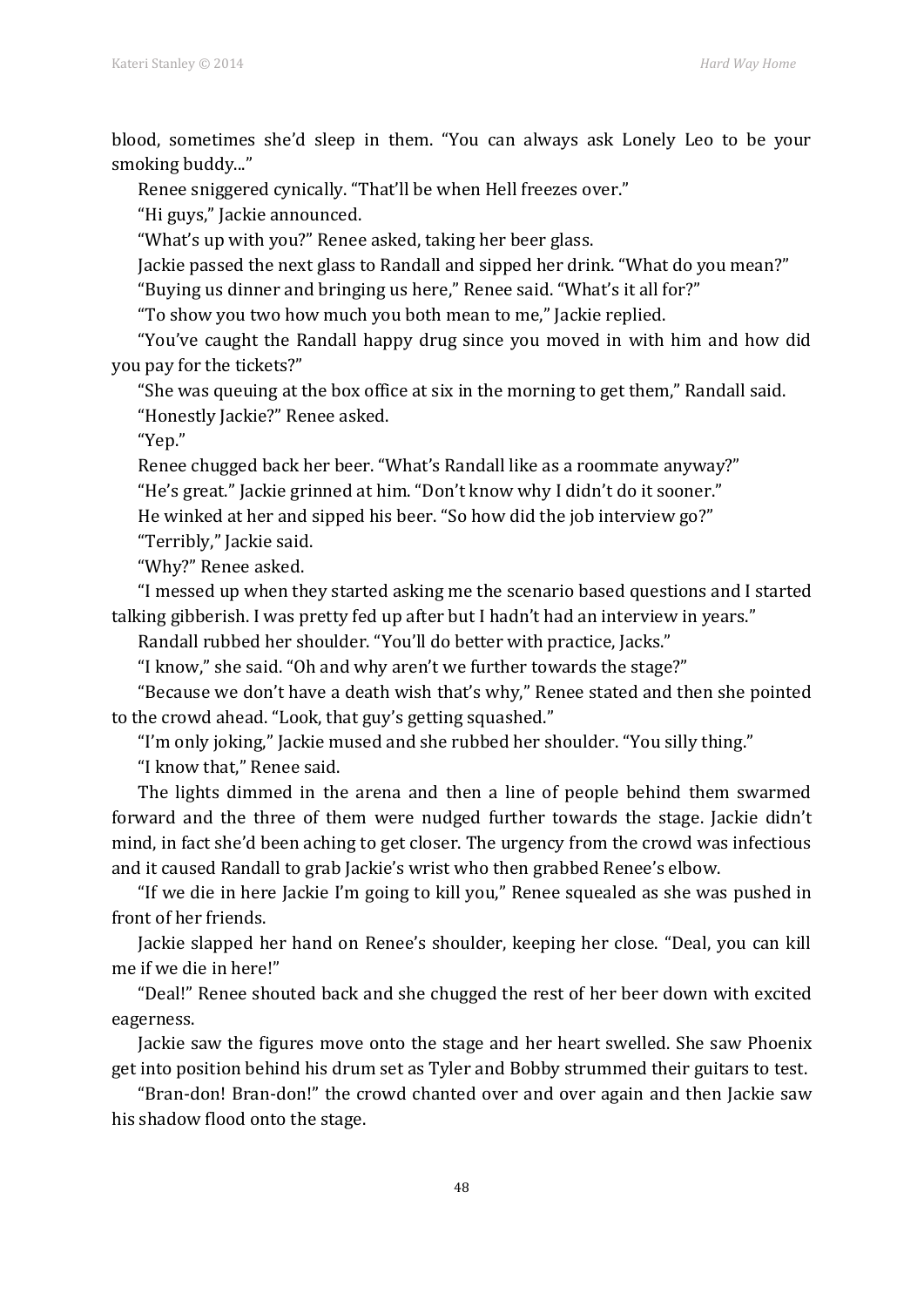People banged their feet, clapped their hands and the vibrations shivered up every leg and arm in the place. A beam of light laid focus at the front of the stage and Jackie held her breath. Then, almost teasing the moment, Brandon stepped forward with his guitar swung across his front. The screams whirled like sirens and Jackie's ears rattled and throbbed from the noise.

Brandon smiled, his beautiful blue eyes shimmered and he leaned into the microphone. "Hi guys, miss me?"

The crowd went ballistic and Jackie watched as his smile grew, touching from ear to ear. The ghost he'd once been had completely vanished. The dark crevices under his eyes were gone, his long messy mane of hair had also disappeared and instead, his hair had been cut into a slick Mohawk. It suited him and she saw his Egyptian eye tattoo more clearly than before.

"It's good to be back," Brandon said.

"Love you Brandon!" someone shouted from the crowd.

He grinned, embarrassed and relieved. "I love you too." He waited for a beat and then he continued. "I just want to say something before we start." He had to take a moment, it was as if he had tripped and he had to save himself before he fell. The crowd waited loyally as he drew in a breath to speak. "I want to thank Bobby, Tyler and Phoenix. You guys are the best friends a guy could have. I want to thank you for putting up with all of my shit for all of these years and for not kicking me to the curb when there was a time that was all I was good for. Thanks for this journey guys." The three of them nodded and Bobby blew him a loving sarcastic kiss. Brandon mimed a grabbing gesture and he smacked his behind with the same hand. Everyone laughed at that moment, including the serious and stoic Bobby who stuck his middle finger at him. Brandon called truce and he turned back to the audience. "But the ones I really need to thank are all of you here tonight."

Jackie clapped and she felt an arm slink around her midriff. "Enjoying it so far?" Randall whispered.

She nuzzled against him. "Loving it."

"I haven't told Renee about us."

"Best not just yet," she whispered.

"I'm sorry for what I've done in the past and I'm sorry for letting you down," Brandon said. "You all mean so much to me and I really appreciate all of the support and the love I received after the accident. You mean a lot to me, to Bobby, Tyler and Phoenix. You're the best fans in the world and you've all saved my life. You're all the reason to live for." Brandon turned back to the band and he mouthed something Jackie couldn't make out and then he turned back to the crowd. "Now...are you ready?"

"Yes!" the crowd roared in unison.

The lights flashed above Jackie and the band began to play. Brandon's voice seeped into the arena and into everybody in the place.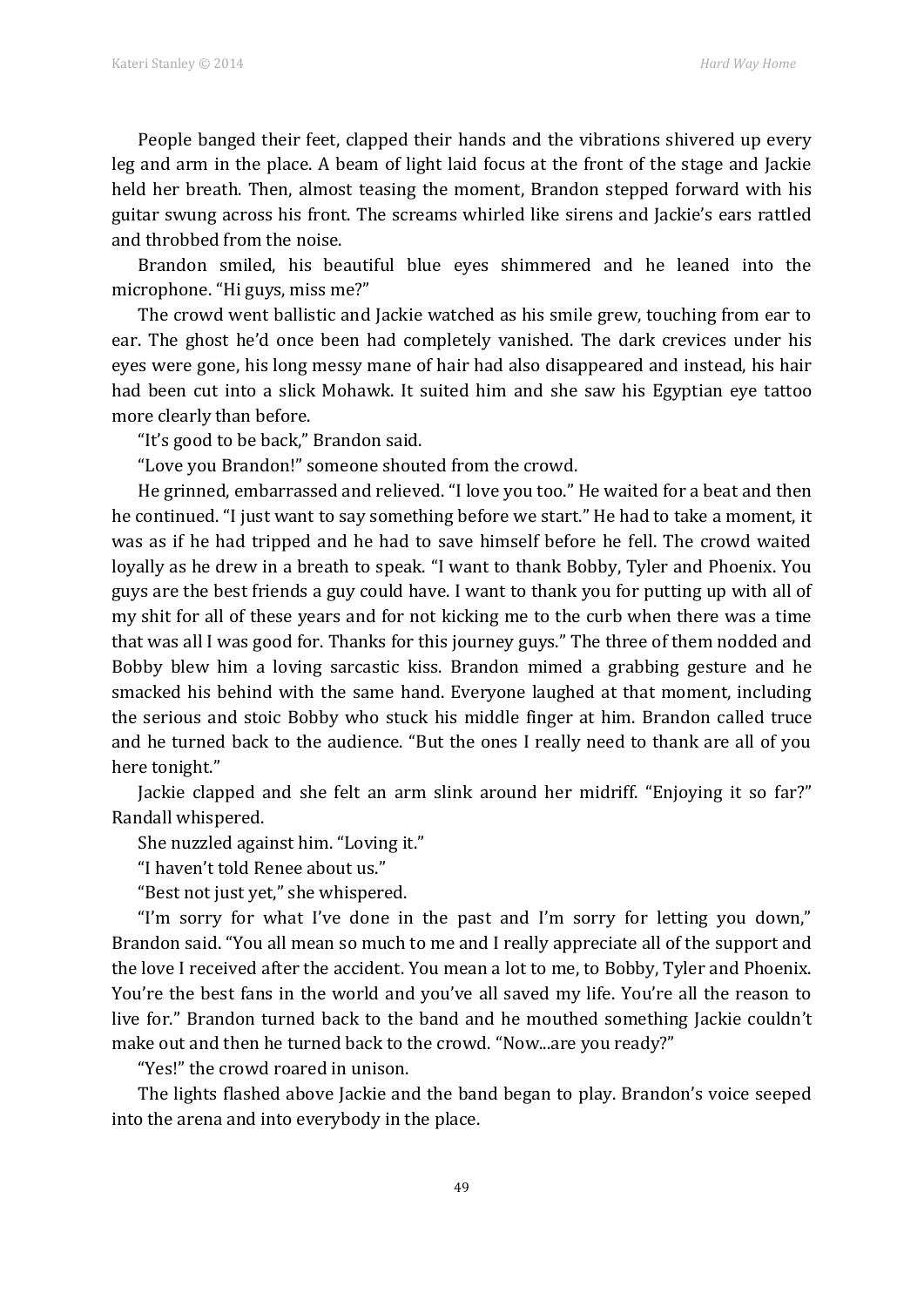"You okay?" Randall asked.

Jackie thought about her answer. "Yeah, I'm really okay." She turned her head and she stared into his eyes. "Now that I have you." A coy smile itched at the corner of his mouth, Jackie felt his grip tighten around her and then he pressed his mouth against hers.

\*\*\*

The stranger had managed to get a seat by the bar. The moment the band appeared on stage he was left alone along with a couple of drifters. He'd looked for a body for the occasion, he'd stalked the streets and then he found one close enough to the arena.

The guy he'd inhabited had drunk so much at the conference in the hotel, by the time he got to his room; he passed out on the floor. He was completely out of it and that made it easier for the stranger to work on the gears of his limbs. He was a big guy, probably did a desk job and ate too much macaroni and cheese. The stranger managed to scuttle to the venue in time before they closed the doors. He paid for a 'standing-room only' ticket with the cash left in the guy's pocket.

The arena was filled with voices, literal and hidden. There were so many the stranger couldn't see the point of drowning them out. He ran his gaze along the crowd. People danced, drank and jumped and then he found her.

He knew she'd be here and she wasn't alone. He watched her canoodle and kiss with Randall, the real angel. There was a part of him that wanted to break them apart and grab hold of her, take her in his arms and whisper all of those things he'd shared with her. His loaned heart ached as he scrutinized their movements. He swallowed the bitter taste of his jealousy and longing.

Fuck, it hurt so much.

The shots of vodka helped numb his pain and he held little sympathy for the body he was using. He was going to have a massive hangover anyway.

*You've done your job*, the devilish voice snapped in his ear. *You've got to let her be*.

"I know," the stranger replied.

He heard the voice stop and hover. *This must be really hard for you, we're sorry, we didn't know. We didn't mean to upset you. This isn't fair.*

"No," the stranger said. "It's not fair."

\*\*\*

The music had been unbelievable, better than before and Jackie was loving every minute of it. All she knew was standing out at six o'clock in the morning in the rain for the tickets was entirely worth it. Fall Into Place had played mostly from their new album, but the band members would occasionally shout out if anyone wanted requests.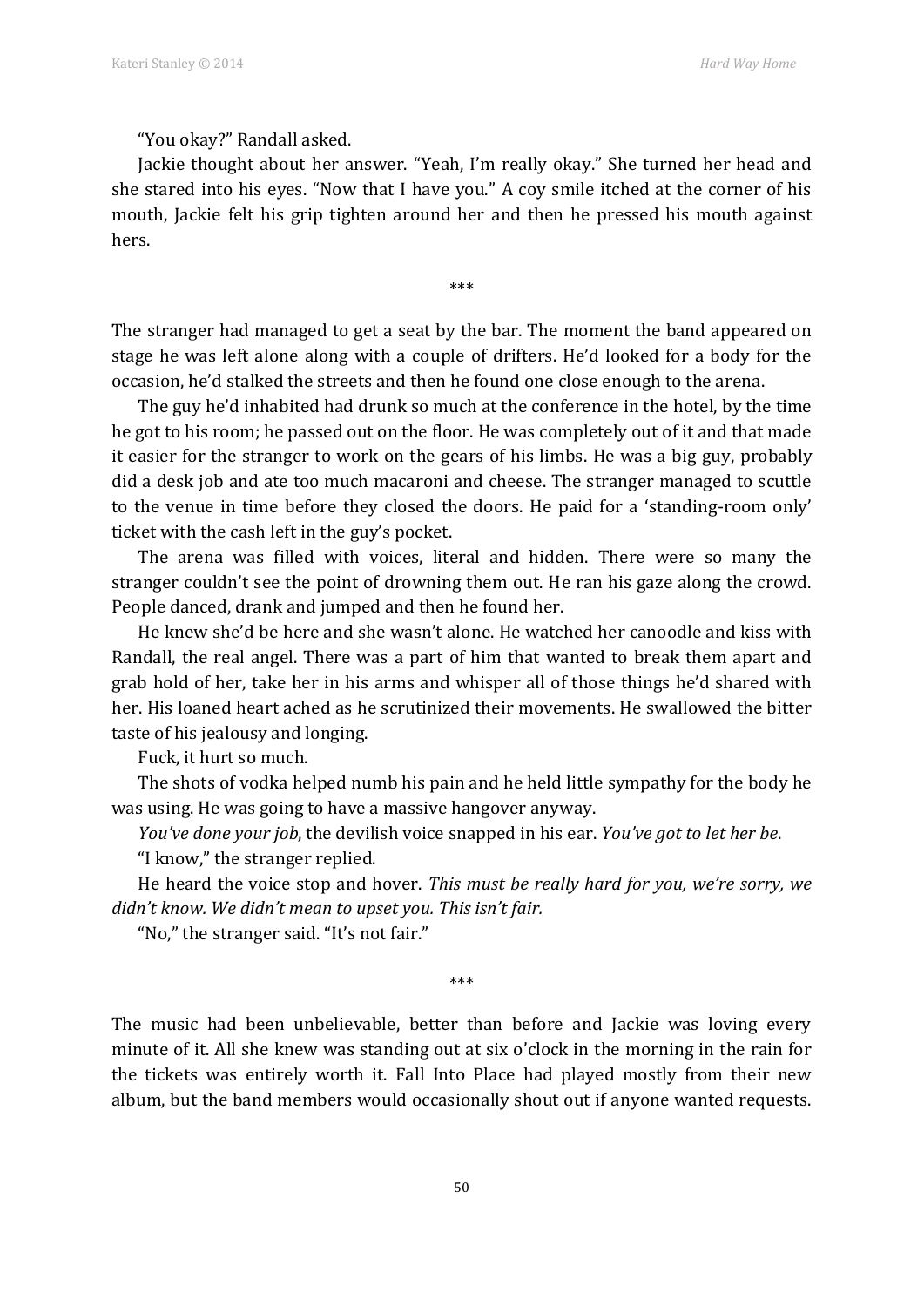Randall asked her if she wanted him to shout out. She didn't want him to but he shouted out anyway.

It was Brandon who heard him as the band started another song and Bobby began with his guitar solo. Brandon moved across the stage to get a better view and he stared straight at Jackie with a knowing look. Her heart jumped in her chest and she suddenly felt sick. For a moment, she thought he looked puzzled. Then her hero shook his head and laughed to himself and he dived into the song.

Jackie turned to Randall as they played and he looked back at her with a cheeky grin. But before she could tell him off, he kissed her and then she forgot about being mad at him.

It was half way through the show at the interval; Jackie decided to buy some drinks. She had to negotiate and push her way through to the bar.

"Sorry, are you in the queue?" she asked the man sat at the bar.

"No you go ahead," he said and gestured for her to move forward.

Jackie ordered her drinks but the staff were preoccupied with the previous customers.

"Are you enjoying the show?" the man asked. He reeked of alcohol and the smell reminded her of those two thugs that had attacked her.

She waited for her order and thought about not responding, but she knew the situation could get hostile very easily. "Yeah, you?"

"I am, but this is something very out of my comfort zone."

He didn't appear to be drunk or aggressive and it calmed her, but only for a moment. "Not a fan of rock music?"

"I like all genres of music but I never go to concerts or anything like that."

The man had a nondescript face. He had a bald head; a large frame and he wore a suit. He wasn't the type Jackie was used to seeing at rock concerts. He probably felt like a fish out of water.

"What made you want to come along?" Jackie asked. "Curiosity?"

"Yes I guess so, someone I used to know was a huge fan and I never really understood why she was so obsessed," he replied and he laughed. But it sounded shy and embarrassed. "But...I get it now."

"You'll have to tell her when you next see her."

"We aren't in contact anymore. Are you with anyone by any chance?" he asked.

Jackie looked at him and she got ready for whatever was coming. "Yeah, my friend and my boyfriend actually."

He put up his hands in surrender. "I'm not trying to hit on you, just asking."

She noticed the barman was finally working on her order. "Sorry, I'm not used to strangers talking to me," Jackie said.

"Why?" he asked.

"Too long to tell you."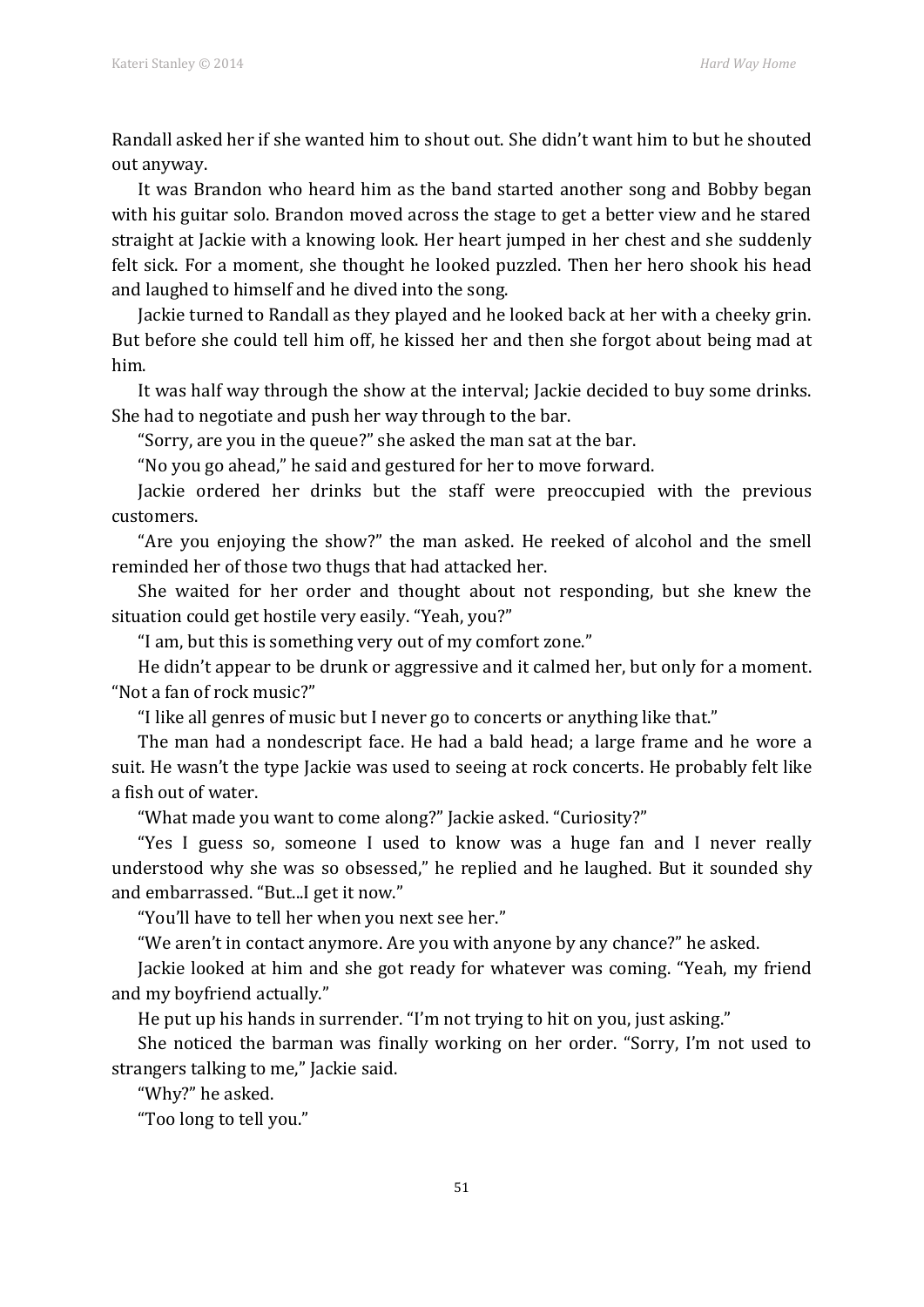"Glad you've got good company."

She didn't respond to that and the barman passed her the drinks. "Enjoy the show," she said as she walked away.

"Stay safe," she heard him call and that made her stop.

Wait, back up a second and she stood thinking as Randall approached her from the crowd. Did he have green eyes? She hadn't paid that much attention to his face and the arena was darkly lit. But there was something that didn't feel right; strangers didn't talk like that, not unless they knew the person.

"Are you okay?" Randall asked.

"Yeah I thought I..." she looked back towards the bar and the man in the suit was no longer there. There was now a vacant spot where he'd sat.

*Could it have been him?* She thought about him all the time. Sometimes she dreamed about him. Whenever customers would pass her booth, she studied their faces and paid close attention to the memory of his sparkling green glare.

Randall rubbed her shoulder. "Jacks, are you sure you're okay?"

Jackie looked around the arena and checked every person she could see. She tried to scan and examine them, but she couldn't see anyone in a suit.

*I'll see you, but you won't see me.*

She turned back to Randall and she smiled tiredly. "Yeah, I'm fine, thought I got the order wrong. Let's head back in, the band's gonna be on again soon."

Sometimes, she swore she'd spotted him again but there were a million billion souls with green eyes in the world. It must've just been a coincidence. No, it could not have been him, because lightning simply doesn't strike twice in the same place...does it?